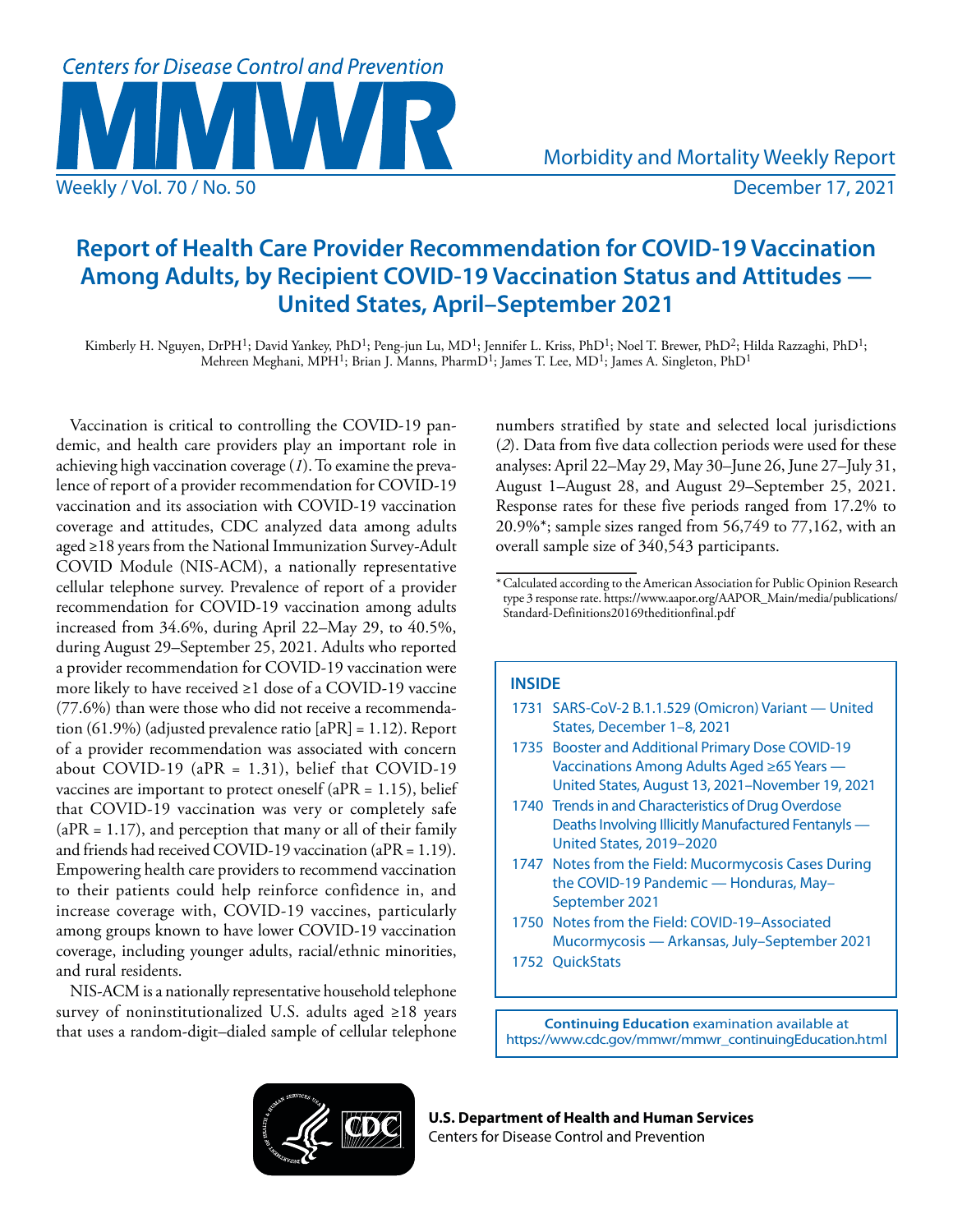The survey assessed report of health care provider recommendation for COVID-19 vaccination,† COVID-19 vaccination status,§ and attitudes toward vaccination. Attitudes toward vaccination were assessed by responses to four questions regarding 1) concern about COVID-19 infection (risk appraisal), 2) belief about the importance of COVID-19 vaccination (confidence), 3) belief about the safety of COVID-19 vaccination (confidence), and 4) belief about how many family and friends had received COVID-19 vaccination (social norms). These questions are based on the Behavioral and Social Drivers framework for increasing vaccine confidence¶ (*1*).

Prevalence of report of provider recommendation was assessed during April 22–September 25, 2021, and by period of data collection, sociodemographic characteristics,\*\* U.S. Department of Health and Human Services (HHS) region,†† and jurisdiction.§§ Logistic regression was used to generate unadjusted and adjusted prevalence ratios (PRs and aPRs) of the association between the four attitudinal measures and both provider recommendation for COVID-19 vaccination and COVID-19 vaccination status. Adjusted analyses controlled for age group, sex, transgender identity, sexual orientation, race/ ethnicity, education, income, insurance status, metropolitan

§COVID-19 vaccination status was assessed by response to the following question: "Have you received at least one dose of a COVID-19 vaccine?"

- ¶ Concern about COVID-19 infection was assessed by the following questions: "How concerned are you about getting COVID-19? Would you say you are: not at all concerned; a little concerned; moderately concerned; or very concerned?" Adults who responded with moderately or very concerned were categorized as being concerned about COVID-19 infection. Beliefs about the importance of vaccination was assessed by the following question: "How important do you think getting a COVID-19 vaccine is to protect yourself against COVID-19? Would you say it is not at all important, a little important, somewhat important, or very important?" Adults who responded with somewhat or very important were categorized as believing that vaccination is important for protection against COVID-19. Beliefs about the safety of COVID-19 vaccines was assessed by the following questions: "How safe do you think a COVID-19 vaccine is for you? Would you say not at all safe; somewhat safe; very safe; or completely safe?" Adults who responded with very or completely safe were categorized as having beliefs that vaccine is safe. Finally, social norms were assessed by the following questions: "If you had to guess, about how many of your family and friends have received a COVID-19 vaccine? Would you say none; some; many; or almost all?" Adults who responded with many or almost all were categorized as having family and friends who were all or mostly vaccinated.
- \*\* Sociodemographic demographic characteristics were age group, sex, transgender identity, sexual orientation, race/ethnicity, education, income, insurance status, MSA, U.S. Census region, comorbidity status, disability status, essential worker status, and work or school requirement.
- †† *Region 1:* Connecticut, Maine, Massachusetts, New Hampshire, Rhode Island, and Vermont; *Region 2:* New Jersey, New York, Puerto Rico, and the U.S. Virgin Islands; *Region 3:* Delaware, District of Columbia, Maryland, Pennsylvania, Virginia, and West Virginia; *Region 4*: Alabama, Florida, Georgia, Kentucky, Mississippi, North Carolina, South Carolina, and Tennessee); *Region 5:* Illinois, Indiana, Michigan, Minnesota, Ohio, and Wisconsin; *Region 6*: Arkansas, Louisiana, New Mexico, Oklahoma, and Texas; *Region 7:* Iowa, Kansas, Missouri, and Nebraska; *Region 8:* Colorado, Montana, North Dakota, South Dakota, Utah, and Wyoming; *Region 9:* Arizona, California, Hawaii, Nevada, American Samoa, Northern Mariana Islands, Federated States of Micronesia, Guam, Marshall Islands, and Palau; *Region 10:* Alaska, Idaho, Oregon, and Washington.

The *MMWR* series of publications is published by the Center for Surveillance, Epidemiology, and Laboratory Services, Centers for Disease Control and Prevention (CDC), U.S. Department of Health and Human Services, Atlanta, GA 30329-4027.

**Suggested citation:** [Author names; first three, then et al., if more than six.] [Report title]. MMWR Morb Mortal Wkly Rep 2021;70:[inclusive page numbers].

**Centers for Disease Control and Prevention** Rochelle P. Walensky, MD, MPH, *Director* Debra Houry, MD, MPH, *Acting Principal Deputy Director* Daniel B. Jernigan, MD, MPH, *Deputy Director for Public Health Science and Surveillance* Rebecca Bunnell, PhD, MEd, *Director, Office of Science* Jennifer Layden, MD, PhD, *Deputy Director, Office of Science* Michael F. Iademarco, MD, MPH, *Director, Center for Surveillance, Epidemiology, and Laboratory Services* 

### *MMWR* **Editorial and Production Staff (Weekly)**

Charlotte K. Kent, PhD, MPH, *Editor in Chief*  Jacqueline Gindler, MD, *Editor* Brian A. King, PhD, MPH, *Guest Science Editor* Paul Z. Siegel, MD, MPH, *Associate Editor* Mary Dott, MD, MPH, *Online Editor* Terisa F. Rutledge, *Managing Editor*  Teresa M. Hood, MS, *Lead Technical Writer-Editor* Leigh Berdon, Glenn Damon, Soumya Dunworth, PhD, Tiana Garrett-Cherry, PhD, MPH, Srila Sen, MA, Stacy Simon, MA, Morgan Thompson, *Technical Writer-Editors*

> Matthew L. Boulton, MD, MPH Carolyn Brooks, ScD, MA Jay C. Butler, MD Virginia A. Caine, MD Jonathan E. Fielding, MD, MPH, MBA David W. Fleming, MD

Martha F. Boyd, *Lead Visual Information Specialist* Alexander J. Gottardy, Maureen A. Leahy, Julia C. Martinroe, Stephen R. Spriggs, Tong Yang, *Visual Information Specialists* Quang M. Doan, MBA, Phyllis H. King, Terraye M. Starr, Moua Yang, *Information Technology Specialists*

### *MMWR* **Editorial Board**

Timothy F. Jones, MD, *Chairman* William E. Halperin, MD, DrPH, MPH Jewel Mullen, MD, MPH, MPA Jeff Niederdeppe, PhD Celeste Philip, MD, MPH Patricia Quinlisk, MD, MPH Patrick L. Remington, MD, MPH

Ian Branam, MA, *Acting Lead Health Communication Specialist* Shelton Bartley, MPH, Leslie Hamlin, Lowery Johnson, Amanda Ray, *Health Communication Specialists* Will Yang, MA, *Visual Information Specialist*

Carlos Roig, MS, MA William Schaffner, MD Nathaniel Smith, MD, MPH Morgan Bobb Swanson, BS Abbigail Tumpey, MPH

<sup>†</sup>Report of a provider recommendation was assessed with the following question: "Has a doctor, nurse, or other health professional ever recommended that you get a COVID-19 vaccine?"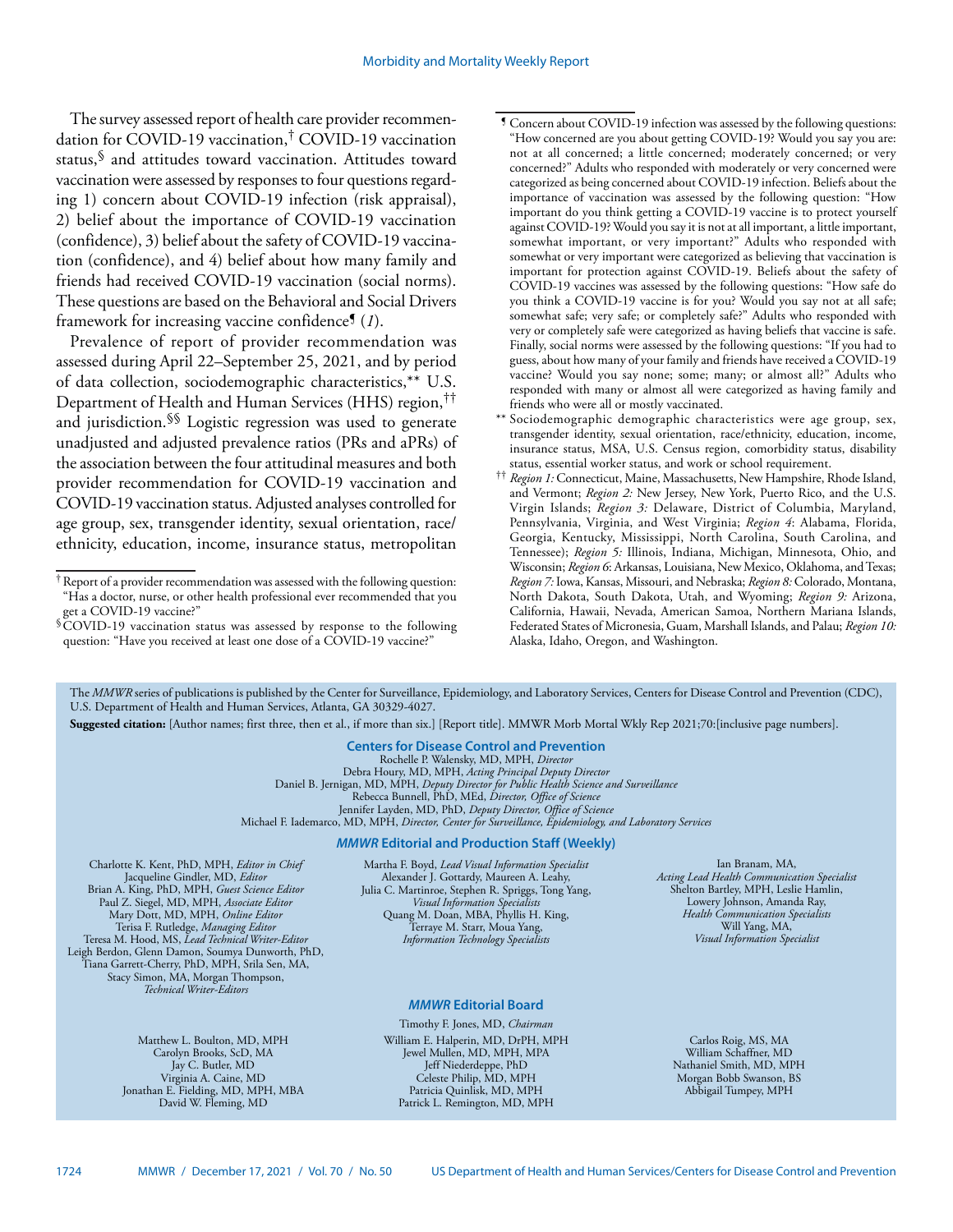statistical area (MSA),<sup>99</sup> U.S. Census region, comorbidity status,\*\*\* disability status,††† essential worker status,§§§ and work or school COVID-19 vaccination requirement.<sup>999</sup> All variables assessed in this study were self-reported. The interaction between provider recommendation and each sociodemographic characteristic in predicting COVID-19 vaccination status was also assessed. The ecologic association between jurisdiction-level provider recommendation prevalence and jurisdiction-level vaccination coverage was also assessed using a Pearson correlation coefficient.

Data were analyzed using SAS (version 9.4; SAS Institute) and SUDAAN (version 11.0.3; RTI International). Results were weighted to represent the noninstitutionalized U.S. adult population aged ≥18 years and calibrated to COVID-19 vaccine administration data\*\*\*\* (*3*). For all analyses, statistical significance was defined as p<0.05. This activity was reviewed by the CDC and was conducted consistent with applicable federal law and CDC policy.††††

Prevalence of report of a provider recommendation for COVID-19 vaccines among adults increased from 34.6% during April 22–May 29 to 40.5% during August 29– September 25, 2021 (Table 1). From April 22–May 29 to August 29–September 25, report of provider recommendation ranged from 34.3% in HHS Region 10 to 42.7% in HHS Region 2 (Supplementary Table 1, [https://stacks.cdc.gov/](https://stacks.cdc.gov/view/cdc/112307) [view/cdc/112307](https://stacks.cdc.gov/view/cdc/112307)). Report of a provider recommendation was more common among adults aged ≥65 years (44.2%) than among those aged 18–29 years (28.3%); those with more than a college degree (45.6%) than among those with a high school education or less (33.5%); adults with annual household income of ≥\$75,000 (39.8%) compared with those below the U.S. poverty threshold (36.9%); adults with health insurance  $(39.1\%)$  compared with those without insurance  $(24.7\%)$ ; adults who are essential health care workers (51.8%) compared with those in other essential work settings (32.1%–38.8%); and adults with comorbidities (50.4%) compared with those without (32.1%) (Table 1).

Adults who had received a provider recommendation were more likely to have received ≥1 dose of COVID-19 vaccine (77.6%) than were those who did not receive a recommendation  $(61.9\%)$  (aPR = 1.12) (Table 2). Analyses of the interaction between provider recommendation and sociodemographic characteristics on vaccine receipt found that provider recommendation was associated with higher likelihood of receipt of ≥1 COVID-19 vaccine dose among most subgroups, with highest aPR for younger adults (aged 18–29 and 30–39 years; aPR = 1.22), non-Hispanic American Indian or Alaska Native adults (aPR = 1.19), adults living in rural areas (aPR =  $1.18$ ), adults living in the West (a $PR = 1.17$ ) or Midwest (a $PR = 1.15$ ), and adults who did not have a school or work COVID-19 vaccination requirement ( $aPR = 1.15$ ).

Report of a provider recommendation was associated with concern about COVID-19 ( $aPR = 1.31$ ), confidence that COVID-19 vaccines are important to protect oneself  $(aPR = 1.15)$ , confidence that COVID-19 vaccination was very or completely safe (a $PR = 1.17$ ), and perception that many or all of their family and friends had received COVID-19 vaccination (aPR =  $1.19$ ) (Supplementary Table 2, [https://](https://stacks.cdc.gov/view/cdc/112308) [stacks.cdc.gov/view/cdc/112308](https://stacks.cdc.gov/view/cdc/112308)).

<sup>§§</sup> Fifty-three jurisdictions were defined as the 50 states; Washington, DC; and two U.S. territories (Puerto Rico and U.S. Virgin Islands). The U.S. territory of Guam was excluded because of a limited data collection period.

<sup>¶¶</sup> MSA status was determined based on household reported city and county of residence and was grouped into three categories: MSA principal city (urban), MSA nonprincipal city (suburban), and non-MSA (rural). MSAs and principal cities were as defined by the U.S. Census Bureau. [https://www.](https://www.census.gov/programs-surveys/metro-micro.html) [census.gov/programs-surveys/metro-micro.html](https://www.census.gov/programs-surveys/metro-micro.html)

<sup>\*\*\*</sup> Comorbidity status was ascertained by the following question: "Do you have a health condition that may put you at higher risk for COVID-19?" This was followed by the question, "Can you tell me what that is?" Responses to this second question indicate ≥75% of respondents interpreted the question as medical conditions that have been associated with higher risk of severe COVID-19.

 $^{\dagger\dagger\dagger}$  Disability status was ascertained by the following question: "Do you have serious difficulty seeing, hearing, walking, remembering, making decisions, or communicating?"

<sup>§§§</sup> Essential worker status was defined based on the following questions: "Are you a frontline or essential worker according to your state or region?" and "In what location or setting do you currently work?" Response options were 1) health care (e.g., hospital, doctor, dentist or mental health specialist office, outpatient facility, long-term care, home health care, pharmacy, or medical laboratory); 2) social service (e.g., child, youth, family, elderly, or disability services); 3) preschool or daycare; 4) K–12 school; 5) other schools and instructional settings (e.g., college, university, professional, business, technical or trade school, driving school, test preparation, or tutoring); 6) first response (e.g., police or fire protection, or emergency relief services); 7) death care (e.g., funeral home, crematory, or cemetery); 8) correctional facility (e.g., jail, prison, detention center, or reformatory); 9) food and beverage store (e.g., grocery store, warehouse club, supercenters, convenience store, specialty food store, or bakery); 10) agriculture, forestry, fishing, or hunting; 11) food manufacturing facility (e.g., meat processing, produce packing, or food or beverage manufacturing); 12) nonfood manufacturing facility (e.g., metals, equipment and machinery, or electronics); 13) public transit (e.g., bus, commuter rail, subway, or school bus); 14) United States Postal Service; and 15) other. Essential worker groups who responded with 1, 2, and 7 were categorized as "essential health care," 3–5 were categorized as "school and childcare," 6 and 8–14 were categorized as "other frontline," and 15 were categorized as "other essential," and those who answered "no" to the first question were categorized as "not an essential worker." Nonessential could include both employed and unemployed persons.

<sup>¶¶¶</sup> Work or school requirement was assessed by the following question: "Does your work or school require you to get a COVID-19 vaccine?" Response options were "yes," "no," or "unemployed/not applicable." Responses for "no" and "not applicable" were combined into one category.

<sup>\*\*\*\*</sup> Survey weights were calibrated to the COVID-19 vaccine administration data by jurisdiction, age group, and sex.

<sup>††††</sup> 45 C.F.R. part 46.102(l)(2), 21 C.F.R. part 56; 42 U.S.C. Sect. 241(d); 5 U.S.C. Sect. 552a; 44 U.S.C. Sect. 3501 et seq.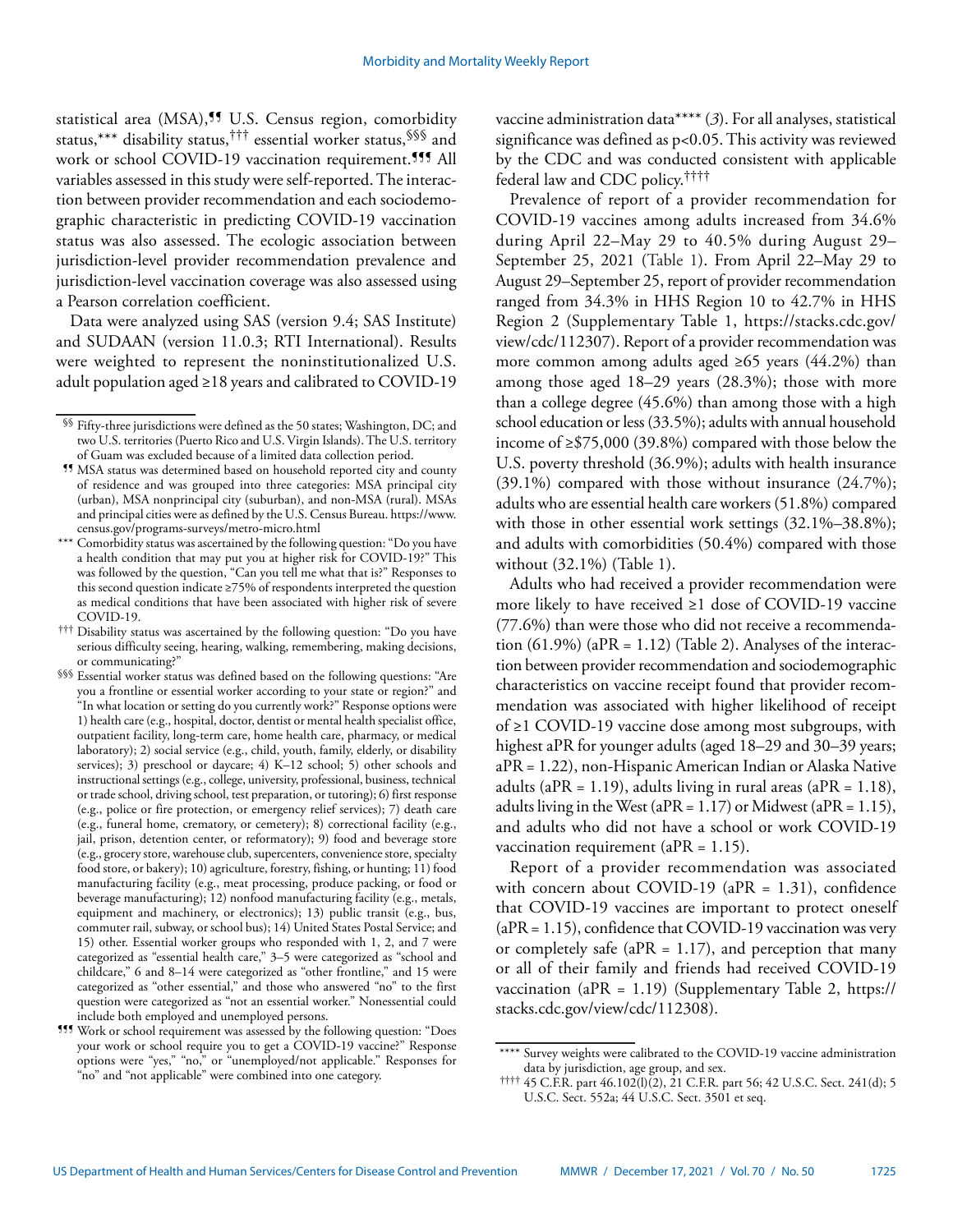|                                                |         |                     | <b>Provider recommendation</b> |                          |                       |  |
|------------------------------------------------|---------|---------------------|--------------------------------|--------------------------|-----------------------|--|
|                                                | Overall |                     | Prevalence                     | Prevalence ratio         |                       |  |
| <b>Characteristic</b>                          | No.     | % (95% CI)          | % (95% CI)                     | Unadjusted<br>(95% CI)   | Adjusted*<br>(95% CI) |  |
| All adults                                     | 340,543 | 100.0               | 37.4 (37.1-37.7)               | $\overline{\phantom{0}}$ |                       |  |
| Period of data collection                      |         |                     |                                |                          |                       |  |
| Apr 22-May 29                                  | 77,162  | 20.0 (19.7-20.3)    | 34.6 (33.9 - 35.3)             | Ref                      | Ref                   |  |
| May 30-Jun 26                                  | 56,749  | 20.0 (19.7-20.3)    | 35.8 (35.0-36.6)               | $1.03(1.00 - 1.07)$      | $1.03(1.00 - 1.06)$   |  |
| Jun 27-Jul 31                                  | 73,512  | 20.0 (19.7-20.3)    | 37.6 (36.9 - 38.3)             | $1.09(1.06 - 1.12)$      | $1.08(1.05 - 1.11)$   |  |
| Aug 1–Aug 28                                   | 63,193  | 20.0 (19.7-20.3)    | 38.6 (37.9-39.4)               | $1.12(1.09 - 1.15)$      | $1.10(1.07 - 1.13)$   |  |
| Aug 29–Sep 25                                  | 73,426  | 20.0 (19.7-20.2)    | 40.5 (39.8-41.2)               | $1.17(1.14 - 1.20)$      | $1.14(1.10-1.17)$     |  |
| Age group, yrs                                 |         |                     |                                |                          |                       |  |
| $18 - 29$                                      | 58,464  | 21.0 (20.7-21.3)    | 28.3 (27.6-29.0)               | $0.64(0.62 - 0.66)$      | $0.72(0.69 - 0.74)$   |  |
| $30 - 39$                                      | 56,584  | $17.3(17.1-17.6)$   | 34.9 (34.2-35.7)               | $0.79(0.77 - 0.81)$      | $0.83(0.80 - 0.85)$   |  |
| 40-49                                          | 52,694  | $16.0(15.7-16.2)$   | 37.9 (37.1-38.7)               | $0.86(0.83 - 0.88)$      | $0.86(0.83 - 0.89)$   |  |
| $50 - 64$                                      | 95,399  | 24.5 (24.2-24.8)    | 41.0 (40.4-41.7)               | $0.93(0.91 - 0.95)$      | $0.92(0.89 - 0.94)$   |  |
| $\geq 65$                                      | 75,147  | 21.2 (20.9-21.5)    | 44.2 (43.5-45.0)               | Ref                      | Ref                   |  |
| Sex                                            |         |                     |                                |                          |                       |  |
| Male                                           | 168,106 | 48.4 (48.1-48.8)    | 34.4 (34.0-34.9)               | Ref                      | Ref                   |  |
| Female                                         | 173,190 | 51.6 (51.2-51.9)    | 40.3 (39.9-40.8)               | $1.17(1.15 - 1.19)$      | $1.07(1.05 - 1.09)$   |  |
| <b>Transgender</b>                             |         |                     |                                |                          |                       |  |
| Yes                                            | 13,287  | $4.5(4.4 - 4.7)$    | 36.5 (34.9 - 38.1)             | $0.98(0.93 - 1.02)$      | $1.01(0.96 - 1.05)$   |  |
| No                                             | 309,379 | 95.5 (95.3-95.6)    | 37.4 (37.0-37.7)               | Ref                      | Ref                   |  |
| <b>Sexual orientation</b>                      |         |                     |                                |                          |                       |  |
| Heterosexual                                   | 298,486 | 92.6 (92.4-92.7)    | 37.5 (37.2-37.8)               | Ref                      | Ref                   |  |
| Gay or lesbian                                 | 8,857   | $2.3(2.2 - 2.4)$    | 41.0 (39.0-43.1)               | $1.09(1.04 - 1.15)$      | $1.12(1.06 - 1.17)$   |  |
| Bisexual                                       | 9,745   | $3.3(3.1 - 3.4)$    | 34.1 (32.3–35.9)               | $0.91(0.86 - 0.96)$      | $1.02(0.96 - 1.07)$   |  |
| Other                                          | 5,654   | $1.9(1.8-2.0)$      | 36.3 (33.8–38.8)               | $0.97(0.90 - 1.04)$      | $1.06(0.98 - 1.14)$   |  |
| Race/Ethnicity                                 |         |                     |                                |                          |                       |  |
| White, non-Hispanic                            | 210,659 | $62.1(61.8 - 62.4)$ | 37.3 (36.9-37.7)               | Ref                      | Ref                   |  |
| Black, non-Hispanic                            | 40,610  | 12.0 (11.8-12.2)    | 38.4 (37.5 - 39.4)             | $1.03(1.00-1.06)$        | $1.02(0.99 - 1.05)$   |  |
| <b>Hispanic</b>                                | 43,420  | 17.2 (16.9–17.5)    | $37.2(36.3 - 38.1)$            | $1.00(0.97 - 1.02)$      | $1.09(1.06 - 1.12)$   |  |
| Asian, non-Hispanic                            | 17,859  | $4.2(4.1-4.3)$      | 40.0 (38.5–41.6)               | $1.07(1.03 - 1.12)$      | $1.11(1.06 - 1.16)$   |  |
| American Indian or Alaska Native, non-Hispanic | 8,319   | $1.3(1.3-1.4)$      | 38.8 (36.2-41.5)               | $1.04(0.97 - 1.12)$      | $1.13(1.05 - 1.21)$   |  |
| Other or multiple races, non-Hispanic          | 12,865  | $3.2(3.0-3.3)$      | 36.2 (34.4 - 38.1)             | $0.97(0.92 - 1.02)$      | $1.03(0.98 - 1.09)$   |  |
| <b>Educational level</b>                       |         |                     |                                |                          |                       |  |
| High school or less                            | 85,450  | 39.1 (38.7-39.4)    | 33.5 (33.0-34.1)               | $0.74(0.72 - 0.75)$      | $0.83(0.80 - 0.85)$   |  |
| Some college                                   | 94,461  | 30.5 (30.2-30.9)    | 37.6 (37.0-38.2)               | $0.82(0.80 - 0.84)$      | $0.88(0.86 - 0.90)$   |  |
| College graduate                               | 85,631  | 19.2 (18.9-19.4)    | 40.7 (40.1-41.4)               | $0.89(0.87 - 0.91)$      | $0.96(0.94 - 0.99)$   |  |
| Above college graduate                         | 68,286  | $11.2(11.1 - 11.4)$ | 45.6 (44.8-46.4)               | Ref                      | Ref                   |  |
| Annual household income, <sup>†</sup> USD      |         |                     |                                |                          |                       |  |
| Below poverty                                  | 32,552  | $11.3(11.1 - 11.5)$ | 36.9 (35.9 - 37.9)             | $0.93(0.90 - 0.95)$      | $1.00(0.96 - 1.03)$   |  |
| Above poverty and <\$75,000                    | 106,976 | 32.1 (31.8-32.5)    | 36.1 (35.5 - 36.7)             | $0.91(0.89 - 0.93)$      | $0.95(0.93 - 0.97)$   |  |
| Above poverty and ≥\$75,000                    | 129,250 | 32.7 (32.4-33.0)    | 39.8 (39.3-40.3)               | Ref                      | Ref                   |  |
| Unknown income                                 | 75,264  | 23.9 (23.6-24.2)    | 36.1 (35.5–36.8)               | $0.91(0.89 - 0.93)$      | $0.95(0.92 - 0.97)$   |  |

**TABLE 1. Characteristics of adults who reported a health care provider recommendation for COVID-19 vaccination, by selected sociodemographic characteristics and associated factors — National Immunization Survey-Adult COVID Module, United States, April 22–September 25, 2021**

See table footnotes on the next page.

In the jurisdiction-level correlation analysis, COVID-19 vaccination coverage was higher among persons living in jurisdictions with higher prevalence of provider recommendation (correlation coefficient = 0.66) (Figure) (Supplementary Table 1, <https://stacks.cdc.gov/view/cdc/112307>). For example, in Wyoming, prevalence of report of a provider recommendation was 30.1%, and COVID-19 vaccination coverage was 51.2%, whereas in Puerto Rico, prevalence of provider recommendation was 50.5%, and COVID-19 vaccination coverage was 77.5%.

### **Discussion**

Health care providers are among the most trusted sources of information on safety and effectiveness of vaccines, and their recommendations are strongly associated with vaccination acceptance (*4*,*5*). This study found that provider recommendation was associated with higher likelihood of getting vaccinated, as well as higher likelihood of having concerns about COVID-19, confidence that vaccines are important to protect oneself from COVID-19, confidence that COVID-19 vaccines are very or completely safe, and perception that many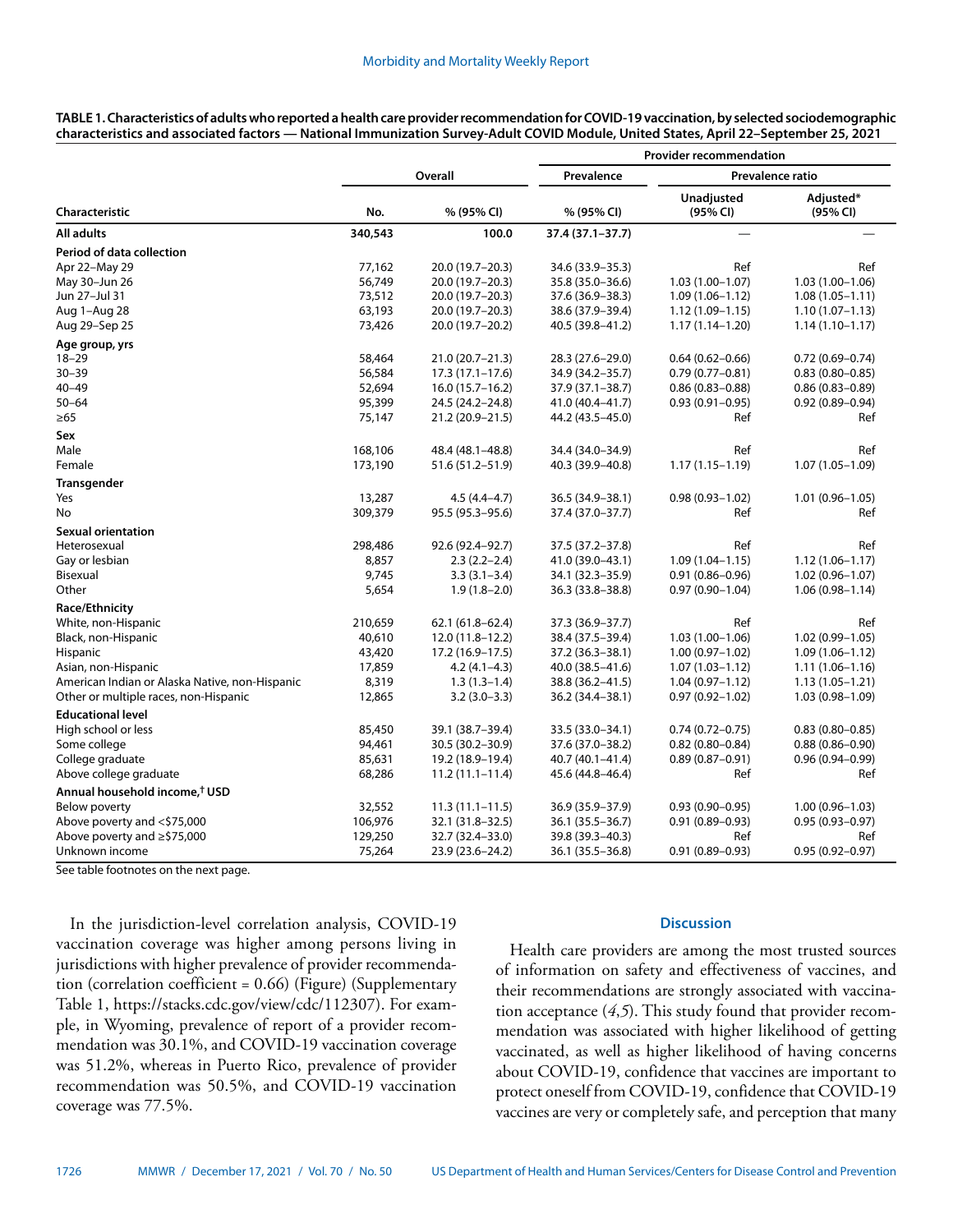**TABLE 1. (***Continued***) Characteristics of adults who reported a health care provider recommendation for COVID-19 vaccination, by selected sociodemographic characteristics and associated factors — National Immunization Survey-Adult COVID Module, United States, April 22–September 25, 2021**

|                                          |         |                     | <b>Provider recommendation</b> |                        |                       |  |
|------------------------------------------|---------|---------------------|--------------------------------|------------------------|-----------------------|--|
|                                          |         | Overall             |                                | Prevalence ratio       |                       |  |
| Characteristic                           | No.     | % (95% CI)          | % (95% CI)                     | Unadjusted<br>(95% CI) | Adjusted*<br>(95% CI) |  |
| <b>Health insurance status</b>           |         |                     |                                |                        |                       |  |
| Insured                                  | 306,694 | 89.5 (89.3-89.7)    | 39.1 (38.7-39.4)               | Ref                    | Ref                   |  |
| Not insured                              | 27,335  | $10.5(10.3 - 10.7)$ | 24.7 (23.8-25.7)               | $0.63(0.61 - 0.66)$    | $0.75(0.72 - 0.78)$   |  |
| Essential worker status <sup>§</sup>     |         |                     |                                |                        |                       |  |
| <b>Essential health care</b>             | 36,028  | $9.1(8.9-9.3)$      | 51.8 (50.8-52.9)               | $1.40(1.37 - 1.43)$    | $1.38(1.35 - 1.42)$   |  |
| School and child care                    | 12,789  | $2.9(2.8-3.0)$      | 38.8 (37.1-40.5)               | $1.05(1.00-1.09)$      | $1.02(0.97 - 1.07)$   |  |
| Other frontline                          | 24,835  | $8.4(8.2 - 8.6)$    | 32.3 (31.2-33.4)               | $0.87(0.84 - 0.90)$    | $1.02(0.98 - 1.06)$   |  |
| Other essential                          | 39,597  | $12.5(12.2 - 12.7)$ | 32.1 (31.2-33.0)               | $0.87(0.84 - 0.89)$    | $1.00(0.97 - 1.04)$   |  |
| Not an essential worker                  | 228,472 | $67.2(66.9 - 67.5)$ | $37.1(36.7 - 37.5)$            | Ref                    | Ref                   |  |
| <b>MSA</b> <sup>1</sup>                  |         |                     |                                |                        |                       |  |
| MSA, principal city                      | 106,173 | 29.1 (28.8-29.4)    | 38.6 (38.0-39.2)               | Ref                    | Ref                   |  |
| MSA, nonprincipal city                   | 172,259 | 57.2 (56.9-57.5)    | 37.4 (37.0-37.8)               | $0.97(0.95 - 0.99)$    | $0.96(0.94 - 0.98)$   |  |
| Non-MSA                                  | 65,610  | 13.7 (13.5-13.9)    | 34.9 (34.1-35.7)               | $0.90(0.88 - 0.93)$    | $0.92(0.89 - 0.95)$   |  |
| U.S. Census region                       |         |                     |                                |                        |                       |  |
| Northeast                                | 70,694  | $17.4(17.3-17.6)$   | 42.1 (41.4-42.7)               | Ref                    | Ref                   |  |
| Midwest                                  | 54,434  | $20.8(20.5 - 21.0)$ | 36.7 (35.9-37.4)               | $0.87(0.85 - 0.89)$    | $0.93(0.90 - 0.95)$   |  |
| South                                    | 70,212  | 23.8 (23.5 - 24.0)  | $36.3(35.6 - 37.1)$            | $0.86(0.84 - 0.89)$    | $0.88(0.86 - 0.91)$   |  |
| West                                     | 126,934 | 38.0 (37.8-38.3)    | $36.0(35.5 - 36.5)$            | $0.86(0.84 - 0.87)$    | $0.92(0.90 - 0.94)$   |  |
| Comorbidities**                          |         |                     |                                |                        |                       |  |
| Yes                                      | 102,135 | 29.2 (28.9-29.5)    | 50.4 (49.8-51.1)               | $1.57(1.54 - 1.60)$    | $1.47(1.44 - 1.50)$   |  |
| No                                       | 237,651 | 70.8 (70.5-71.1)    | 32.1 (31.7-32.5)               | Ref                    | Ref                   |  |
| Disability status <sup>††</sup>          |         |                     |                                |                        |                       |  |
| Yes                                      | 30,864  | $9.7(9.5-9.9)$      | 44.9 (43.8-46.0)               | $1.23(1.20-1.26)$      | $1.11(1.07-1.14)$     |  |
| No                                       | 312,280 | 90.3 (90.1-90.5)    | 36.6 (36.3-36.9)               | Ref                    | Ref                   |  |
| Work or school requirement <sup>§§</sup> |         |                     |                                |                        |                       |  |
| Yes                                      | 43,949  | $10.8(10.6 - 11.0)$ | 49.8 (48.8-50.7)               | $1.39(1.36 - 1.42)$    | $1.32(1.29 - 1.36)$   |  |
| No/Other                                 | 297,453 | 89.2 (89.0-89.4)    | 35.9 (35.5 - 36.2)             | Ref                    | Ref                   |  |

Abbreviations: MSA = metropolitan statistical area; Ref = referent group; USD = U.S. dollars.

Adjusted for age group, sex, transgender identity, sexual orientation, race/ethnicity, education, income, insurance status, MSA, U.S. Census region, comorbidity status, disability status, and essential worker status.

† Household income is derived from the number of persons reported in the household, the reported household income, and the 2020 U.S. Census poverty thresholds.

 $§$  Essential worker status was defined based on the following questions: "Are you a frontline or essential worker according to your state or region?" and "In what location or setting do you currently work?" Essential worker groups were categorized as "essential healthcare,"" school and childcare,"" other frontline," "other essential," and "nonessential." Nonessential could include both employed and unemployed individuals.

¶ MSA status was determined based on household reported city and county of residence and was grouped into three categories: MSA principal city (urban), MSA nonprincipal city (suburban), and non-MSA (rural). MSAs and principal cities were as defined by the U.S. Census Bureau ([https://www.census.gov/programs-surveys/](https://www.census.gov/programs-surveys/metro-micro.html) [metro-micro.html\)](https://www.census.gov/programs-surveys/metro-micro.html). Non-MSA areas include urban populations not located within an MSA as well as completely rural areas.

\*\* Comorbidity status was ascertained by the following question: "Do you have a health condition that may put you at higher risk for COVID-19?"

†† Disability status was ascertained by the following question: "Do you have serious difficulty seeing, hearing, walking, remembering, making decisions, or communicating?" §§ Work or school requirement was assessed by the following question: "Does your work or school require you to get a COVID-19 vaccine?" Response options were yes, no, or unemployed/not applicable. Responses for "no" and "not applicable" were combined into one category.

or all of one's family and friends had received COVID-19 vaccine. The findings from an ecologic analysis also suggest that jurisdictions' prevalence of provider recommendations was positively associated with jurisdiction-level COVID-19 vaccination coverage.

Similar to report of a provider recommendation for influenza vaccine, which was 33.0% in 2016 (*6*), report of a provider recommendation for vaccination against COVID-19 remains low. Approximately less than one half of participants nationwide reported receiving a provider recommendation, with <40% of persons in rural areas and in some jurisdictions reporting a provider recommendation. These patterns mirror known patterns in disparities in health insurance coverage, financial barriers to care, and the use of wellness visits and checkups; as a result, lower access to health care might reduce the opportunity for interactions with trusted providers (*7*).

As COVID-19 vaccine availability in primary care settings increases and patients become eligible for additional or booster doses, provider recommendation will continue to serve an important role in motivating individual patient vaccination acceptance and completion (*8*). Health care systems and medical practices can benefit from procedures that build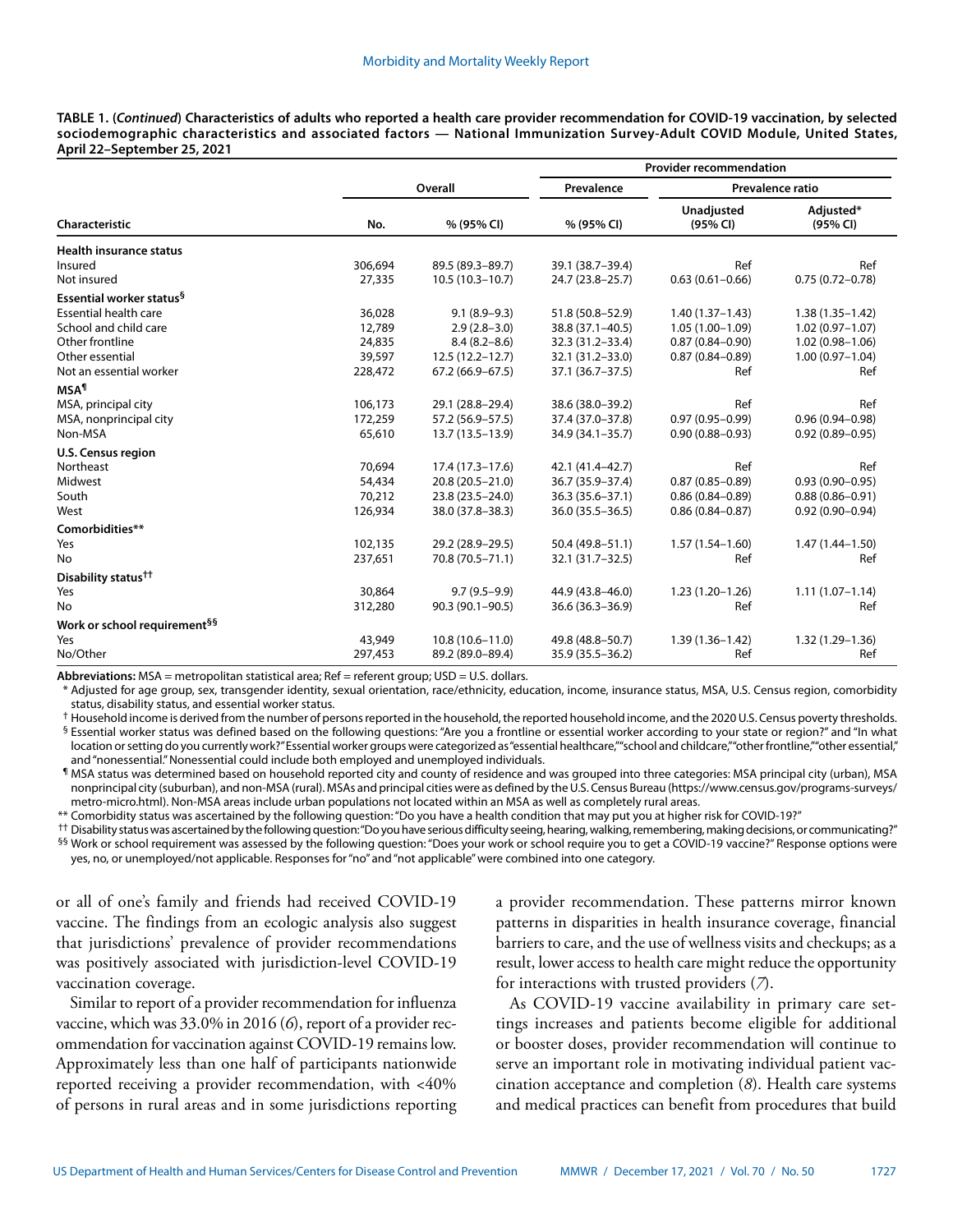| TABLE 2. Association of report of a health care provider recommendation for COVID-19 vaccination and receipt of ≥1 COVID-19 vaccine dose, |
|-------------------------------------------------------------------------------------------------------------------------------------------|
| overall and by selected sociodemographic characteristics — National Immunization Survey-Adult COVID Module, United States, April 22–      |
| September 25, 2021                                                                                                                        |

|                                                | Receipt of ≥1 COVID-19 vaccine dose, % (95% CI) |                                |                     |                     |  |  |  |
|------------------------------------------------|-------------------------------------------------|--------------------------------|---------------------|---------------------|--|--|--|
|                                                |                                                 | <b>Provider recommendation</b> | Prevalence ratio    |                     |  |  |  |
| Characteristic                                 | Yes                                             | No                             | Unadjusted          | Adjusted*           |  |  |  |
| Overall                                        | 77.6 (77.1-78.1)                                | $61.9(61.5 - 62.3)$            | $1.25(1.24 - 1.27)$ | $1.12(1.11 - 1.14)$ |  |  |  |
| Age group, yrs                                 |                                                 |                                |                     |                     |  |  |  |
| $18 - 29$                                      | 63.3 (61.9-64.7)                                | 45.4 (44.5-46.3)               | $1.39(1.35 - 1.44)$ | $1.22(1.18-1.26)$   |  |  |  |
| $30 - 39$                                      | 68.7 (67.4-70.1)                                | $51.1(50.1 - 52.2)$            | $1.34(1.31 - 1.38)$ | $1.22(1.18 - 1.25)$ |  |  |  |
| $40 - 49$                                      | 74.5 (73.2-75.8)                                | 57.5 (56.4–58.6)               | $1.30(1.26 - 1.33)$ | $1.19(1.16 - 1.22)$ |  |  |  |
| $50 - 64$                                      | 80.9 (80.0-81.8)                                | 70.0 (69.1-70.8)               | $1.16(1.14 - 1.18)$ | $1.08(1.06 - 1.10)$ |  |  |  |
| $\geq 65$                                      | 91.0 (90.3-91.7)                                | 87.4 (86.7-88.1)               | $1.04(1.03 - 1.05)$ | $1.03(1.01-1.04)$   |  |  |  |
| Sex                                            |                                                 |                                |                     |                     |  |  |  |
| Male                                           | 78.9 (78.2-79.5)                                | 64.2 (63.6–64.9)               | $1.23(1.21-1.24)$   | $1.12(1.11 - 1.14)$ |  |  |  |
| Female                                         | 78.9 (78.2-79.5)                                | 64.2 (63.6-64.9)               | $1.23(1.21 - 1.24)$ | $1.15(1.13 - 1.16)$ |  |  |  |
| Race/Ethnicity                                 |                                                 |                                |                     |                     |  |  |  |
| White, non-Hispanic                            | 80.5 (79.9-81.1)                                | $63.1(62.6 - 63.7)$            | $1.27(1.26 - 1.29)$ | $1.17(1.15 - 1.19)$ |  |  |  |
| Black, non-Hispanic                            | 69.0 (67.5 - 70.5)                              | 56.4 (55.1–57.7)               | $1.22(1.19-1.26)$   | $1.07(1.03 - 1.10)$ |  |  |  |
| Hispanic                                       | 74.0 (72.6-75.4)                                | 60.2 (58.9-61.4)               | $1.23(1.20-1.26)$   | $1.09(1.06 - 1.12)$ |  |  |  |
| Asian, non-Hispanic                            | 88.3 (86.2-90.5)                                | 87.1 (85.5-88.7)               | $1.01(0.98 - 1.05)$ | $1.01(0.96 - 1.05)$ |  |  |  |
| American Indian or Alaska Native, non-Hispanic | 69.1 (64.7-73.5)                                | 46.6 (43.1-50.1)               | $1.48(1.34 - 1.64)$ | $1.19(1.09 - 1.30)$ |  |  |  |
| Other or multiple races, non-Hispanic          | $67.8(64.6 - 71.1)$                             | 48.7 (46.3–51.1)               | $1.39(1.30-1.49)$   | $1.15(1.07-1.24)$   |  |  |  |
| Essential worker <sup>†</sup>                  |                                                 |                                |                     |                     |  |  |  |
| <b>Essential health care</b>                   | 81.8 (80.6-83.1)                                | 68.3 (66.7-69.8)               | $1.20(1.17-1.23)$   | $1.12(1.08 - 1.15)$ |  |  |  |
| School and child care                          | 84.9 (82.4-87.4)                                | 78.5 (76.4-80.5)               | $1.08(1.04 - 1.13)$ | $1.04(0.99 - 1.10)$ |  |  |  |
| Other frontline                                | $67.0(64.8 - 69.1)$                             | 52.2 (50.7-53.7)               | $1.28(1.23 - 1.34)$ | $1.10(1.07 - 1.14)$ |  |  |  |
| Other essential                                | 68.2 (66.5-69.9)                                | 50.2 (49.0-51.4)               | $1.36(1.31 - 1.41)$ | $1.15(1.11 - 1.18)$ |  |  |  |
| Not an essential worker                        | 79.3 (78.7-79.9)                                | 64.5 (63.9-65.0)               | $1.23(1.22 - 1.24)$ | $1.15(1.13 - 1.16)$ |  |  |  |
| MSA <sup>§</sup>                               |                                                 |                                |                     |                     |  |  |  |
| MSA, principal city                            | 78.1 (77.2-79.0)                                | 65.4 (64.6-66.2)               | $1.19(1.17 - 1.21)$ | $1.10(1.08 - 1.12)$ |  |  |  |
| MSA, nonprincipal city                         | 78.6 (78.0-79.3)                                | $62.6(62.0 - 63.2)$            | $1.26(1.24 - 1.27)$ | $1.14(1.12 - 1.16)$ |  |  |  |
| Non-MSA                                        | 71.7 (70.3-73.0)                                | 52.2 (51.1–53.3)               | $1.37(1.33 - 1.41)$ | $1.18(1.14 - 1.21)$ |  |  |  |
| <b>U.S. Census region</b>                      |                                                 |                                |                     |                     |  |  |  |
| Northeast                                      | 81.8 (80.9-82.8)                                | 71.9 (71.0-72.8)               | $1.14(1.12 - 1.16)$ | $1.08(1.05 - 1.10)$ |  |  |  |
| Midwest                                        | 75.4 (74.2-76.6)                                | 57.9 (56.9-59.0)               | $1.30(1.27 - 1.33)$ | $1.15(1.12 - 1.18)$ |  |  |  |
| South                                          | 81.3 (80.2-82.4)                                | 67.8 (66.8-68.8)               | $1.20(1.18-1.22)$   | $1.11(1.09 - 1.14)$ |  |  |  |
| West                                           | 74.1 (73.3-74.9)                                | 55.9 (55.3-56.6)               | $1.32(1.30-1.35)$   | $1.17(1.15 - 1.19)$ |  |  |  |
| Comorbidities <sup>1</sup>                     |                                                 |                                |                     |                     |  |  |  |
| Yes                                            | 83.5 (82.8-84.2)                                | 71.2 (70.3-72.1)               | $1.17(1.15 - 1.19)$ | $1.15(1.13 - 1.17)$ |  |  |  |
| No                                             | 74.1 (73.4-74.7)                                | 59.3 (58.8-59.8)               | $1.25(1.23 - 1.27)$ | $1.13(1.11 - 1.14)$ |  |  |  |
| Work or school requirement**                   |                                                 |                                |                     |                     |  |  |  |
| Yes                                            | 88.2 (87.1-89.2)                                | 85.7 (84.6-86.8)               | $1.03(1.01-1.05)$   | $1.03(1.01 - 1.05)$ |  |  |  |
| No/Other                                       | 75.8 (75.2-76.3)                                | 59.6 (59.2-60.1)               | $1.27(1.26 - 1.28)$ | $1.15(1.14 - 1.17)$ |  |  |  |

**Abbreviation:** MSA = metropolitan statistical area.

\* Adjusted for age group, sex, transgender identity, sexual orientation, race/ethnicity, education, income, insurance status, MSA, U.S. Census region, comorbidity status, disability status, and essential worker status.

† Essential worker status was defined based on the following questions: "Are you a frontline or essential worker according to your state or region?" and "In what location or setting do you currently work?" Essential worker groups were categorized as "essential healthcare,"" school and childcare,"" other frontline," "other essential," and "nonessential." Nonessential may include both employed and unemployed individuals.

§ MSA status was determined based on household reported city and county of residence and was grouped into three categories: MSA principal city (urban), MSA nonprincipal city (suburban), and non-MSA (rural). MSAs and principal cities were as defined by the U.S. Census Bureau ([https://www.census.gov/programs-surveys/](https://www.census.gov/programs-surveys/metro-micro.html) [metro-micro.html\)](https://www.census.gov/programs-surveys/metro-micro.html). Non-MSA areas include urban populations not located within an MSA as well as completely rural areas.

¶ Comorbidity status was ascertained by the following question: "Do you have a health condition that may put you at higher risk for COVID-19?"

\*\* Work or school requirement was assessed by the following question: "Does your work or school require you to get a COVID-19 vaccine?" Response options were yes, no, or unemployed/not applicable. Responses for "no" and "not applicable" were combined into one category.

patient and provider confidence in COVID-19 vaccination and strengthen the capacity of health care providers to have conversations about vaccines, address misinformation, and provide tailored information to patients. As trusted sources of medical information, providers have the opportunity to clearly recommend COVID-19 vaccines as a main strategy for preventing serious health outcomes from COVID-19 (*9*).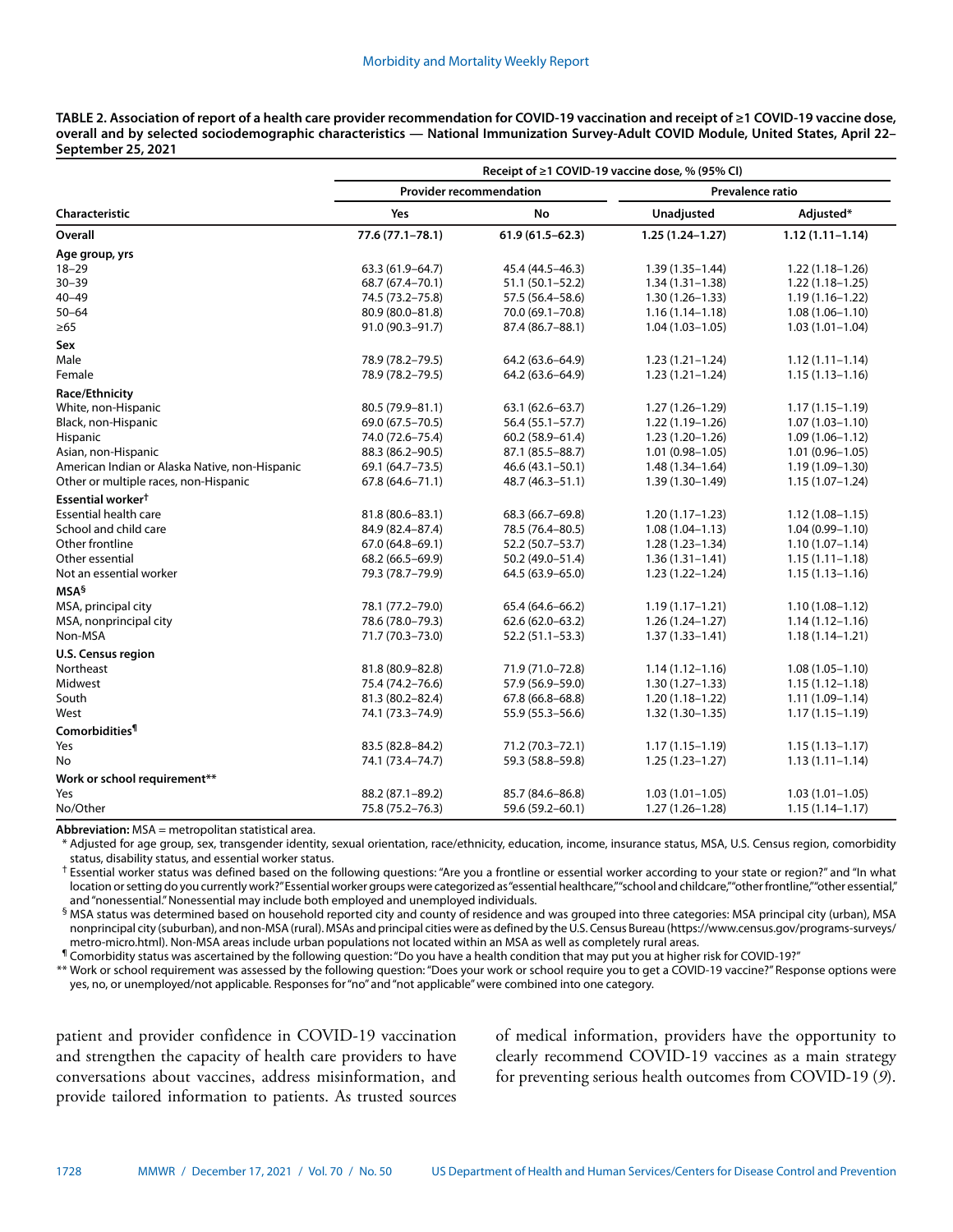



 $*$  Sample correlation coefficient = 0.66.

The findings in this study are subject at least six limitations. First, response rates were low (approximately 20%), but consistent with other NIS surveys (*2*). Bias in estimates might remain after weighting for household nonresponse and incomplete sample frame (households with only landline or no telephone service were excluded). Second, vaccination receipt, provider recommendation, and other characteristics (e.g., essential worker status or medical conditions) were selfreported and subject to recall and misclassification bias. For example, the question on medical conditions could have been interpreted by some survey respondents as medical conditions that place them at higher risk for exposure to COVID-19; however, a secondary analysis of a follow-up question on condition type found that approximately 75% indicated a medical condition associated with higher risk for severe COVID-19. Moreover, survey weights were calibrated to COVID-19 vaccine administration data (*3*) to mitigate possible bias from incomplete sample frame, nonresponse, and misclassification of vaccination status. Third, the survey did not measure health care provider visits, so a low number of reports of provider recommendation could be due to limited access to health care providers. Fourth, attitudes might have changed over time with changes in the Advisory Committee on Immunization Practices

#### **Summary**

#### What is already known about this topic?

COVID-19 vaccination is critical to controlling the COVID-19 pandemic; health care providers play an important role in achieving high vaccination coverage.

# What is added by this report?

Adults who reported a provider COVID-19 vaccination recommendation were more likely to have been vaccinated, to be concerned about COVID-19, to have confidence that COVID-19 vaccines are important and safe, and to perceive that family and friends had been vaccinated.

#### What are the implications for public health practice?

A health care provider recommendation for COVID-19 vaccines at every visit could increase coverage and confidence in vaccines, particularly among groups with lower COVID-19 vaccination coverage, including younger adults, racial/ethnic minorities, and rural residents.

vaccination recommendations or the emergence of the highly transmissible SARS-CoV-2 B.1.617.2 (Delta) variant (*10*). Fifth, the categorization of attitudinal measures was conservative (e.g., classifying someone who reported "somewhat safe" as not believing COVID-19 vaccination is safe), which might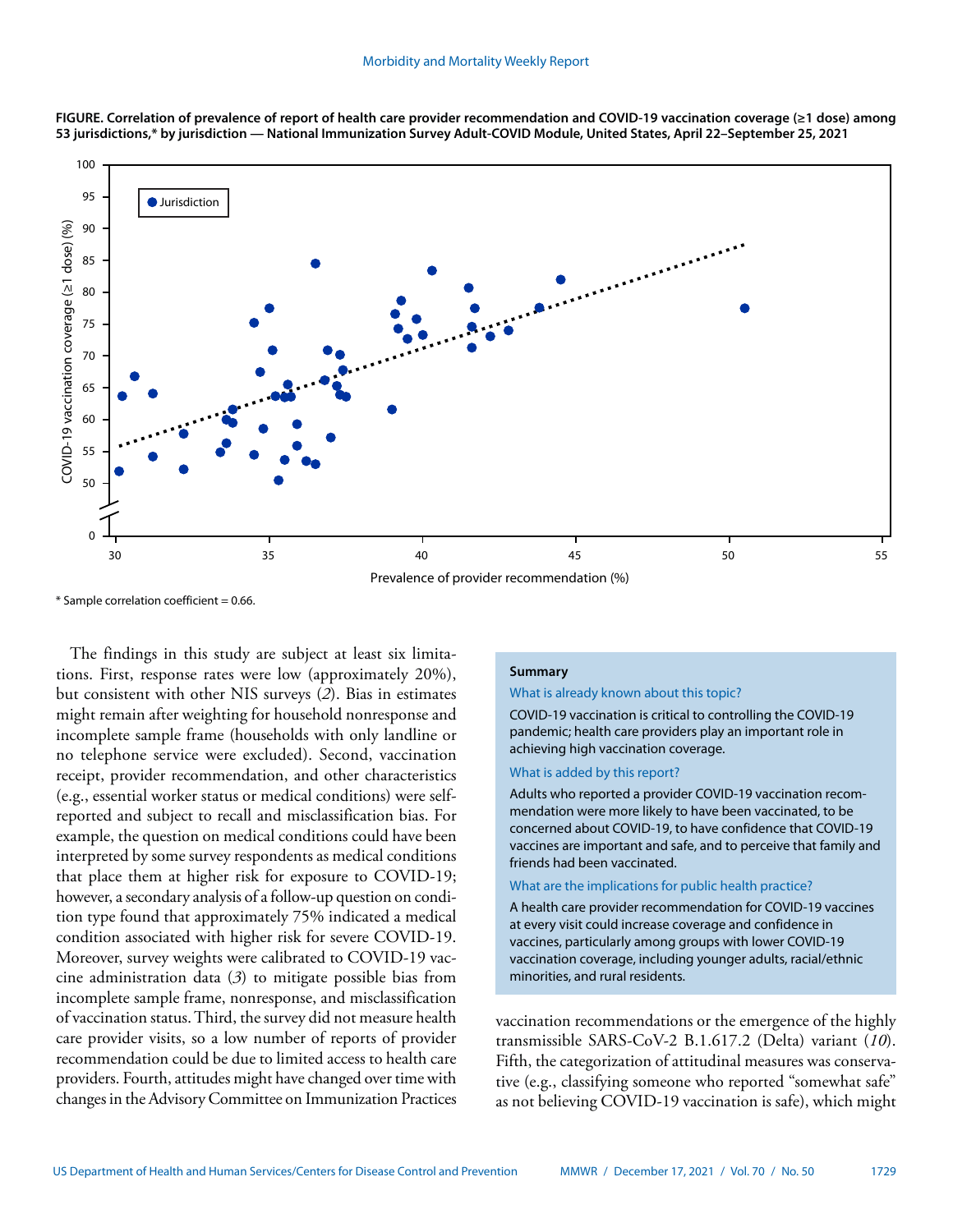have underestimated observed associations. Finally, the survey is cross-sectional; thus, causal relationships cannot be inferred, including the association between beliefs about COVID-19 vaccination and report of a provider recommendation. For example, providers might be more likely to recommend vaccines to persons who express more concerns or who seem more receptive to vaccination; alternatively, these persons might be more likely to remember and report receiving a provider recommendation. In addition, causality between the ecological association of provider recommendation at the jurisdiction level and vaccination coverage cannot be inferred.

Health care providers are uniquely positioned to provide COVID-19 vaccination recommendations, and it is important that they continue to promote COVID-19 vaccination to eligible persons. This is particularly important among groups with lower COVID-19 vaccination coverage, including younger adults, racial/ethnic minorities, persons with lower education and income, and rural residents. Empowering health care providers to recommend COVID-19 vaccines at every visit and reducing barriers to health care access could increase confidence in vaccines and COVID-19 vaccination coverage.

# **References**

- 1. CDC. COVID-19 vaccination field guide: 12 strategies for your community. Atlanta, GA: US Department of Health and Human Services, CDC; 2021. [https://www.cdc.gov/vaccines/covid-19/](https://www.cdc.gov/vaccines/covid-19/downloads/vaccination-strategies.pdf) [downloads/vaccination-strategies.pdf](https://www.cdc.gov/vaccines/covid-19/downloads/vaccination-strategies.pdf)
- 2. CDC; NORC. National Immunization Survey-Child: a user's guide for the 2019 public-use data file. Atlanta, GA: US Department of Health and Human Services, CDC; 2021. [https://www.cdc.gov/vaccines/imz](https://www.cdc.gov/vaccines/imz-managers/nis/downloads/NIS-PUF19-DUG.pdf)[managers/nis/downloads/NIS-PUF19-DUG.pdf](https://www.cdc.gov/vaccines/imz-managers/nis/downloads/NIS-PUF19-DUG.pdf)
- 3. CDC. COVID data tracker. Atlanta, GA: US Department of Health and Human Services, CDC; 2021. [https://covid.cdc.gov/](https://covid.cdc.gov/covid-data-tracker/) [covid-data-tracker/](https://covid.cdc.gov/covid-data-tracker/)
- 4. Oh NL, Biddell CB, Rhodes BE, Brewer NT. Provider communication and HPV vaccine uptake: a meta-analysis and systematic review. Prev Med 2021;148:106554[. PMID:33857561](https://www.ncbi.nlm.nih.gov/entrez/query.fcgi?cmd=Retrieve&db=PubMed&list_uids=33857561&dopt=Abstract) [https://doi.org/10.1016/j.](https://doi.org/10.1016/j.ypmed.2021.106554) [ypmed.2021.106554](https://doi.org/10.1016/j.ypmed.2021.106554)
- 5. Opel DJ, Mangione-Smith R, Robinson JD, et al. The influence of provider communication behaviors on parental vaccine acceptance and visit experience. Am J Public Health 2015;105:1998–2004. [PMID:25790386](https://www.ncbi.nlm.nih.gov/entrez/query.fcgi?cmd=Retrieve&db=PubMed&list_uids=25790386&dopt=Abstract) <https://doi.org/10.2105/AJPH.2014.302425>
- 6. Lu PJ, Srivastav A, Amaya A, et al. Association of provider recommendation and offer and influenza vaccination among adults aged ≥18 years—United States. Vaccine 2018;36:890–8. [PMID:29329685](https://www.ncbi.nlm.nih.gov/entrez/query.fcgi?cmd=Retrieve&db=PubMed&list_uids=29329685&dopt=Abstract) <https://doi.org/10.1016/j.vaccine.2017.12.016>
- 7. Derose KP, Gresenz CR, Ringel JS. Understanding disparities in health care access—and reducing them—through a focus on public health. Health Aff (Millwood) 2011;30:1844–51[. PMID:21976325](https://www.ncbi.nlm.nih.gov/entrez/query.fcgi?cmd=Retrieve&db=PubMed&list_uids=21976325&dopt=Abstract) [https://](https://doi.org/10.1377/hlthaff.2011.0644) [doi.org/10.1377/hlthaff.2011.0644](https://doi.org/10.1377/hlthaff.2011.0644)
- 8. CDC. Expanding COVID-19 vaccine distribution to primary care providers to address disparities in immunization. Atlanta, GA: US Department of Health and Human Services, CDC; 2021. [https://www.](https://www.cdc.gov/vaccines/covid-19/downloads/Guide-for-Jurisdictions-on-PCP-COVID-19-Vaccination.pdf) [cdc.gov/vaccines/covid-19/downloads/Guide-for-Jurisdictions-on-PCP-](https://www.cdc.gov/vaccines/covid-19/downloads/Guide-for-Jurisdictions-on-PCP-COVID-19-Vaccination.pdf)[COVID-19-Vaccination.pdf](https://www.cdc.gov/vaccines/covid-19/downloads/Guide-for-Jurisdictions-on-PCP-COVID-19-Vaccination.pdf)
- 9. CDC. Vaccines & immunizations: talking with patients about COVID-19 vaccination. Atlanta, GA: US Department of Health and Human Services, CDC; 2021. [https://www.cdc.gov/vaccines/covid-19/](https://www.cdc.gov/vaccines/covid-19/hcp/engaging-patients.html) [hcp/engaging-patients.html](https://www.cdc.gov/vaccines/covid-19/hcp/engaging-patients.html)
- 10. Mbaeyi S, Oliver SE, Collins JP, et al.; CDC. The advisory committee on immunization practices' interim recommendations for additional primary and booster doses of COVID-19 vaccines—United States, 2021. MMWR Morb Mortal Wkly Rep 2021;70:1545–52. [PMID:34735422](https://www.ncbi.nlm.nih.gov/entrez/query.fcgi?cmd=Retrieve&db=PubMed&list_uids=34735422&dopt=Abstract) <https://doi.org/10.15585/mmwr.mm7044e2>

Corresponding author: Kimberly H. Nguyen, [knguyen2@cdc.gov.](mailto:knguyen2@cdc.gov)

<sup>&</sup>lt;sup>1</sup>CDC COVID-19 Vaccine Task Force; <sup>2</sup>Department of Health Behavior, Gillings School of Global Public Health, and Lineberger Comprehensive Cancer Center, University of North Carolina-Chapel Hill, Chapel Hill, North Carolina.

All authors have completed and submitted the International Committee of Medical Journal Editors form for disclosure of potential conflicts of interest. Noel T. Brewer reports consulting fees from Merck and Novartis. No other potential conflicts of interest were disclosed.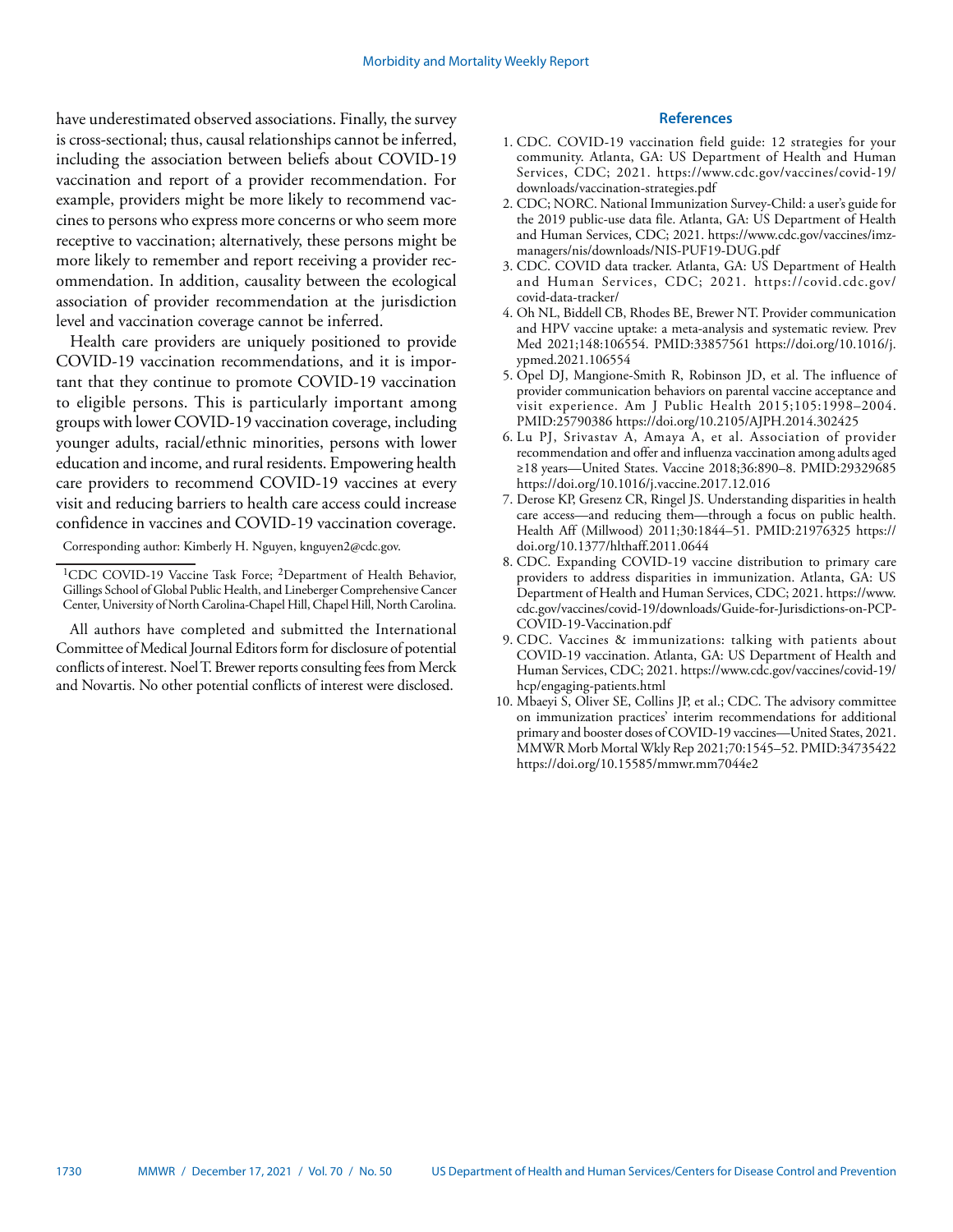# <span id="page-8-0"></span>**SARS-CoV-2 B.1.1.529 (Omicron) Variant — United States, December 1–8, 2021**

CDC COVID-19 Response Team

*On December 10, 2021, this report was posted as an* MMWR *Early Release on the* MMWR *website [\(https://www.cdc.gov/mmwr\)](https://www.cdc.gov/mmwr)*  A new variant of SARS-CoV-2 (the virus that causes COVID-19), B.1.1.529 (Omicron) (*1*), was first reported to the World Health Organization (WHO) by South Africa on November 24, 2021. Omicron has numerous mutations with potential to increase transmissibility, confer resistance to therapeutics, or partially escape infection- or vaccine-induced immunity (*2*). On November 26, WHO designated B.1.1.529 as a variant of concern (*3*), as did the U.S. SARS-CoV-2 Interagency Group (SIG)\* on November 30. On December 1, the first case of COVID-19 attributed to the Omicron variant was reported in the United States. As of December 8, a total of 22 states had identified at least one Omicron variant case, including some that indicate community transmission. Among 43 cases with initial follow-up, one hospitalization and no deaths were reported. This report summarizes U.S. surveillance for SARS-CoV-2 variants, characteristics of the initial persons investigated with COVID-19 attributed to the Omicron variant and public health measures implemented to slow the spread of Omicron in the United States. Implementation of concurrent prevention strategies, including vaccination, masking, increasing ventilation, testing, quarantine, and isolation, are recommended to slow transmission of SARS-CoV-2, including variants such as Omicron, and to protect against severe illness and death from COVID-19.

# **Surveillance for SARS-CoV-2 Variants and Initial Detection of Omicron in the United States**

CDC has a multifaceted surveillance system for analyzing SARS-CoV-2 variants circulating in the United States. This system obtains genomic surveillance data from 1) National SARS-CoV-2 Strain Surveillance, 2) CDC-supported contracts with several commercial diagnostic laboratories, and 3) public repositories (the Global Initiative on Sharing Avian Influenza Data [GISAID]<sup>†</sup> and the National Center for Biotechnology Information [NCBI]§) of randomly sampled viruses with

metadata tagging of sequences by various partners. Genomic surveillance is implemented in partnership with state and local public health laboratories, the Association of Public Health Laboratories, and other academic and government partners.<sup>5</sup> As of the week ending December 4, the SARS-CoV-2 B.1.617.2 (Delta) variant was estimated to account for 99.9% of SARS-CoV-2 circulating in the United States.\*\* Based on CDC analysis of the sequences currently available, and accounting for clustering, CDC estimates a 95% chance of detecting the Omicron variant if it accounted for ≥0.03% of circulating SARS-CoV-2 lineages during the week ending November 13 and for ≥0.05% of circulating lineages during the week ending November 20 (*4*).

To accelerate detection of COVID-19 cases attributed to the Omicron variant until they are common enough to be reliably measured by routine genomic surveillance, enhanced surveillance was initiated through National SARS-CoV-2 Strain Surveillance on November 28. The method is based on rapid screening for S-gene target failures (SGTFs) by polymerase chain reaction (PCR)–based diagnostic assays to flag potential cases of Omicron variant infection for confirmation by genomic sequencing (*5*). Specimens that display SGTFs have a higher likelihood to be Omicron (although SGTFs are not unique to Omicron) based on a mutation (69–70 deletion) that reduces S-gene target amplification in some PCR assays.

The first U.S. case of COVID-19 attributed to the Omicron variant was identified on December 1. As of December 8, cases had been reported from across the country; 22 states have reported at least one case (Arizona, California, Colorado, Connecticut, Florida, Georgia, Hawaii, Illinois, Louisiana, Maryland, Massachusetts, Minnesota, Mississippi, Missouri, Nebraska, New Jersey, New York, Pennsylvania, Texas, Utah, Washington, and Wisconsin) (Figure). This activity was reviewed by CDC and was conducted consistent with applicable federal law and CDC policy.††

# **Characteristics of the First Investigated U.S. COVID-19 Cases Attributed to the Omicron Variant**

Details are available for 43 cases of COVID-19 attributed to the Omicron variant; 25 (58%) were in persons aged

<sup>\*</sup> SIG includes representatives from CDC, the National Institutes of Health (NIH), the Food and Drug Administration (FDA), the Biomedical Advanced Research and Development Authority (BARDA), the U.S. Department of Defense (DoD), the U.S. Department of Agriculture (USDA), and the U.S. Department of Health and Human Services (HHS). This interagency group focuses on the rapid characterization of emerging variants and actively monitors their potential impact on critical SARS-CoV-2 countermeasures, including vaccines, therapeutics, and diagnostics.

<sup>†</sup> <https://www.gisaid.org>

<sup>§</sup> <https://www.ncbi.nlm.nih.gov/sars-cov-2>

<sup>¶</sup> <https://www.cdc.gov/coronavirus/2019-ncov/variants/spheres.html>

<sup>\*\*</sup> <https://covid.cdc.gov/covid-data-tracker/#variant-proportion>

 $\uparrow$  † 45 C.F.R. part 46.102(l)(2); 21 C.F.R. part 56; 42 U.S.C. Sect. 241(d); 5 U.S.C. Sect. 552a; 44 U.S.C. Sect. 3501 et seq.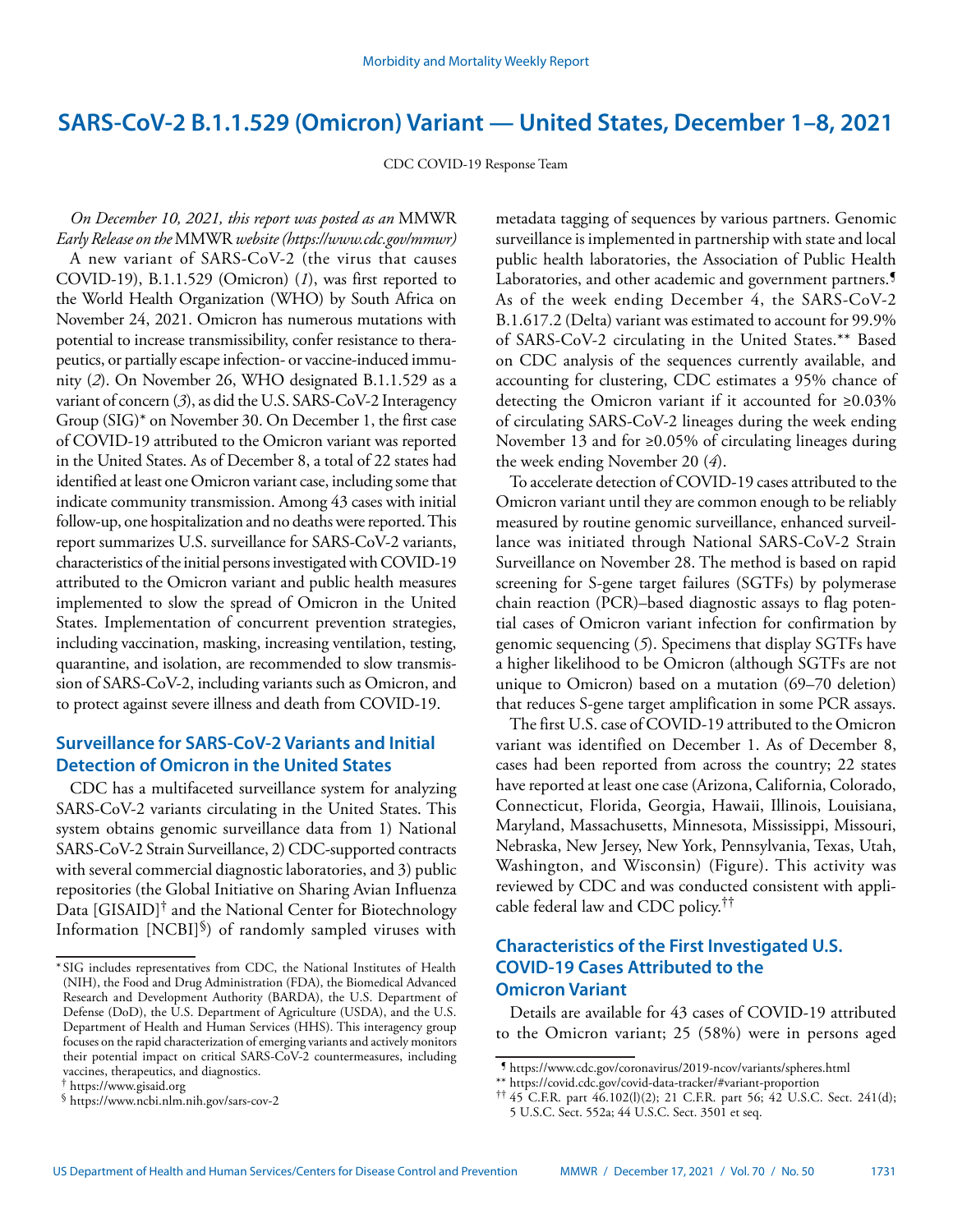18–39 years (Table). The earliest date of symptom onset was November 15 in a person with a history of international travel. Fourteen (33%) persons reported international travel during the 14 days preceding symptom onset or receipt of a positive test result. Among these cases of COVID-19 attributed to the Omicron variant, 34 (79%) occurred in persons who completed the primary series of an FDA-authorized or approved COVID-19 vaccine ≥14 days before symptom onset or receipt of a positive SARS-CoV-2 test result, including 14 who had received an additional or booster dose; five of the 14 persons had received the additional dose <14 days before symptom onset. Six (14%) persons had a documented previous SARS-CoV-2 infection. The most commonly reported symptoms were cough, fatigue, and congestion or runny nose. One vaccinated patient was hospitalized for 2 days, and no deaths have been reported to date. Case investigations have identified exposures associated with international and domestic travel, large public events, and household transmission.

# **Measures to Slow Initial Travel-Related Spread of the Omicron Variant**

On November 26, a Presidential Proclamation§§ suspended entry into the United States for noncitizens (as immigrants and nonimmigrants) who were present in any of eight countries in southern Africa (Botswana, Eswatini, Lesotho, Malawi, Mozambique, Namibia, South Africa, and Zimbabwe) during the 14 days preceding travel to the United States. This policy was intended to reduce overall travel volume from the region where Omicron was first identified to delay the introduction and spread of Omicron while U.S. public health measures were enhanced. Multiple factors were considered in determining the eight countries based on what was known about the spread of the Omicron variant at the time, including case counts, community transmission levels, and U.S.-bound travel volume from countries with cases. On December 2, CDC amended its existing Order requiring predeparture testing for all air passengers to the United States from any other country.<sup>99</sup> The Amended Order, effective December 6, shortened the window for obtaining a negative SARS-CoV-2 viral test result to no more than 1 day before the flight's departure. A negative test result closer to the time of travel enhances reduction in transmission risk during travel (*6*).

On November 28, CDC expanded a voluntary airportbased genomic surveillance program in Atlanta, New York City, Newark, and San Francisco to prioritize recruitment of **FIGURE. States reporting at least one confirmed SARS-CoV-2 B.1.1.529 (Omicron) variant COVID-19 case — United States, December 1–8, 2021**



**Abbreviation:** DC = District of Columbia.

travelers from southern Africa for testing. The four participating airports receive a large, diverse volume of international travelers, including direct flights from southern Africa. Through this program, international air travelers are offered molecular testing of pooled samples collected upon arrival and a take-home collection kit (saliva collection for nucleic acid amplification test) to be used 3–5 days after arrival with subsequent sequencing of SARS-CoV-2–positive specimens; persons in pools with a positive test result are contacted and advised to get retested using the home collection kit or another method. Five pools collected November 30–December 6, representing 59 travelers, had evidence of SGTF. As of December 8, one of these pools was confirmed positive for Omicron, and four were pending. CDC continues to work with state and local health departments and other public health partners to conduct case investigation and contact tracing of travelers into and within the United States with confirmed COVID-19 attributed to the Omicron variant. As of November 8, all airlines are required to collect contact information for all inbound passengers to the United States to facilitate aircraft contact investigations and other follow-up of travelers when indicated.\*\*\* To date, at least one confirmed case attributed to the Omicron variant has been identified in the United States through these aircraft contact investigation efforts.

# **Measures to Slow Domestic Spread of the Omicron Variant**

CDC recommends prioritizing case investigation and contact tracing††† for confirmed COVID-19 cases attributed to

<sup>§§</sup> [https://www.whitehouse.gov/briefing-room/presidential-actions/2021/11/26/](https://www.whitehouse.gov/briefing-room/presidential-actions/2021/11/26/a-proclamation-on-suspension-of-entry-as-immigrants-and-nonimmigrants-of-certain-additional-persons-who-pose-a-risk-of-transmitting-coronavirus-disease-2019) [a-proclamation-on-suspension-of-entry-as-immigrants-and-nonimmigrants](https://www.whitehouse.gov/briefing-room/presidential-actions/2021/11/26/a-proclamation-on-suspension-of-entry-as-immigrants-and-nonimmigrants-of-certain-additional-persons-who-pose-a-risk-of-transmitting-coronavirus-disease-2019)[of-certain-additional-persons-who-pose-a-risk-of-transmitting-coronavirus](https://www.whitehouse.gov/briefing-room/presidential-actions/2021/11/26/a-proclamation-on-suspension-of-entry-as-immigrants-and-nonimmigrants-of-certain-additional-persons-who-pose-a-risk-of-transmitting-coronavirus-disease-2019)[disease-2019](https://www.whitehouse.gov/briefing-room/presidential-actions/2021/11/26/a-proclamation-on-suspension-of-entry-as-immigrants-and-nonimmigrants-of-certain-additional-persons-who-pose-a-risk-of-transmitting-coronavirus-disease-2019)

<sup>¶¶</sup> <https://www.cdc.gov/quarantine/fr-proof-negative-test.html>

<sup>\*\*\*</sup> <https://www.cdc.gov/quarantine/order-collect-contact-info.html>

<sup>†††</sup> [https://www.cdc.gov/coronavirus/2019-ncov/php/contact-tracing/contact](https://www.cdc.gov/coronavirus/2019-ncov/php/contact-tracing/contact-tracing-plan/overview.html)[tracing-plan/overview.html](https://www.cdc.gov/coronavirus/2019-ncov/php/contact-tracing/contact-tracing-plan/overview.html)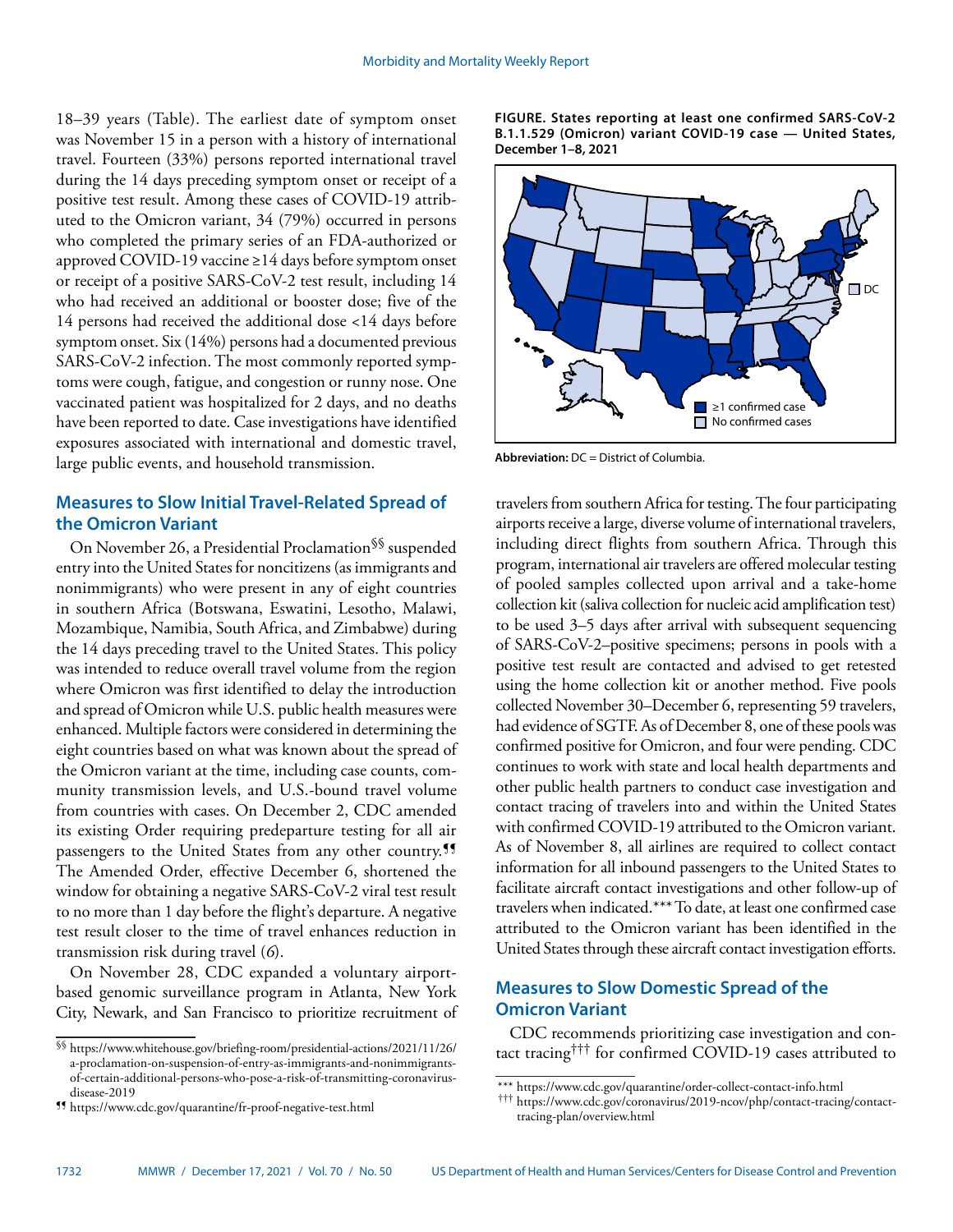| TABLE. Characteristics of reported confirmed B.1.1.529 (Omicron) variant |
|--------------------------------------------------------------------------|
| SARS-CoV-2 cases (n = 43) — United States, December 1–8, 2021            |

| Characteristic                                  | No. (%) |
|-------------------------------------------------|---------|
| Age group, yrs                                  |         |
| < 18                                            | 4(9)    |
| $18 - 39$                                       | 25 (58) |
| $40 - 64$                                       | 10(23)  |
| $\geq 65$                                       | 4(9)    |
| Sex                                             |         |
| Male                                            | 17 (40) |
| Female                                          | 25 (58) |
| Unknown                                         | 1(2)    |
| International travel*                           | 14 (33) |
| COVID-19 vaccination status <sup>+</sup>        |         |
| Unvaccinated                                    | 8(19)   |
| Partially vaccinated                            | $0 (-)$ |
| Vaccinated                                      | 20(47)  |
| Vaccinated plus an additional dose <sup>§</sup> | 14 (33) |
| Unknown                                         | 1(2)    |
| <b>Previous SARS-CoV-2 infection</b>            |         |
| Yes                                             | 6(14)   |
| No                                              | 21 (49) |
| Unknown                                         | 16(37)  |
| Symptom profile                                 |         |
| Symptomatic                                     | 40 (93) |
| Asymptomatic/Unknown                            | 3(7)    |
| Initial signs or symptoms <sup>1</sup>          |         |
| Cough                                           | 33 (89) |
| Fatigue                                         | 24 (65) |
| Congestion or runny nose                        | 22 (59) |
| Fever                                           | 14 (38) |
| Nausea or vomiting                              | 8(22)   |
| Shortness of breath or difficulty breathing     | 6(16)   |
| Diarrhea                                        | 4(11)   |
| Loss of taste or smell                          | 3(8)    |
| <b>Outcomes</b>                                 |         |
| Hospitalization                                 | 1(2)    |
| Death                                           | $0 (-)$ |

\* International travel within 14 days of symptom onset or, if asymptomatic, first positive SARS-CoV-2 test result.

† An unvaccinated person had received no COVID-19 vaccine. A partially vaccinated person had received a COVID-19 vaccine but not completed the primary series ≥14 days before illness onset or receipt of a positive SARS-CoV-2 test result. A vaccinated person had completed the primary series of a Food and Drug Administration–authorized or approved COVID-19 vaccine ≥14 days before illness onset or receipt of a positive SARS-CoV-2 test result.

§ Among the 14 persons who were vaccinated and had received an additional dose, five had received the additional dose <14 days before symptom onset.

¶ Specific symptom information was available from 37 symptomatic persons.

the Omicron variant. This prioritization should be balanced with maintaining case investigation and contact tracing for outbreaks of confirmed cases of SARS-CoV-2 infection in high-risk congregate settings (e.g., long-term care facilities, correctional facilities, and homeless shelters) and for persons at increased risk for severe COVID-19–related health outcomes. Timely case investigation and contact tracing can help ensure compliance with isolation and quarantine guidance§§§ and

link persons with positive SARS-CoV-2 test results and their close contacts to testing and supportive services.

## **Discussion**

The first U.S. case of COVID-19 attributed to the Omicron variant was detected on December 1, 2021. Among the cases described in this report, the earliest report of symptom onset was November 15. For the week ending December 4, the Delta variant accounted for >99.9% of circulating SARS-CoV-2 variants. Given the 2–3 weeks from the time of specimen collection to availability of sequence data for analysis, it is likely that additional infections with Omicron from late November will be detected during the coming days. Scientists around the world are working to rapidly learn more about the Omicron variant to better understand how easily it might be transmitted and the effectiveness of current diagnostic tests, vaccines, and therapeutics against this variant. Many of the first reported cases of Omicron variant infection appear to be mild (*7*), although as with all variants, a lag exists between infection and more severe outcomes, and symptoms would be expected to be milder in vaccinated persons and those with previous SARS-CoV-2 infection than in unvaccinated persons. Characteristics of the cases described in this report might also not be generalizable because case findings might be associated with individual characteristics (e.g., persons with recent international travel might be more likely to be younger and vaccinated). Even if most infections are mild, a highly transmissible variant could result in enough cases to overwhelm health systems. The clinical severity of infection with the Omicron variant will become better understood as additional cases are identified and investigated. Scientists in South Africa and elsewhere have established systems that allow study of the laboratory, clinical, and epidemiologic characteristics; CDC is collaborating with health officials around the world to learn more about the characteristics of patients with Omicron variant infections.

The rapid emergence and worldwide detection of the SARS-CoV-2 Omicron variant underscores the importance of robust genomic surveillance systems and prompt informationsharing among global public health partners. During the past several years, CDC has intensified efforts to significantly expand genomic sequencing capacity at the federal and state levels. Through these investments, an average of 50,000– 60,000 positive specimens are sequenced weekly as part of national SARS-CoV-2 genomic surveillance, which assisted with identifying initial cases of COVID-19 attributed to the Omicron variant in the United States.

A number of measures have been implemented throughout the COVID-19 pandemic to reduce the introduction and spread of SARS-CoV-2 in the United States through travel. For example, masks are required in indoor areas on public

<sup>§§§</sup> [https://www.cdc.gov/coronavirus/2019-ncov/your-health/quarantine](https://www.cdc.gov/coronavirus/2019-ncov/your-health/quarantine-isolation.html)[isolation.html](https://www.cdc.gov/coronavirus/2019-ncov/your-health/quarantine-isolation.html)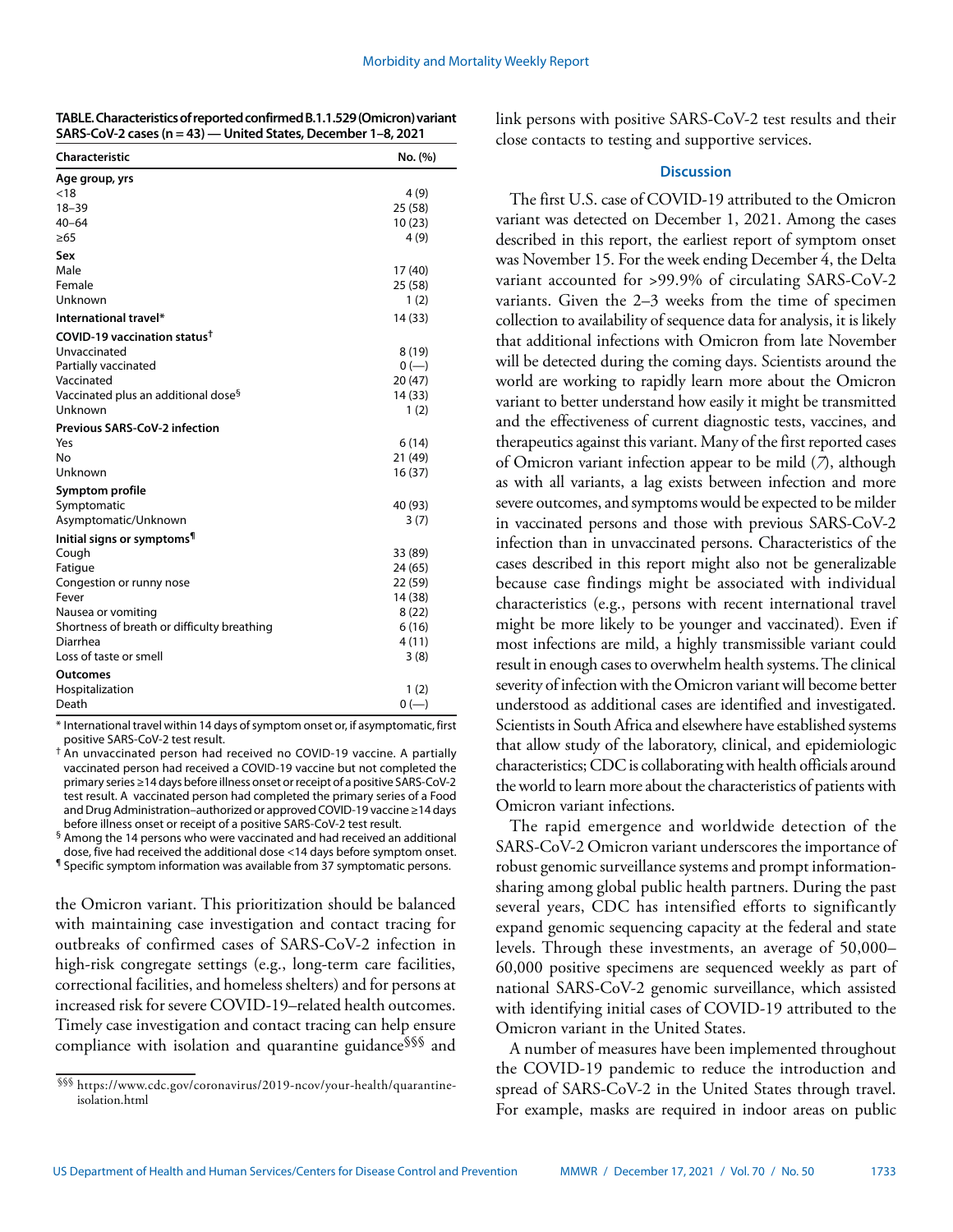transportation conveyances traveling into, within, or out of the United States, and on the indoor premises of U.S. transportation hubs.<sup>999</sup> Current travel requirements and recommendations,\*\*\*\* surveillance programs, and efforts to educate travelers are intended to reduce COVID-19 transmission and support safer global travel. CDC is also supporting efforts to prevent, detect, and respond to COVID-19 internationally, including through support for laboratory and sequencing capacity and strengthening global vaccine programs.

Implementation of concurrent prevention strategies, including vaccination, masking, improving ventilation, testing, quarantine, and isolation, are recommended to slow transmission of SARS-CoV-2 and to protect against severe illness, hospitalization, and death from COVID-19. All persons aged ≥5 years should be vaccinated against COVID-19. Persons aged ≥18 years who completed a primary mRNA COVID-19 vaccination series ≥6 months previously or who received an initial Janssen (Johnson & Johnson) vaccine dose ≥2 months previously should receive a booster dose; persons aged 16–17 years are eligible to receive a Pfizer-BioNTech COVID-19 booster dose >6 months after completion of the primary series. Booster doses are especially urgent for those at higher risk of severe disease, such as persons residing in nursing homes and long-term care facilities. In addition, CDC recommends that everyone aged ≥2 years wear masks in public indoor places in areas of substantial or high transmission.

## **Acknowledgments**

Public health departments and laboratories in Arizona, California (including Alameda County, Los Angeles, and San Francisco), Colorado, Connecticut, Florida, Georgia, Hawaii, Illinois, Louisiana, Maryland, Massachusetts, Minnesota, Mississippi, Missouri, Nebraska, New Jersey, New York, (including New York City), Pennsylvania, Texas, Utah, Washington, and Wisconsin.

# Corresponding author: Cria G. Perrine, [hgk3@cdc.gov.](mailto:hgk3@cdc.gov)

All authors have completed and submitted the International Committee of Medical Journal Editors form for disclosure of potential conflicts of interest. No potential conflicts of interest were disclosed.

#### **Summary**

#### What is already known about this topic?

SARS-CoV-2 variant B.1.1.529 (Omicron), first reported to WHO on November 24, 2021, has been designated a variant of concern. Mutations in Omicron might increase transmissibility, confer resistance to therapeutics, or partially escape infectionor vaccine-induced immunity.

#### What is added by this report?

During December 1–8, 2021, 22 U.S. states reported at least one COVID-19 case attributed to the Omicron variant. Among 43 cases with initial follow-up, one hospitalization and no deaths were reported.

#### What are the implications for public health practice?

Implementation of concurrent prevention strategies, including vaccination, masking, improving ventilation, testing, quarantine, and isolation are recommended to slow transmission of SARS-CoV-2, including variants such as Omicron, to protect against severe illness and death from COVID-19.

#### **References**

- 1. O'Toole Á, Scher E, Underwood A, et al. Assignment of epidemiological lineages in an emerging pandemic using the pangolin tool. Virus Evol 2021;7:veab064. [PMID:34527285](https://www.ncbi.nlm.nih.gov/entrez/query.fcgi?cmd=Retrieve&db=PubMed&list_uids=34527285&dopt=Abstract) <https://doi.org/10.1093/ve/veab064>
- 2. CDC. Science brief: Omicron (B.1.1.529) variant. Atlanta, GA: US Department of Health and Human Services, CDC; 2021. Accessed December 2, 2021. [https://www.cdc.gov/coronavirus/2019-ncov/science/](https://www.cdc.gov/coronavirus/2019-ncov/science/science-briefs/scientific-brief-omicron-variant.html) [science-briefs/scientific-brief-omicron-variant.html](https://www.cdc.gov/coronavirus/2019-ncov/science/science-briefs/scientific-brief-omicron-variant.html)
- 3. World Health Organization. Classification of Omicron (B.1.1.529): SARS-CoV-2 variant of concern. Geneva, Switzerland: World Health Organization; 2021. Accessed December 3, 2021. [https://www.who.int/](https://www.who.int/news/item/26-11-2021-classification-of-omicron-(b.1.1.529)-sars-cov-2-variant-of-concern) [news/item/26-11-2021-classification-of-omicron-\(b.1.1.529\)-sars-cov-2](https://www.who.int/news/item/26-11-2021-classification-of-omicron-(b.1.1.529)-sars-cov-2-variant-of-concern) [variant-of-concern](https://www.who.int/news/item/26-11-2021-classification-of-omicron-(b.1.1.529)-sars-cov-2-variant-of-concern)
- 4. University of Texas at Austin. User's guide to variant detection calculators. Austin, TX: University of Texas at Austin; 2021. [https://covid-19.tacc.](https://covid-19.tacc.utexas.edu/media/filer_public/d9/d9/d9d99a16-704e-4c00-ab41-069957c6c25e/variant_calculator_user_guide.pdf) [utexas.edu/media/filer\\_public/d9/d9/d9d99a16-704e-4c00-ab41-](https://covid-19.tacc.utexas.edu/media/filer_public/d9/d9/d9d99a16-704e-4c00-ab41-069957c6c25e/variant_calculator_user_guide.pdf) [069957c6c25e/variant\\_calculator\\_user\\_guide.pdf](https://covid-19.tacc.utexas.edu/media/filer_public/d9/d9/d9d99a16-704e-4c00-ab41-069957c6c25e/variant_calculator_user_guide.pdf)
- 5. ThermoFisher Scientific. TaqPath COVID-19 Multiplex Diagnostic Solution. Waltham, MA: ThermoFisher Scientific; 2021. Accessed December 3, 2021. [https://www.thermofisher.com/us/en/home/clinical/](https://www.thermofisher.com/us/en/home/clinical/clinical-genomics/pathogen-detection-solutions/covid-19-sars-cov-2/multiplex.html) [clinical-genomics/pathogen-detection-solutions/covid-19-sars-cov-2/](https://www.thermofisher.com/us/en/home/clinical/clinical-genomics/pathogen-detection-solutions/covid-19-sars-cov-2/multiplex.html) [multiplex.html](https://www.thermofisher.com/us/en/home/clinical/clinical-genomics/pathogen-detection-solutions/covid-19-sars-cov-2/multiplex.html)
- 6. Johansson MA, Wolford H, Paul P, et al. Reducing travel-related SARS-CoV-2 transmission with layered mitigation measures: symptom monitoring, quarantine, and testing. BMC Med 2021;19:94. [PMID:33849546](https://www.ncbi.nlm.nih.gov/entrez/query.fcgi?cmd=Retrieve&db=PubMed&list_uids=33849546&dopt=Abstract) <https://doi.org/10.1186/s12916-021-01975-w>
- 7. National Institute for Communicable Diseases. Frequently asked questions for the B.1.1.529 mutated SARS-CoV-2 lineage in South Africa. Johannesburg, South Africa: National Institute for Communicable Diseases; 2021. Accessed December 3, 2021. [https://www.nicd.ac.za/](https://www.nicd.ac.za/frequently-asked-questions-for-the-b-1-1-529-mutated-sars-cov-2-lineage-in-south-africa/) [frequently-asked-questions-for-the-b-1-1-529-mutated-sars-cov-2](https://www.nicd.ac.za/frequently-asked-questions-for-the-b-1-1-529-mutated-sars-cov-2-lineage-in-south-africa/) [lineage-in-south-africa/](https://www.nicd.ac.za/frequently-asked-questions-for-the-b-1-1-529-mutated-sars-cov-2-lineage-in-south-africa/)

<sup>¶¶¶</sup> <https://www.cdc.gov/quarantine/masks/mask-travel-guidance.html> \*\*\*\* [https://www.cdc.gov/coronavirus/2019-ncov/travelers/international-travel/](https://www.cdc.gov/coronavirus/2019-ncov/travelers/international-travel/index.html) [index.html](https://www.cdc.gov/coronavirus/2019-ncov/travelers/international-travel/index.html)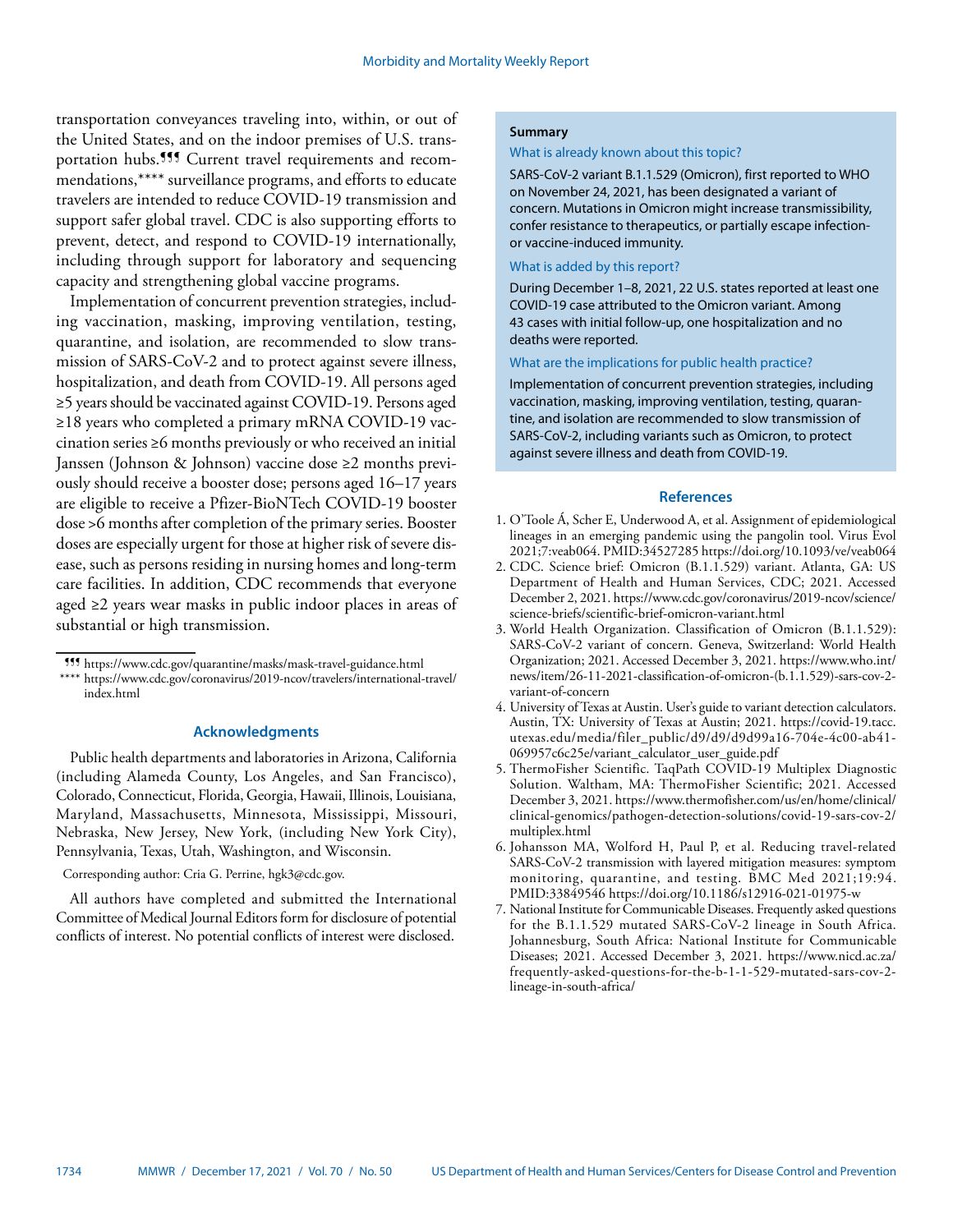# <span id="page-12-0"></span>**Booster and Additional Primary Dose COVID-19 Vaccinations Among Adults Aged ≥65 Years — United States, August 13, 2021–November 19, 2021**

Hannah E. Fast, MPH<sup>1,2</sup>; Elizabeth Zell, MStat<sup>2,4</sup>; Bhavini Patel Murthy, MD<sup>1,2</sup>; Neil Murthy, MD<sup>1,2</sup>; Lu Meng, PhD<sup>2,5</sup>; Lynn Gibbs Scharf, MPH<sup>1,2</sup>; Carla L. Black, PhD<sup>1,2</sup>; Lauren Shaw, MS<sup>1,2</sup>; Terence Chorba, MD<sup>2,3</sup>; LaTreace Q. Harris, MPH<sup>1,2</sup>

*On December 10, 2021, this report was posted as an* MMWR *Early Release on the* MMWR *website (<https://www.cdc.gov/mmwr>).*  Vaccination against SARS-CoV-2 (the virus that causes COVID-19) is highly effective at preventing hospitalization due to SARS-CoV-2 infection and booster and additional primary dose COVID-19 vaccinations increase protection (*1*–*3*). During August–November 2021, a series of Emergency Use Authorizations and recommendations, including those for an additional primary dose for immunocompromised persons and a booster dose for persons aged ≥18 years, were approved because of reduced immunogenicity in immunocompromised persons, waning vaccine effectiveness over time, and the introduction of the highly transmissible B.1.617.2 (Delta) variant  $(4,5)$ . Adults aged ≥65 years are at increased risk for COVID-19–associated hospitalization and death and were one of the populations first recommended a booster dose in the U.S. (*5*,*6*). Data on COVID-19 vaccinations reported to CDC from 50 states, the District of Columbia (DC), and eight territories and freely associated states were analyzed to ascertain coverage with booster or additional primary doses among adults aged ≥65 years. During August 13–November 19, 2021, 18.7 million persons aged ≥65 years received a booster or additional primary dose of COVID-19 vaccine, constituting 44.1% of 42.5 million eligible\* persons in this age group who previously completed a primary vaccination series.† Coverage was similar by sex and age group, but varied by primary series vaccine product and race and ethnicity, ranging from 30.3% among non-Hispanic American Indian or Alaska Native persons to 50.5% among non-Hispanic multiple/other race persons. Strategic efforts are needed to encourage eligible persons aged ≥18 years, especially those aged ≥65 years and those who are immunocompromised, to receive a booster and/or additional primary dose to ensure maximal protection against COVID-19.

On August 13, 2021, CDC's Advisory Committee on Immunization Practices (ACIP) recommended that moderately or severely immunocompromised recipients of an mRNA COVID-19 vaccine (Pfizer-BioNTech or Moderna) primary series receive a homologous additional primary dose ≥28 days after the second dose in the primary series (*5*). On September 23, 2021, ACIP recommended a Pfizer-BioNTech booster dose for eligible populations<sup>§</sup> ≥6 months after completion of the Pfizer-BioNTech primary series (*5*,*7*). On October 21, 2021, ACIP

released additional recommendations for eligible<sup>5</sup> Moderna and Janssen (Johnson & Johnson) primary series recipients to receive a booster vaccine dose ≥6 months after completion of the Moderna primary series and ≥2 months after receipt of the Janssen vaccine (*5*,*8*). Both sets of booster dose recommendations identified persons aged ≥65 years as a population that should receive a booster dose once eligible. The October 21 recommendations also allowed for all eligible persons to receive a heterologous booster dose, (i.e., different vaccine product

<sup>\*</sup>The source population includes persons aged ≥65 years who completed an mRNA primary series (received 2 mRNA doses) by May 19, 2021 (≥6 months before the end of the analysis period) or received a Janssen (Johnson & Johnson) vaccination by September 24, 2021 (≥8 weeks before the end of the analysis period). Those vaccinated with an mRNA primary series became eligible to receive a vaccination during the analysis period in three sequential groups: 1) moderately or severely immunocompromised persons who were eligible to receive an additional primary dose on August 13, 2021 (date corresponding to CDC's Advisory Committee on Immunization Practices recommendations); 2) Pfizer-BioNTech primary series recipients who were eligible to receive a booster dose on or after September 23, 2021; and 3) Moderna primary series recipients who were eligible to receive a booster dose on or after October 21, 2021. The source population does not include moderately or severely immunocompromised persons who received their second mRNA dose after May 19, 2021, because information on immunocompromise status was not available to identify these persons. Finally, persons who received a Janssen vaccination by September 24, 2021, were eligible to receive a booster dose during October 21, 2021–November 19, 2021; additional primary dose recommendations do not apply to these persons.

<sup>†</sup> Primary series completion was defined as receipt of 2 vaccine doses for persons who received Pfizer-BioNTech, Moderna, or unspecified U.S.-authorized or approved mRNA COVID-19 vaccine, or receipt of 1 dose for persons who received Janssen. Primary series vaccine product is defined by the vaccine administered as the first dose for 1-dose series and the second dose for 2-dose series. Persons who received a different mRNA vaccine product for the first and second dose would be represented under the vaccine product administered for the second dose. All results were limited to only persons who had received Pfizer-BioNTech, Moderna, Janssen, and unspecified U.S.-authorized or approved mRNA COVID-19 vaccine; recipients who received other vaccine products were excluded from the analysis.

<sup>§</sup>The September 23, 2021, Pfizer-BioNTech booster dose recommendations from ACIP included the following populations: persons aged ≥65 years, residents in long-term care settings, persons aged 50–64 years with underlying medical conditions, and persons aged 18–49 years with underlying medical conditions. CDC expanded these recommendations to include persons aged 18–64 years at increased risk for COVID-19 exposure and transmission because of occupational or institutional setting.

<sup>¶</sup>The October 21, 2021, Moderna booster dose recommendations included the following populations: persons aged ≥65 years, residents in long-term care settings, persons aged 50–64 years with underlying medical conditions, persons aged 18–49 years with underlying medical conditions, and persons aged 18–64 years at increased risk for COVID-19 exposure and transmission because of occupational or institutional setting. The October 21, 2021, Janssen booster dose recommendations included all persons aged ≥18 years.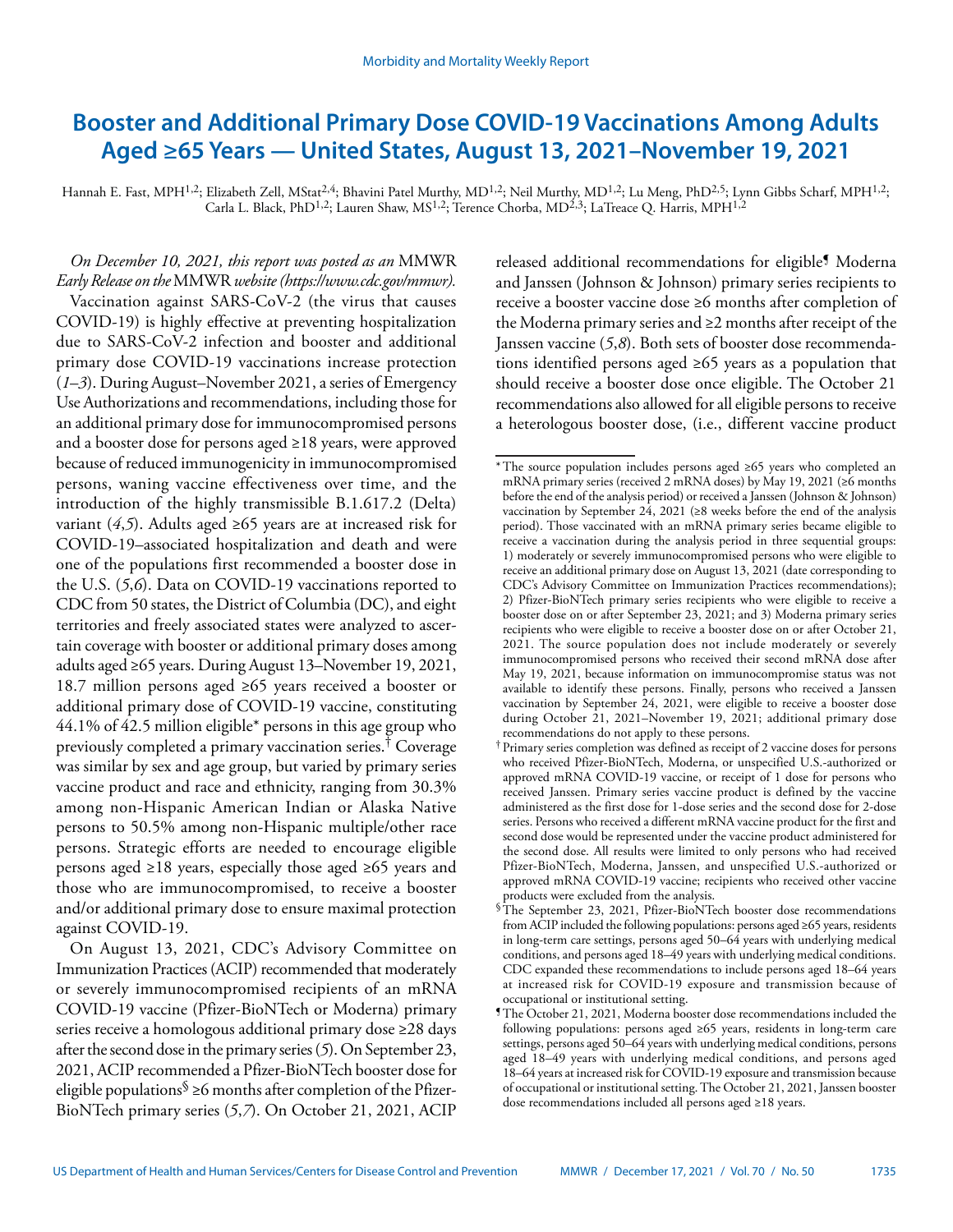from that which had been administered as the primary series) (*5*,*8*). On November 19, 2021, ACIP further recommended that all persons aged ≥18 years receive a booster dose after the minimum recommended interval\*\* since completion of primary vaccination (*9*,*10*).

Data from booster and additional primary dose COVID-19 vaccinations administered in the United States during August 13–November 19, 2021, among persons aged ≥65 years were analyzed.†† The analysis evaluated coverage by primary series vaccine product, demographic characteristics (sex, age group, and race/ethnicity) of vaccine recipients, trends over time, and whether the vaccine product administered as a booster or additional primary dose was a homologous or heterologous product. Booster or additional primary dose coverage was analyzed as a composite measure to account for immunocompromised persons who were not eligible to receive a booster dose during the analysis period because they received an additional primary dose after the August 13 recommendations. Coverage was calculated among a source population of persons aged ≥65 years who were eligible, as defined by interval since completion of the primary series, to receive either a booster or an additional primary dose by the end of the analysis period (November 19, 2021); information on immunocompromise status was not available to further stratify the eligible population. Booster or additional primary dose recipients during the analysis period were recipients of a third COVID-19 vaccine dose ≥24 days after completion of a 2-dose primary mRNA COVID-19 vaccine series, or a second dose (booster) administered ≥52 days after receipt of the Janssen vaccine.§§

Information on recipient race/ethnicity was available for 71.3% of persons included in the source population. The analysis

was completed in SQL Server Management Studio (version 18; Microsoft). Tests for statistical significance were not conducted because these data are reflective of the U.S. population aged ≥65 years and were not based on population samples. This activity was reviewed by CDC and was conducted consistent with applicable federal law and CDC policy.<sup>11</sup>

Among 42.5 million eligible persons aged ≥65 years, 18,745,803 (44.1%) received a booster or additional primary dose of COVID-19 vaccine during August 13–November 19, 2021 (Table 1), including 9.9 million (49.9%) of 19.9 million eligible Pfizer-BioNTech recipients, 8.4 million (41.3%) of 20.4 million eligible Moderna recipients, and 369,000 (17.0%) of 2.2 million eligible Janssen recipients. Coverage was similar (<1.0 percentage point difference) among men and women, as well as among persons aged 65–74 years and ≥75 years. Booster or additional primary dose coverage varied by race and ethnicity, with lowest coverage among eligible non-Hispanic American Indian or Alaska Native persons (30.3%), Hispanic or Latino persons (34.4%), and Native Hawaiian or Other Pacific Islander persons (35.0%). Highest coverage was among eligible non-Hispanic White (46.6%) and non-Hispanic multiracial/other race recipients (50.5%).

Among Pfizer-BioNTech recipients, the daily number of persons who received a booster or additional primary dose peaked 5 days after release of the Pfizer-BioNTech booster recommendations (September 23, 2021) with 341,395 recipients vaccinated (Figure). After release of the Moderna and Janssen booster recommendations (October 21, 2021), the number of Moderna recipients peaked 6 days later (415,877 persons vaccinated) and the number of Janssen recipients peaked 13 days later (17,774 persons vaccinated). Overall, 2,014,820 (10.7%) of total booster or additional primary dose recipients received an additional primary dose after the recommendations were released for persons with immunocompromising conditions on August 13, but before booster dose recommendations specific to each primary series were released (899,431 [9.1%] of Pfizer-BioNTech and 1,111,317 [13.2%] of Moderna primary series recipients).\*\*\* Homologous booster or additional primary doses were administered to 95.8% of recipients; 4.0% received a heterologous dose (Table 2). Among Janssen recipients, 227,079 (61.5%) received a heterologous booster dose, compared with 168,336 (1.7%) Pfizer-BioNTech primary series recipients and 352,684 (4.2%) Moderna primary series recipients.

<sup>\*\*</sup> Pfizer-BioNTech and Moderna primary series recipients are recommended to receive a booster dose ≥6 months after primary series completion; Janssen recipients are recommended to receive a booster dose ≥2 months (counted as ≥8 weeks) after receipt of the primary series dose.

<sup>††</sup> Vaccine administration data are collected and reported to CDC through jurisdictions' immunization information systems and the Vaccine Administration Management System. Providers are required to document vaccination in their medical records within 24 hours of administration and submit these data to their jurisdiction's immunization information system within 72 hours of administration. Data from 50 states, DC, and eight territories and freely associated states, and reported to CDC by December 7, 2021, were included in the analysis.

<sup>§§</sup> There is a 4-day grace period that applies to the recommended 28-day minimum interval between primary series completion and an additional primary dose, and the recommended 2-month (8-week) minimum interval between receipt of the Janssen vaccine and a booster dose. With the 4-day grace period, an additional primary dose received ≥24 days after mRNA primary series completion is considered valid. Furthermore, a booster dose received ≥52 days after receipt of the Janssen vaccine is considered valid. More information about the 4-day grace period is available at [https://www.cdc.gov/](https://www.cdc.gov/vaccines/covid-19/clinical-considerations/covid-19-vaccines-us.html) [vaccines/covid-19/clinical-considerations/covid-19-vaccines-us.html.](https://www.cdc.gov/vaccines/covid-19/clinical-considerations/covid-19-vaccines-us.html)

<sup>¶¶</sup> 45 C.F.R. part 46.102(l)(2); 21 C.F.R. part 56; 42 U.S.C. Sect. 241(d); 5 U.S.C. Sect. 552a; 44 U.S.C. Sect. 3501 et seq.

<sup>\*\*\*</sup> Additional primary doses administered before booster dose recommendations were also received by 4,072 persons with a primary series of unspecified U.S.-authorized or approved mRNA COVID-19 vaccine.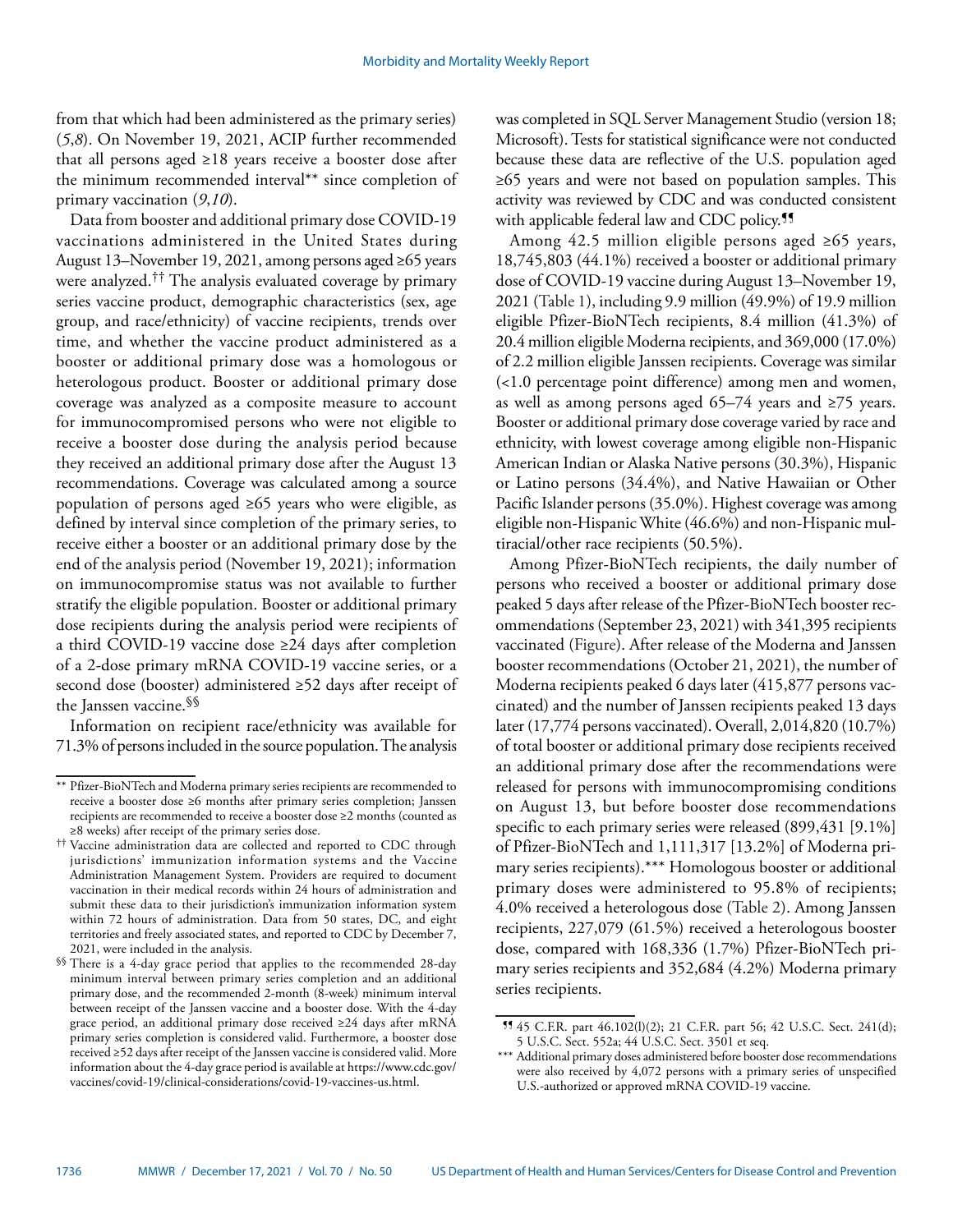| TABLE 1. Characteristics of COVID-19 booster or additional primary dose vaccination recipients aged ≥65 years as percentage of eligible                                     |
|-----------------------------------------------------------------------------------------------------------------------------------------------------------------------------|
| population* aged ≥65 years with a completed primary series, by primary series vaccine product, <sup>†</sup> sex, <sup>§</sup> age group, and race/ethnicity, <sup>¶</sup> — |
| United States, August 13, 2021–November 19, 2021                                                                                                                            |

|                                                   | No. (% eligible population) |                        |                  |                             |  |  |
|---------------------------------------------------|-----------------------------|------------------------|------------------|-----------------------------|--|--|
| Characteristic                                    | <b>Total</b>                | <b>Pfizer-BioNTech</b> | Moderna          | Janssen (Johnson & Johnson) |  |  |
| No. of eligible persons                           | 42,521,211                  | 19,896,380             | 20,396,160       | 2,175,205                   |  |  |
| Overall received additional primary<br>or booster | 18,745,803 (44.1)           | 9,925,719 (49.9)       | 8,425,884 (41.3) | 369,260 (17.0)              |  |  |
| Sex                                               |                             |                        |                  |                             |  |  |
| Women                                             | 10,287,072 (44.5)           | 5,492,894 (50.0)       | 4,585,645 (41.8) | 195,356 (17.4)              |  |  |
| Men                                               | 8,406,212 (43.8)            | 4,410,192 (49.9)       | 3,812,071 (40.9) | 172,212 (16.7)              |  |  |
| Age group, yrs                                    |                             |                        |                  |                             |  |  |
| $65 - 74$                                         | 11,074,114 (44.1)           | 5,829,039 (50.0)       | 4,974,541 (41.5) | 257,412 (17.8)              |  |  |
| $\geq$ 75                                         | 7,671,689 (44.1)            | 4,096,680 (49.8)       | 3,451,343 (41.0) | 111,848 (15.3)              |  |  |
| Race/Ethnicity                                    |                             |                        |                  |                             |  |  |
| Al/AN, non-Hispanic                               | 59,539 (30.3)               | 29,729 (33.8)          | 28,851 (28.4)    | 898 (13.2)                  |  |  |
| Asian, non-Hispanic                               | 367,868 (40.2)              | 208,873 (45.4)         | 151,259 (36.4)   | 7,453 (18.6)                |  |  |
| Black, non-Hispanic                               | 912,059 (37.8)              | 504,594 (42.8)         | 382,590 (35.6)   | 23,790 (15.4)               |  |  |
| Hispanic/Latino                                   | 900,097 (34.4)              | 501,804 (39.9)         | 377,341 (31.6)   | 19,761 (12.1)               |  |  |
| NHPI, non-Hispanic                                | 17,465 (35.0)               | 10,511 (42.4)          | 6,609(29.9)      | 328 (11.3)                  |  |  |
| White, non-Hispanic                               | 10,472,303 (46.6)           | 5,637,792 (53.1)       | 4,615,302 (43.1) | 203,570 (18.5)              |  |  |
| Multiple/Other, non-Hispanic                      | 849,648 (50.5)              | 488,616 (53.1)         | 347,279 (49.6)   | 12,470 (20.9)               |  |  |
| <b>Unknown</b>                                    | 5,166,824 (42.4)            | 2,543,800 (47.6)       | 2,516,653 (40.7) | 100,990 (15.6)              |  |  |

**Abbreviations:** AI/AN = American Indian or Alaska Native; NHPI = Native Hawaiian or Other Pacific Islander.

\* Eligible population is defined as persons aged ≥65 years who completed a primary COVID-19 vaccination series and were eligible to receive a booster or additional primary dose by the end of the analysis period, November 19, 2021. For Pfizer-BioNTech, Moderna, and unspecified mRNA primary series recipients, the primary series must have been completed by May 19, 2021 (≥6 months earlier); for Janssen (Johnson & Johnson) recipients, 1 dose must have been received by September 24, 2021 (≥8 weeks earlier).

† An unspecified U.S.-authorized or approved mRNA COVID-19 vaccine primary series was reported for 0.1% (53,466) of the population with a primary series completed. Among these, 24,940 (46.6%) persons received a booster or additional primary dose.

§ Information on the recipient's sex was not available for 0.5% (222,034) of the population with a primary series completed. Among these, 52,519 (23.7%) persons received a booster or additional primary dose.

¶ Information on the recipient's race/ethnicity was not available for 28.7% (12,185,606) of the population with a primary series completed. Among these, 5,166,824 (42.4%) persons received a booster or additional primary dose.

### **Discussion**

As of November 19, 2021, 44.1% of 42.5 million eligible adults aged ≥65 years had received a booster or additional primary dose, leaving an estimated 23.8 million eligible adults in this age group in need of a booster or additional primary dose. Coverage with booster or additional primary COVID-19 vaccine doses varied by the primary series vaccine product and race/ ethnicity; approximately one third of eligible American Indian or Alaska Native persons, Hispanic or Latino persons, and Native Hawaiian or Other Pacific Islander persons received a booster or additional dose, compared with approximately one half of non-Hispanic White and multiple/other race persons. All adults aged ≥65 years should be vaccinated against COVID-19, including receiving an additional primary dose if they are immunocompromised and/or a booster dose after the minimum recommended interval after primary series completion.

Differences in coverage between recipients of different primary series vaccine products can partially be explained by the staggered timing of ACIP recommendations, which also lowered overall coverage because not all persons represented in

these results had an equal amount of time to receive a booster or additional primary dose. For example, based on timing of recommendations, Pfizer-BioNTech primary series recipients had 28 days longer to receive a booster dose than did Moderna or Janssen recipients. In addition, Moderna and Pfizer-BioNTech coverage includes recipients of additional primary doses administered since August 13, whereas Janssen coverage does not. However, only 10.7% of booster or additional primary dose recipients received an additional primary dose before booster dose recommendations, so inclusion of these recipients in mRNA primary series coverage cannot account for the differences observed. Certain groups (i.e., additional primary dose recipients and Pfizer-BioNTech booster dose recipients during September 23–October 20, 2021) were recommended to receive a homologous dose, while the first recommendations for Janssen recipients allowed a heterologous booster dose. Although 61.5% of Janssen recipients received a heterologous booster dose, this represents only 227,079 persons, or 1.2% of overall booster or additional primary dose recipients.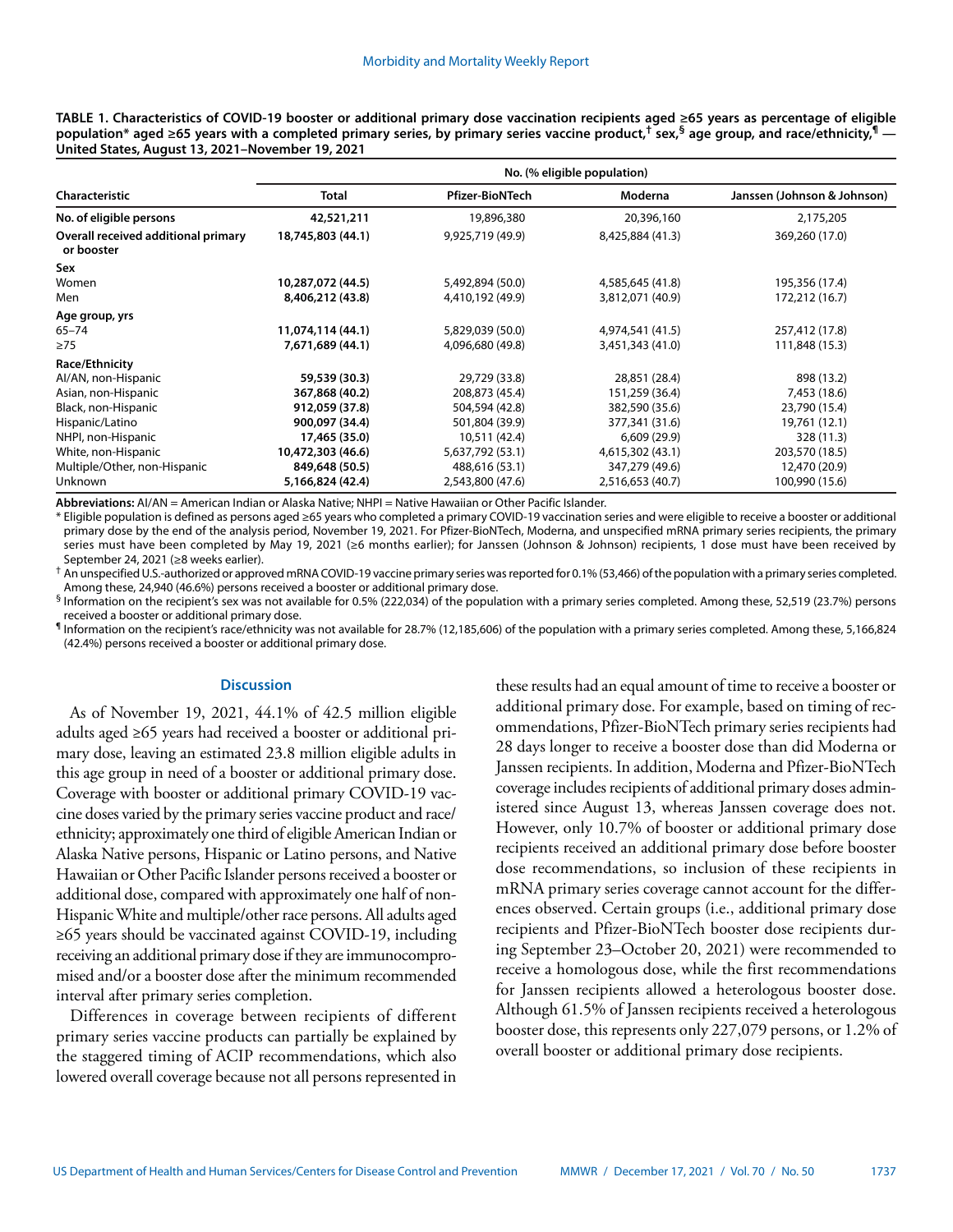





**TABLE 2. Vaccine product administered as booster or additional primary dose\* in respect to that used in primary series for booster or additional primary dose recipients aged ≥65 years, by primary series vaccine product — United States, August 13–November 19, 2021**

| Characteristic                                          | <b>Total</b>      | <b>Pfizer-BioNTech</b> | Moderna          | Janssen (Johnson & Johnson) |
|---------------------------------------------------------|-------------------|------------------------|------------------|-----------------------------|
| No. of booster or additional<br>primary dose recipients | 18,745,803        | 9,925,719              | 8,425,884        | 369,260                     |
| Type of booster or additional primary dose              |                   |                        |                  |                             |
| Homologous dose                                         | 17,957,427 (95.8) | 9,744,109 (98.2)       | 8,071,200 (95.8) | 142,118 (38.5)              |
| Heterologous dose                                       | 748,099 (4.0)     | 168,336 (1.7)          | 352,684 (4.2)    | 227,079 (61.5)              |

\* The type of vaccine product administered for the booster or additional primary dose in respect to that used in the primary series was unable to be determined for 40,277 (0.2%) persons. These persons had an unspecified U.S.-authorized or approved mRNA COVID-19 vaccine product administered as either the primary series or as a booster or additional primary dose.

The findings in this report are subject to at least five limitations. First, the use of a composite measure for coverage and absence of information on the immunocompromise status of vaccine recipients limits the conclusions that can be drawn from the analysis and might also have resulted in underestimation of the eligible population because immunocompromised persons who completed a primary series after May 19, 2021, could not be identified. Second, identification of booster or additional primary dose recipients depends on linkage between vaccination records in jurisdiction-specific immunization information systems or other data systems. Persons who received a booster or additional primary dose in a different jurisdiction from that of their primary series, or who for other reasons were not able to be linked back to their primary series, might not be represented in these results. Third, restricting the source population to persons aged  $\geq 65$  years at the time of primary series completion might have excluded some valid recipients, including those who reached age 65 years between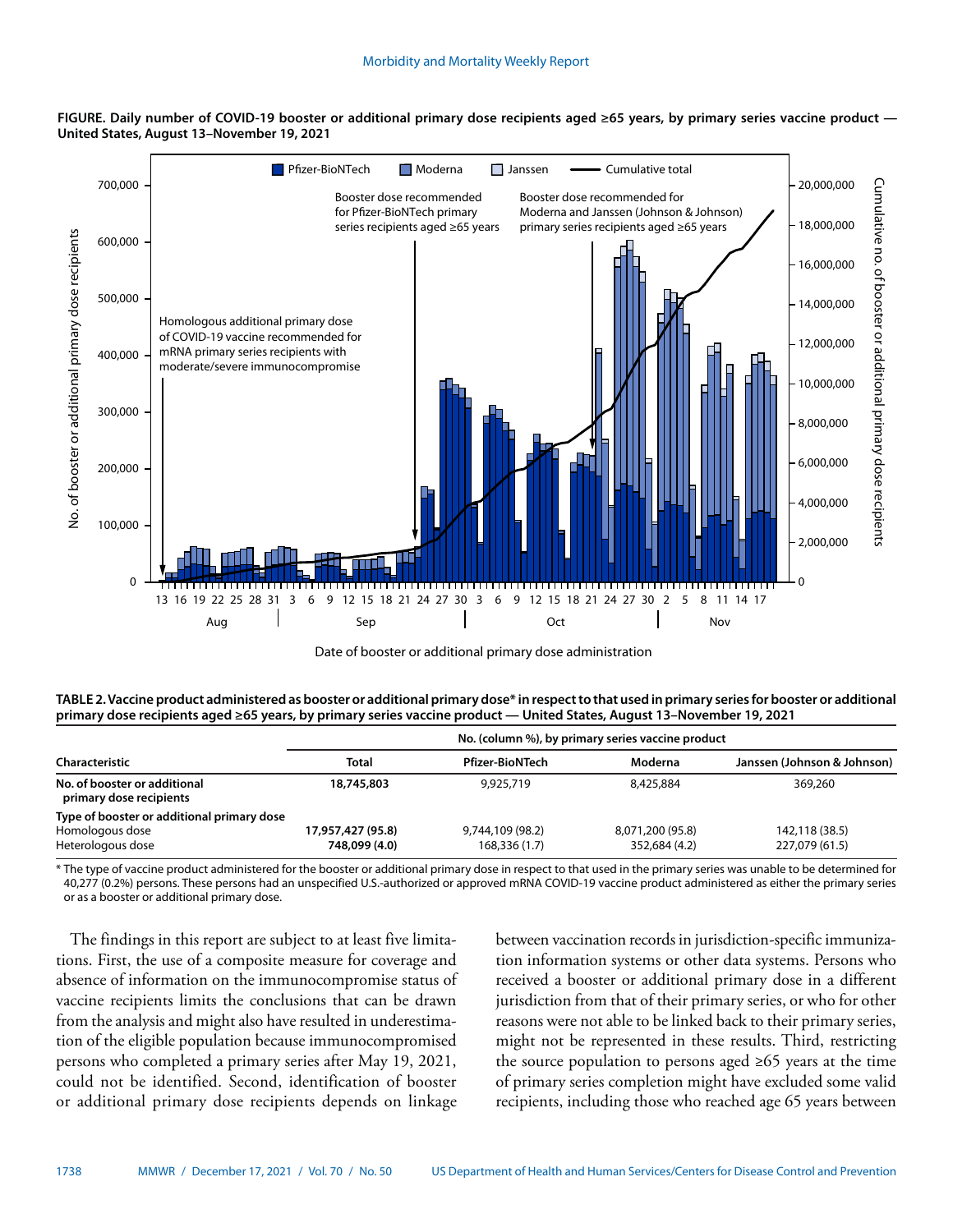#### **Summary**

## What is already known about this topic?

Although COVID-19 vaccines are highly effective, vaccine effectiveness wanes over time, and adults aged ≥65 years are at increased risk for severe COVID-19–associated illness. Booster and additional primary vaccine doses increase protection.

# What is added by this report?

During August 13–November 19, 2021, 18.7 million persons aged ≥65 years received a booster or additional primary dose of COVID-19 vaccine, constituting 44.1% of eligible persons aged ≥65 years. Coverage differed by primary series vaccine product and race/ethnicity.

#### What are the implications for public health practice?

Strategic efforts are needed to encourage eligible persons aged ≥18 years, especially those aged ≥65 years and those who are immunocompromised, to receive a booster and/or additional primary dose to ensure maximal protection against COVID-19.

completion of the primary series and administration of the booster or additional primary dose, and persons with a missing, incorrect, or incomplete date of birth††† that resulted in a calculated age of <65 years. Fourth, the eligible source population was defined using the minimum recommended interval since primary series completion, which might have lowered coverage because not all persons, such as those who became eligible for a booster dose on the last day of the analysis period, had the same amount of time to receive a booster dose. Finally, approximately 29% of the vaccine administration records used to determine coverage were missing information on race or ethnicity, which could bias these estimates.

A booster or additional primary dose of COVID-19 vaccine provides a robust immune response (*3*) and protects against COVID-19 illness, hospitalization, and death. CDC now recommends that all persons aged ≥18 years receive a COVID-19 booster dose after the minimum recommended interval since primary series completion (*9*). Completing the primary COVID-19 vaccination series remains a critical frontline tool for ending the pandemic; however, strategic efforts are still needed to encourage eligible persons aged ≥18 years, especially those with elevated risk including persons aged ≥65 years and those with an immunocompromise status, to receive a booster and/or additional primary dose to ensure maximal protection against COVID-19.

# **Acknowledgments**

COVID-19 Vaccine Task Force; immunization program managers; immunization information system managers; other staff members of the immunization programs in the 64 jurisdictions and five federal entities who provided these data.

Corresponding author: Hannah E. Fast, [hfast@cdc.gov](mailto:hfast@cdc.gov).

All authors have completed and submitted the International Committee of Medical Journal Editors form for disclosure of potential conflicts of interest. No potential conflicts of interest were disclosed.

#### **References**

- 1. Moline HL, Whitaker M, Deng L, et al. Effectiveness of COVID-19 vaccines in preventing hospitalization among adults aged ≥65 years— COVID-NET, 13 states, February–April 2021. MMWR Morb Mortal Wkly Rep 2021;70:1088–93. [PMID:34383730](https://www.ncbi.nlm.nih.gov/entrez/query.fcgi?cmd=Retrieve&db=PubMed&list_uids=34383730&dopt=Abstract) [https://doi.](https://doi.org/10.15585/mmwr.mm7032e3) [org/10.15585/mmwr.mm7032e3](https://doi.org/10.15585/mmwr.mm7032e3)
- 2. Tenforde MW, Olson SM, Self WH, et al.; IVY Network; HAIVEN Investigators. Effectiveness of Pfizer-BioNTech and Moderna vaccines against COVID-19 among hospitalized adults aged ≥65 years—United States, January–March 2021. MMWR Morb Mortal Wkly Rep 2021;70:674–9[. PMID:33956782](https://www.ncbi.nlm.nih.gov/entrez/query.fcgi?cmd=Retrieve&db=PubMed&list_uids=33956782&dopt=Abstract) [https://doi.org/10.15585/mmwr.](https://doi.org/10.15585/mmwr.mm7018e1) [mm7018e1](https://doi.org/10.15585/mmwr.mm7018e1)
- 3. Eliakim-Raz N, Leibovici-Weisman Y, Stemmer A, et al. Antibody titers before and after a third dose of the SARS-CoV-2 BNT162b2 vaccine in adults aged ≥60 years. JAMA 2021;326:2203–4. [PMID:34739043](https://www.ncbi.nlm.nih.gov/entrez/query.fcgi?cmd=Retrieve&db=PubMed&list_uids=34739043&dopt=Abstract) <https://doi.org/10.1001/jama.2021.19885>
- 4. Food and Drug Administration. COVID-19 vaccines. Silver Spring, MD: US Department of Health and Human Services, Food and Drug Administration; 2021. [https://www.fda.gov/emergency-preparedness](https://www.fda.gov/emergency-preparedness-and-response/coronavirus-disease-2019-covid-19/covid-19-vaccines)[and-response/coronavirus-disease-2019-covid-19/covid-19-vaccines](https://www.fda.gov/emergency-preparedness-and-response/coronavirus-disease-2019-covid-19/covid-19-vaccines)
- 5. Mbaeyi S, Oliver SE, Collins JP, et al. The Advisory Committee on Immunization Practices' interim recommendations for additional primary and booster doses of COVID-19 vaccines—United States, 2021. MMWR Morb Mortal Wkly Rep 2021;70:1545–52. [PMID:34735422](https://www.ncbi.nlm.nih.gov/entrez/query.fcgi?cmd=Retrieve&db=PubMed&list_uids=34735422&dopt=Abstract) <https://doi.org/10.15585/mmwr.mm7044e2>
- 6. CDC. Risk for COVID-19 infection, hospitalization, and death by age group. Atlanta, GA: US Department of Human Services, CDC; 2021. Accessed December 6, 2021. [https://www.cdc.gov/coronavirus/2019-ncov/](https://www.cdc.gov/coronavirus/2019-ncov/covid-data/investigations-discovery/hospitalization-death-by-age.html) [covid-data/investigations-discovery/hospitalization-death-by-age.html](https://www.cdc.gov/coronavirus/2019-ncov/covid-data/investigations-discovery/hospitalization-death-by-age.html)
- 7. CDC. CDC statement on ACIP booster recommendations. Atlanta, GA: US Department of Human Services, CDC; 2021. [https://www.cdc.gov/](https://www.cdc.gov/media/releases/2021/p0924-booster-recommendations-.html) [media/releases/2021/p0924-booster-recommendations-.html](https://www.cdc.gov/media/releases/2021/p0924-booster-recommendations-.html)
- 8. CDC. CDC expands eligibility for COVID-19 booster shots. Atlanta, GA: US Department of Human Services, CDC; 2021. [https://](https://www.cdc.gov/media/releases/2021/p1021-covid-booster.html) [www.cdc.gov/media/releases/2021/p1021-covid-booster.html](https://www.cdc.gov/media/releases/2021/p1021-covid-booster.html)
- 9. CDC. COVID-19 vaccine booster shots. Atlanta, GA: US Department of Human Services, CDC; 2021. Accessed December 1, 2021. [https://](https://www.cdc.gov/coronavirus/2019-ncov/vaccines/booster-shot.html) [www.cdc.gov/coronavirus/2019-ncov/vaccines/booster-shot.html](https://www.cdc.gov/coronavirus/2019-ncov/vaccines/booster-shot.html)
- 10. CDC. CDC expands eligibility for COVID-19 booster shots to all adults. Atlanta, GA: US Department of Human Services, CDC; 2021. <https://www.cdc.gov/media/releases/2021/s1119-booster-shots.html>

<sup>†††</sup> As of December 6, 2021, nine jurisdictions report only year of birth and five jurisdictions report only the month and year of birth to CDC.

<sup>&</sup>lt;sup>1</sup>Immunization Services Division, National Center for Immunization and Respiratory Diseases, CDC; 2CDC COVID-19 Response Team; 3Division of Tuberculosis Elimination, National Center for HIV, Viral Hepatitis, STD, and TB Prevention, CDC; <sup>4</sup>Stat-Epi Associates, Inc., Ponte Vedra Beach, Florida; 5General Dynamics Information Technology Inc., Falls Church, Virginia.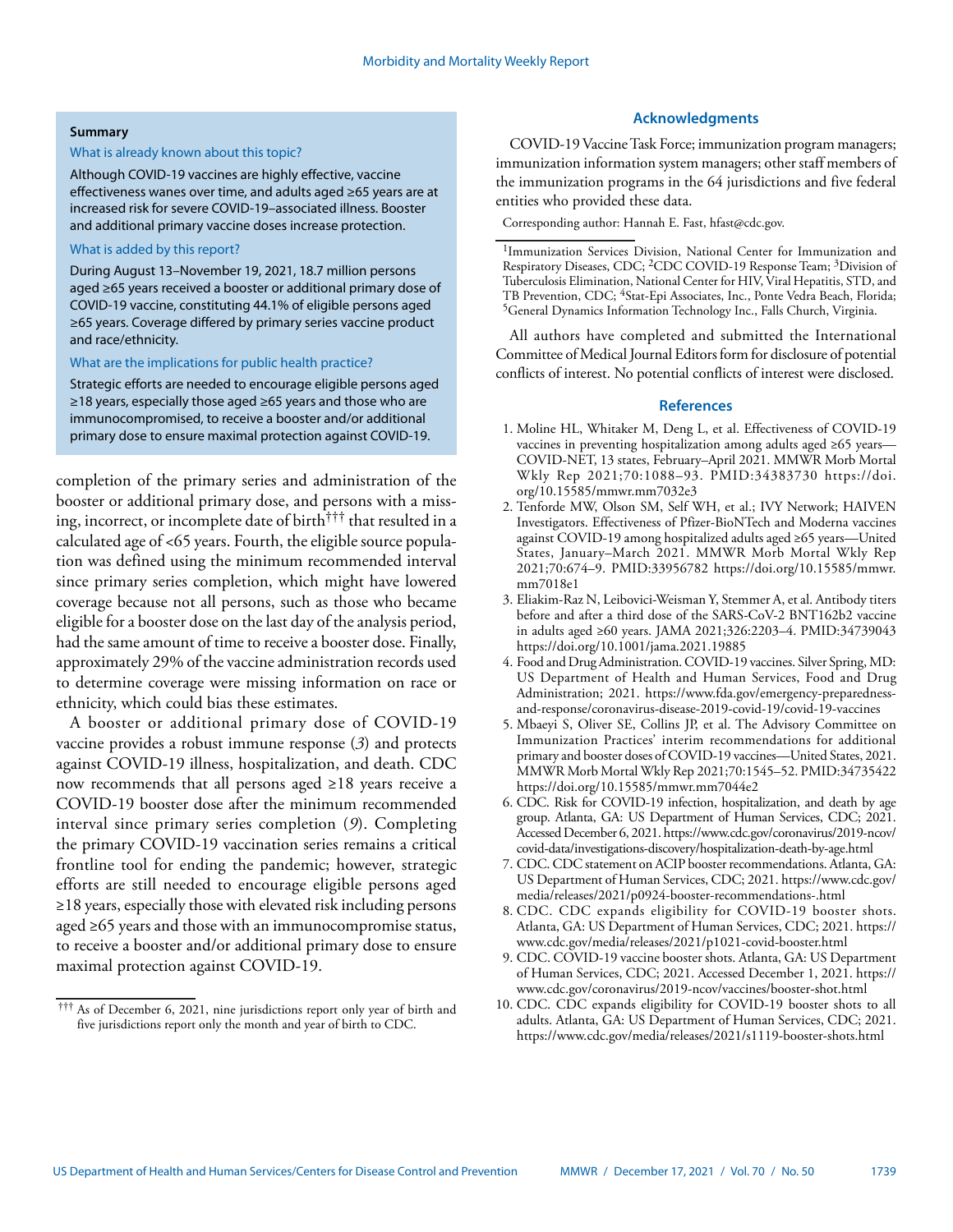# <span id="page-17-0"></span>**Trends in and Characteristics of Drug Overdose Deaths Involving Illicitly Manufactured Fentanyls — United States, 2019–2020**

Julie O'Donnell, PhD<sup>1</sup>; Lauren J. Tanz, ScD<sup>1</sup>; R. Matt Gladden, PhD<sup>1</sup>; Nicole L. Davis, PhD<sup>1</sup>; Jessica Bitting, MS<sup>1,2</sup>

# *On December 14, 2021, this report was posted as an* MMWR *Early Release on the* MMWR *website (<https://www.cdc.gov/mmwr>).*

During May 2020–April 2021, the estimated number of drug overdose deaths in the United States exceeded 100,000 over a 12-month period for the first time, with 64.0% of deaths involving synthetic opioids other than methadone (mainly illicitly manufactured fentanyls [IMFs], which include both fentanyl and illicit fentanyl analogs).\* Introduced primarily as adulterants in or replacements for white powder heroin east of the Mississippi River (*1*), IMFs are now widespread in white powder heroin markets, increasingly pressed into counterfeit pills resembling oxycodone, alprazolam, or other prescription drugs, and are expanding into new markets, including in the western United States† (*2*). This report describes trends in overdose deaths involving IMFs (IMF-involved deaths) during July 2019–December 2020 (29 states and the District of Columbia [DC]), and characteristics of IMF-involved deaths during 2020 (39 states and DC) using data from CDC's State Unintentional Drug Overdose Reporting System (SUDORS). During July 2019–December 2020, IMF-involved deaths increased sharply in midwestern (33.1%), southern (64.7%), and western (93.9%) jurisdictions participating in SUDORS. Approximately four in 10 IMF-involved deaths also involved a stimulant. Highlighting the need for timely overdose response, 56.1% of decedents had no pulse when first responders arrived. Injection drug use was the most frequently reported individual route of drug use (24.5%), but evidence of snorting, smoking, or ingestion, but not injection drug use was found among 27.1% of decedents. Adapting and expanding overdose prevention, harm reduction, and response efforts is urgently needed to address the high potency (*3*), and various routes of use for IMFs. Enhanced treatment for substance use disorders is also needed to address the increased risk for overdose (*4*) and treatment complications (*5*) associated with using IMFs with stimulants.

Death certificate data, postmortem toxicology testing results, and death scene and witness findings from medical examiner or coroner reports are entered into SUDORS for unintentional drug overdose deaths and those of undetermined intent in 48 participating jurisdictions, providing comprehensive details about overdose deaths across jurisdictions not available from

other data sources (*6*). IMFs§ were identified using toxicology and scene evidence (*7*). Monthly trends in IMF-involved deaths during July 1, 2019–December 31, 2020, were stratified by geographic region<sup>5</sup> among 30 jurisdictions with complete data (26 reported all overdose deaths in the jurisdiction and four reported deaths from subsets of counties).\*\* Differences in the proportions of overdose deaths that involved IMFs (comparing July–December 2019 with July–December 2020) were assessed using z-tests, with p-values <0.05 considered statistically significant. Decedent demographics, overdose characteristics, and other drug co-involvement, were examined among 40 jurisdictions using 2020 data (35 reported all overdose deaths in the jurisdiction and five reported deaths from subsets of counties), stratified by region.†† Analyses were performed using SAS (version 9.4; SAS Institute). This activity was reviewed by CDC and conducted consistent with applicable federal law and CDC policy.§§

<sup>\*</sup> <https://www.cdc.gov/nchs/nvss/vsrr/drug-overdose-data.htm> (Accessed November 29, 2021).

<sup>†</sup> [https://www.dea.gov/sites/default/files/2021-02/DIR-008-21%202020%20](https://www.dea.gov/sites/default/files/2021-02/DIR-008-21%202020%20National%20Drug%20Threat%20Assessment_WEB.pdf) [National%20Drug%20Threat%20Assessment\\_WEB.pdf](https://www.dea.gov/sites/default/files/2021-02/DIR-008-21%202020%20National%20Drug%20Threat%20Assessment_WEB.pdf)

<sup>§</sup> Fentanyl was classified as likely illicitly manufactured using toxicology, scene, and witness evidence. In the absence of sufficient evidence to classify fentanyl as illicit or prescription (<12% of deaths involving fentanyl), fentanyl was classified as illicit because the vast majority of fentanyl overdose deaths involve illicit fentanyl. All fentanyl analogs except alfentanil, remifentanil, and sufentanil (which have legitimate human medical use) were included as illicitly manufactured fentanyls.

<sup>¶</sup> U.S. Census regions were used to stratify jurisdictions into geographic regions: [https://www2.census.gov/geo/pdfs/maps-data/maps/reference/us\\_regdiv.pdf.](https://www2.census.gov/geo/pdfs/maps-data/maps/reference/us_regdiv.pdf) Not all jurisdictions in each region are included in analyses: trend analyses include eight of nine jurisdictions in the Northeast region, five of 12 jurisdictions in the Midwest region, eight of 17 jurisdictions in the South region, and nine of 13 jurisdictions in the West region; analyses of overdose characteristics include eight of nine jurisdictions in the Northeast region, nine of 12 jurisdictions in the Midwest region, 13 of 17 jurisdictions in the South region, and 10 of 13 jurisdictions in the West region.

<sup>\*\*</sup> Jurisdictions included: Alaska, Arizona, Colorado, Connecticut, Delaware, District of Columbia, Georgia, Illinois, Kansas, Maine, Massachusetts, Minnesota, Missouri, Montana, Nevada, New Hampshire, New Jersey, New Mexico, North Carolina, Oklahoma, Oregon, Pennsylvania, Rhode Island, South Dakota, Tennessee, Utah, Vermont, Virginia, Washington, and West Virginia. Illinois, Missouri, Pennsylvania, and Washington reported deaths from counties that accounted for ≥75% of drug overdose deaths in the state in 2017, per SUDORS funding requirements; all other jurisdictions reported deaths from the full jurisdiction.

<sup>††</sup> Jurisdictions included: Alaska, Arizona, Arkansas, Colorado, Connecticut, Delaware, District of Columbia, Georgia, Hawaii, Illinois, Iowa, Kansas, Kentucky, Louisiana, Maine, Maryland, Massachusetts, Michigan, Minnesota, Mississippi, Missouri, Montana, Nebraska, Nevada, New Hampshire, New Jersey, New Mexico, North Carolina, Ohio, Oklahoma, Oregon, Pennsylvania, Rhode Island, South Dakota, Tennessee, Utah, Vermont, Virginia, Washington, and West Virginia. Illinois, Louisiana, Missouri, Pennsylvania, and Washington reported deaths from counties that accounted for ≥75% of drug overdose deaths in the state in 2017, per SUDORS funding requirements; all other jurisdictions reported deaths from the full jurisdiction. Jurisdictions were included if data were available for January–June, July–December 2020, or both.

<sup>§§</sup> 45 C.F.R. part 46.102(l)(2), 21 C.F.R. part 56; 42 U.S.C. Sect. 241(d); 5 U.S.C. Sect. 552a; 44 U.S.C. Sect. 3501 et seq.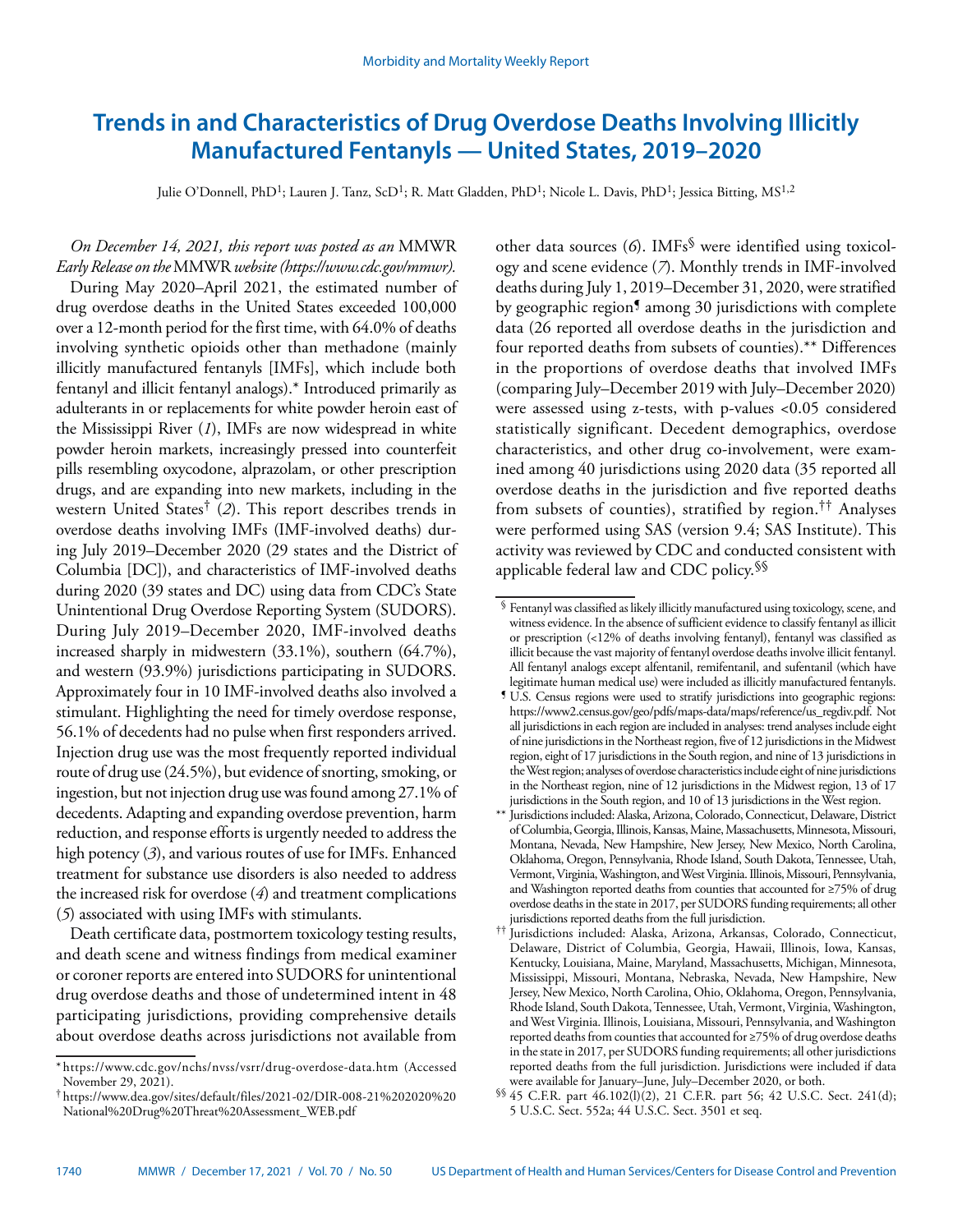IMF-involved deaths increased from July–December 2019 to July–December 2020 across regions: Northeast (3.5% relative increase; from 5,019 to 5,194 deaths), Midwest (33.1%; 1,510 to 2,010), South (64.7%; 2,636 to 4,342), and West (93.9%; 955 to 1,852) (Figure 1). The proportions of drug overdose deaths involving IMFs increased significantly in midwestern (12.2% relative increase; from 62.9% to 70.6%), southern (24.1%; 54.3% to 67.4%), and western (45.7%; 30.2% to 44.0%) jurisdictions, while remaining stable in the Northeast (1.3% increase; 79.8% to 80.8%).

Across regions, more IMF-involved deaths co-involved stimulants (40.1%–45.2%) than co-involved opioids other than IMFs (19.2%–31.6%) (Figure 2). Cocaine (25.5%– 35.1%) and heroin (16.6%–22.3%) were the most commonly co-involved stimulant and opioid other than IMFs, respectively, among IMF-involved deaths in all regions except the West, where methamphetamine (25.3%) and prescription opioids (12.0%) were most common. Substantial proportions of IMF-involved deaths involved no other opioid or stimulant (Northeast: 39.7%; Midwest: 40.6%; South: 37.1%; West: 49.5%). Benzodiazepines, gabapentin, and xylazine, all nonopioids with sedative or hypnotic properties, were involved in 12.3%–15.5%, 2.7%–5.2%, and 0.1%–5.5% of IMFinvolved deaths, respectively, across all regions.

Most IMF-involved deaths (73.0%) were among males (Table). In western jurisdictions, 21.8% of decedents were aged <25 years, whereas in other regions, 5.9%–8.7% of decedents were in this age group. Injection drug use was the most commonly reported route of drug use among all IMF-involved deaths in all regions (22.7%–30.6%), except the West (11.7%). Evidence of snorting, smoking, or ingestion, but not injection drug use, was reported in 57.1% of deaths in western jurisdictions and 19.2%–26.4% of deaths in other regions. For 48.3% of IMF-involved deaths, no evidence of route of drug use was documented. Counterfeit pill evidence<sup>99</sup> was documented among 13.3% of deaths in the West and <1.0% in other regions. Approximately one half of decedents (56.1%) had no pulse when first responders arrived. Most deaths occurred at the decedent's own home (64.2%) or in a house or apartment belonging to someone else (14.8%). Approximately one third (34.7%) of deaths occurred with a potential bystander\*\*\* present who did not respond to the overdose, most commonly because of spatial separation from the decedent (e.g., in a different room of the same house).

# **Discussion**

This report highlights four main findings regarding IMFinvolved deaths: 1) deaths increased sharply in midwestern, southern, and western jurisdictions during 2019–2020; 2) approximately four in 10 deaths also involved stimulants; 3) approximately one half of decedents had no pulse when first responders arrived; and 4) evidence of injection was the most frequently documented route of drug use, but substantial percentages of deaths likely involved other routes, especially in the West. Rapid increases in IMF-involved deaths during 2019–2020, which accelerated during the COVID-19 pandemic,††† suggest increases in IMF distribution and exposure, consistent with law enforcement drug supply data (*8*), with evidence of plateauing of IMF-involved deaths only in the Northeast. Lower but increasing percentages of IMF-involved overdoses in southern and western jurisdictions, versus high percentages in northeastern and midwestern jurisdictions, and increases in IMF supply during 2020 (*8*) raise concerns about the potential for continued increases in IMF-involved deaths in jurisdictions in these regions.

Substantial stimulant co-involvement in IMF-involved deaths reflects recent trends in concurrent IMF and stimulant use (*4*,*6*), which can complicate substance use disorder treatment (*5*) and increase overdose risk (*4*). IMF-involved deaths involving any stimulant and those involving no other opioids or stimulants were more common than were those involving another opioid, suggesting that IMFs are well-established in many drug markets, independent of heroin. Co-involvement of benzodiazepines, gabapentin, and xylazine in some IMFinvolved deaths is particularly dangerous because their sedative or hypnotic properties do not respond to naloxone.<sup>§§§</sup> Overdose response messaging must emphasize calling 9-1-1 and seeking further treatment, even after naloxone administration.

<sup>¶¶</sup> Counterfeit pill evidence included evidence that potential counterfeit pills were found at the scene of the fatal overdose or were consumed by the decedent (according to witness report). Evidence consistent with counterfeit pills included unmarked pills; pills marked with M30 or otherwise appearing like oxycodone pills, with no oxycodone detected by postmortem toxicology testing; pills appearing like alprazolam pills, with no alprazolam detected; pills noted to be counterfeit or potentially counterfeit in the medical examiner or coroner report; and pills noted to have contained fentanyl or tested positive for fentanyl. Detail about potential counterfeit pills in medical examiner or coroner reports varies widely, and some evidence was likely included in error and some evidence missed. It is also possible that counterfeit pills were on scene but not consumed by the decedent.

<sup>\*\*\*</sup> For SUDORS, a potential bystander is defined as a person aged ≥11 years who was physically nearby either during or shortly preceding a drug overdose and potentially had an opportunity to intervene or respond to the overdose. This includes any persons in the same structure (e.g., same room or same building, but different room) as the decedent during that time. For example, the family member of an opioid overdose decedent who was in another room during the fatal incident would be considered a potential bystander if that person might have had an opportunity to provide life-saving measures such as naloxone administration, if adequate resources were available and the family member was aware that an overdose event could occur. This does not include, however, persons in different self-contained parts of larger buildings (e.g., a person in a different apartment in the same apartment building would not be considered a potential bystander).

<sup>†††</sup> <https://emergency.cdc.gov/han/2020/han00438.asp>

<sup>§§§</sup> <https://www.cdc.gov/mmwr/volumes/70/wr/mm7034a4.htm>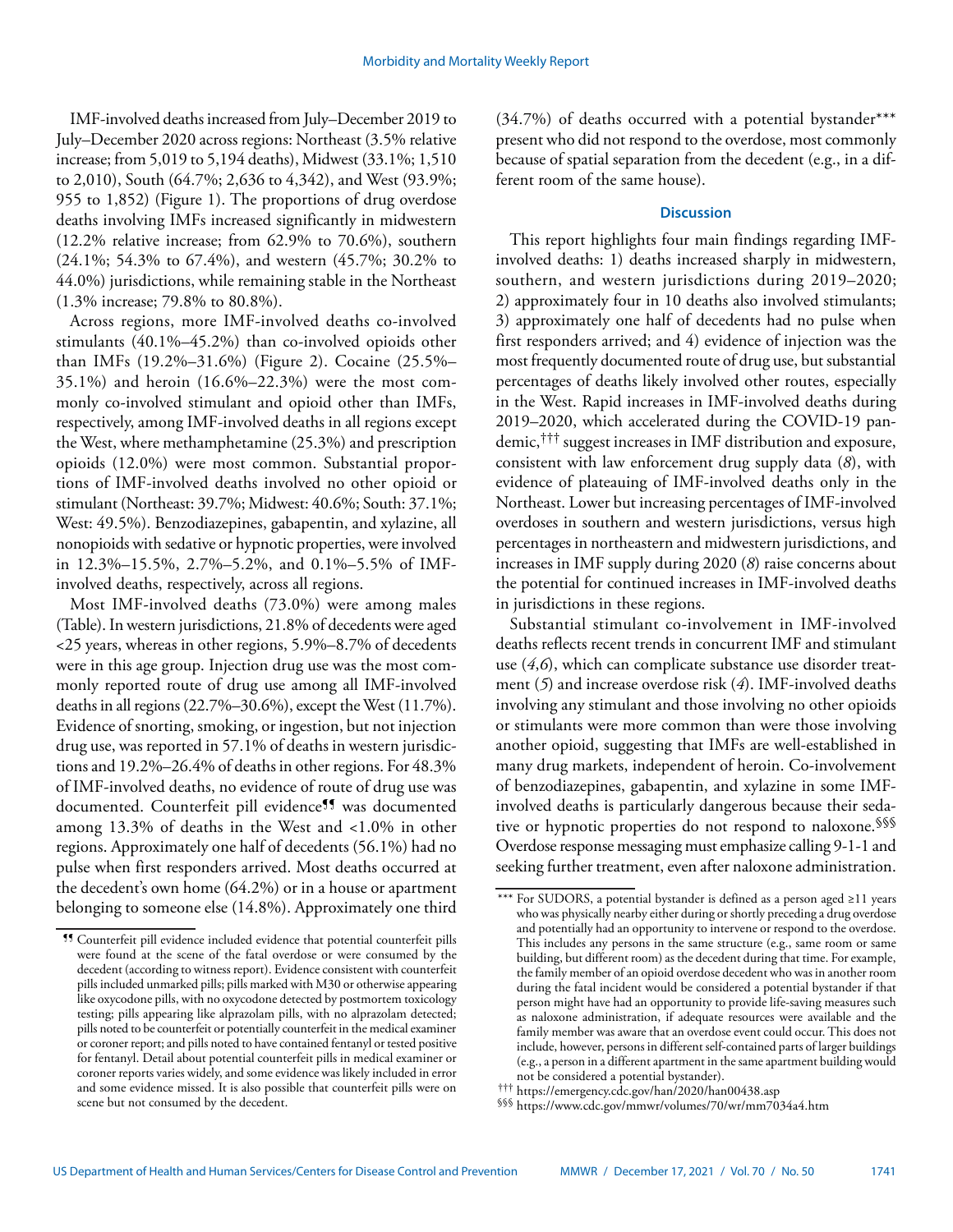





**Abbreviations:** IMFs = illicitly manufactured fentanyls; SUDORS = State Unintentional Drug Overdose Reporting System.

\* Includes illicitly manufactured fentanyl and fentanyl analogs.

† *Northeast*: Connecticut, Maine, Massachusetts, New Hampshire, New Jersey, Pennsylvania, Rhode Island, and Vermont; *Midwest*: Illinois, Kansas, Minnesota, Missouri, and South Dakota; *South*: Delaware, District of Columbia, Georgia, North Carolina, Oklahoma, Tennessee, Virginia, and West Virginia; *West*: Alaska, Arizona, Colorado, Montana, Nevada, New Mexico, Oregon, Utah, and Washington.

§ Illinois, Missouri, Pennsylvania, and Washingtion reported deaths from counties that accounted for ≥75% of drug overdose deaths in the state in 2017, per SUDORS funding requirements; all other jurisdictions reported deaths from the full jurisdiction.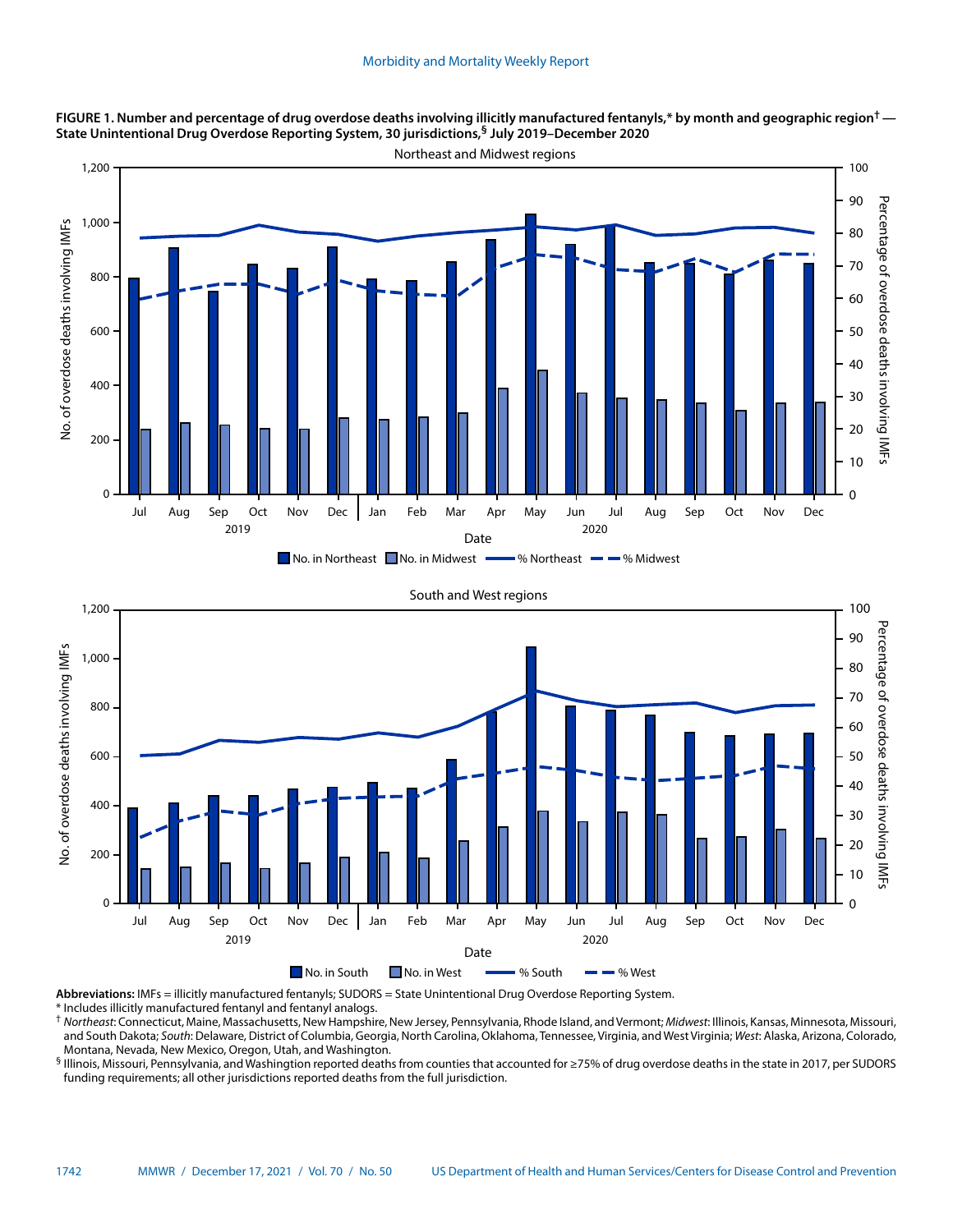

#### **FIGURE 2. Co-involvement of other opioids, stimulants, and other psychoactive substances in drug overdose deaths involving illicitly manufactured fentanyls,\* by geographic region† — State Unintentional Drug Overdose Reporting System, 40 jurisdictions,§ 2020¶,\*\*,††**

**Abbreviations:** IMFs = illicitly manufactured fentanyls; Rx = prescription; SUDORS = State Unintentional Drug Overdose Reporting System. \* Includes illicitly manufactured fentanyl and fentanyl analogs.

† *Northeast*: Connecticut, Maine, Massachusetts, New Hampshire, New Jersey, Pennsylvania, Rhode Island, and Vermont; *Midwest*: Illinois, Iowa, Kansas, Michigan, Minnesota, Missouri, Nebraska, Ohio, and South Dakota; *South*: Arkansas, Delaware, District of Columbia, Georgia, Kentucky, Louisiana, Maryland, Mississippi, North Carolina, Oklahoma, Tennessee, Virginia, and West Virginia; *West*: Alaska, Arizona, Colorado, Hawaii, Montana, Nevada, New Mexico, Oregon, Utah, and Washington.

§ Illinois, Louisiana, Missouri, Pennsylvania, and Washington reported deaths from counties that accounted for ≥75% of drug overdose deaths in the state in 2017, per SUDORS funding requirements; all other jurisdictions reported deaths from the full jurisdiction. Jurisdictions included if data were available for January–June or July–December 2020, or both.

¶ Deaths in the "no stimulant or opioid other than IMFs involved" category could have involved drugs other than opioids and stimulants. The "any opioids other than IMFs" category includes heroin, prescription opioids, and other illicit synthetic opioids (e.g., isotonitazene, U-47700). The "any stimulant" category includes cocaine, amphetamines, cathinones, and other central nervous system stimulants (e.g., atomoxetine, caffeine).

\*\*Buprenorphine and methadone are included as prescription opioids; however, they are used both for treatment of pain and for treatment of opioid use disorder. Fewer than 3% of deaths involved buprenorphine, and fewer than 4% of deaths involved methadone, across jurisdictions.

†† Co-involvement of gabapentin and xylazine in IMF deaths is likely underestimated because of lack of routine postmortem toxicology testing for these drugs across jurisdictions.

A challenge in responding to IMF overdoses is that approximately one half of decedents had no pulse when first responders arrived, reducing their chance of survival. This statistic highlights both the high potency of IMFs (*3*) and the potential for rapid overdose<sup>111</sup> and underscores the need to enhance harm reduction efforts, including improving naloxone access and distribution for persons who use drugs (and their family members and friends) to ensure timely response to IMF overdoses. In the approximately one third of deaths where potential bystanders provided no response, common barriers were spatial separation, lack of awareness of drug use, and inability to recognize a drug overdose. Thus, expanding education about drug use signs and overdose recognition and response, and the importance of regularly checking on family or friends who potentially use drugs, might reduce mortality. Efforts to reduce fatal overdoses at home (e.g., encouragement of testing drug products with fentanyl test strips, having naloxone available, and avoidance

of using drugs alone) are needed, because most IMF-involved deaths occurred in the decedent's own home.

Although injection was the most commonly reported route of drug use among IMF-involved deaths, in approximately one quarter of deaths, including approximately one half of deaths in western jurisdictions, there was evidence of snorting, smoking, or ingestion, but not injection. A September 2021 Drug Enforcement Administration public safety alert described rapid increases in counterfeit pill availability and variety,\*\*\*\* and this might help explain the relatively high percentage of decedents with no documented injection drug use. Evidence of counterfeit pills (which can be ingested orally or prepared for snorting, injecting, or smoking) was found in  $\langle 1\%$  of IMF-involved deaths overall but in 13.3% of IMF-involved deaths in western jurisdictions. This statistic is, however, likely a significant underestimation of counterfeit pill involvement because identification of pills as counterfeit on the basis of

<sup>¶¶¶</sup> <https://www.cdc.gov/mmwr/volumes/66/wr/mm6614a2.htm>

<sup>\*\*\*\*</sup> <https://www.dea.gov/onepill>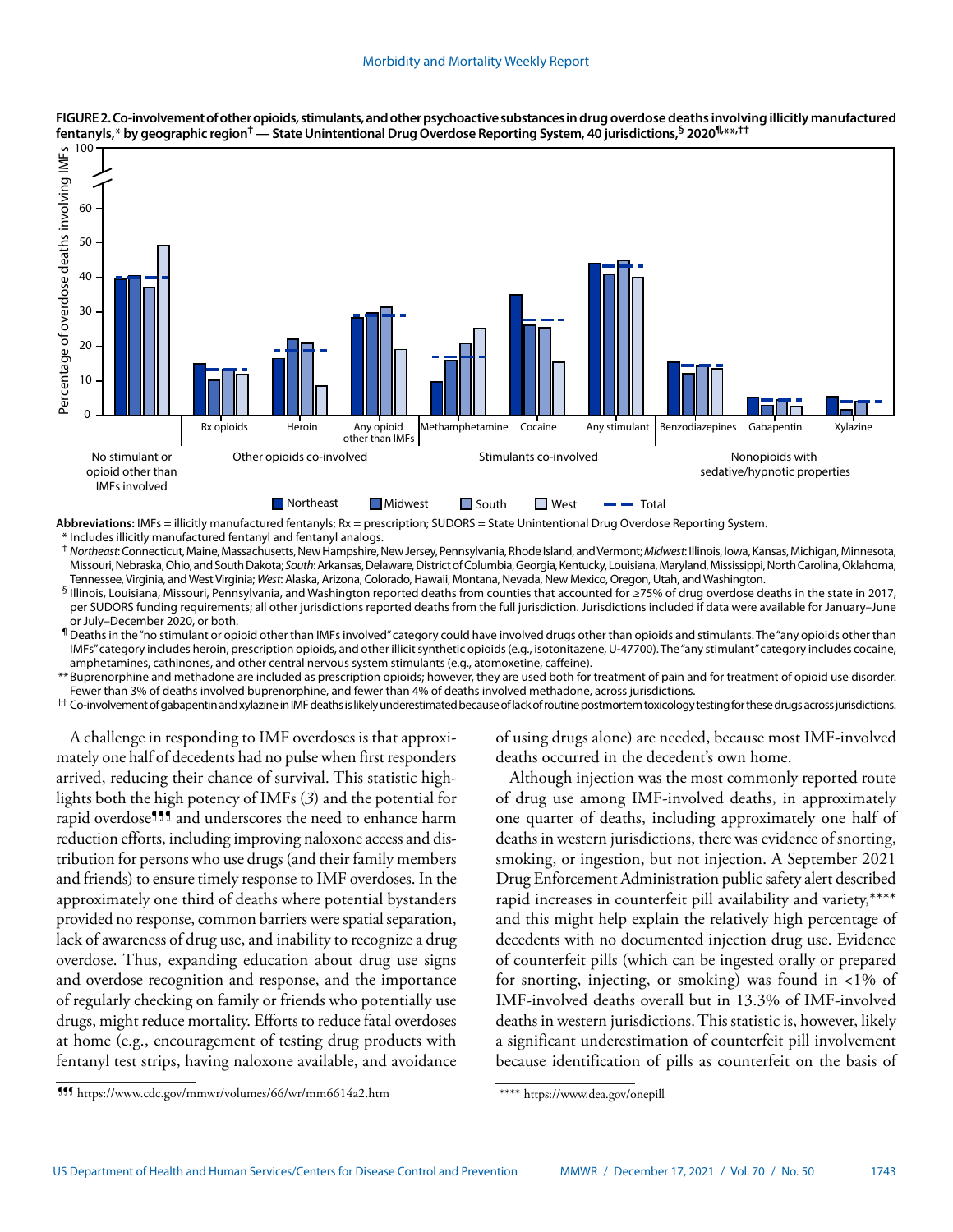**TABLE. Demographics and characteristics of drug overdose deaths involving illicitly manufactured fentanyls,\* by geographic region† — State Unintentional Drug Overdose Reporting System, 40 jurisdictions,§ 2020**

|                                                                                          | No. (%)          |                              |                              |                           |                               |
|------------------------------------------------------------------------------------------|------------------|------------------------------|------------------------------|---------------------------|-------------------------------|
| Characteristic                                                                           | Northeast        | Midwest                      | South                        | West                      | <b>Total</b>                  |
| Among all decedents                                                                      |                  |                              |                              |                           |                               |
| Total                                                                                    | 10,502           | 7,350                        | 12,304                       | 3,540                     | 33,696                        |
| Gender <sup>¶</sup>                                                                      |                  |                              |                              |                           |                               |
| Male                                                                                     | 7,872 (75.0)     | 5,303 (72.1)                 | 8,816 (71.7)                 | 2,609 (73.7)              | 24,600 (73.0)                 |
| Female                                                                                   | 2,630 (25.0)     | 2,047 (27.9)                 | 3,488 (28.3)                 | 931 (26.3)                | 9,096 (27.0)                  |
| Unknown/Missing                                                                          | $0 (-)$          | $0 (-)$                      | $0 (-)$                      | $0 (-)$                   | $0 (-)$                       |
| Age group, yrs <sup>¶</sup>                                                              |                  |                              |                              |                           |                               |
| Median (IQR)                                                                             | $40(32 - 51)$    | $39(31-51)$                  | 39 (31-50)                   | $33(26-43)$               | $39(31-50)$                   |
| < 15                                                                                     | $***$            | $***$                        | 13(0.1)                      | 21(0.6)                   | 47 (0.1)                      |
| $15 - 24$                                                                                | 623 (5.9)        | 636 (8.7)                    | 971 (7.9)                    | 750 (21.2)                | 2,980 (8.8)                   |
| $25 - 34$                                                                                | 2,791 (26.6)     | 2,052 (27.9)                 | 3,474 (28.2)                 | 1,110 (31.4)              | 9,427 (28.0)                  |
| $35 - 44$                                                                                | 2,914 (27.8)     | 1,863 (25.4)                 | 3,379 (27.5)                 | 833 (23.5)                | 8,989 (26.7)                  |
| $45 - 54$                                                                                | 2,210 (21.0)     | 1,474 (20.1)                 | 2,396 (19.5)                 | 470 (13.3)                | 6,550 (19.4)                  |
| $55 - 64$                                                                                | 1,620 (15.4)     | 1,065 (14.5)                 | 1,724 (14.0)                 | 305(8.6)                  | 4,714 (14.0)                  |
| ≥65<br>Unknown/Missing                                                                   | 338 (3.2)<br>—** | 250(3.4)<br>—**              | 345 (2.8)<br>—**             | 50 (1.4)<br>—**           | 983 (2.9)<br><sup>**</sup>    |
| Race/Ethnicity <sup>¶</sup>                                                              |                  |                              |                              |                           |                               |
| White, non-Hispanic                                                                      | 7,297 (70.4)     |                              |                              |                           |                               |
| Black, non-Hispanic                                                                      | 1,622 (15.6)     | 4,599 (62.9)<br>2,010 (27.5) | 8,444 (69.2)<br>3,072 (25.2) | 1,905 (54.3)<br>289 (8.2) | 22,245 (66.6)<br>6,993 (20.9) |
| Al/AN, non-Hispanic                                                                      | 23(0.2)          | 92(1.3)                      | 103(0.8)                     | 154(4.4)                  | 372 (1.1)                     |
| A/OPI, non-Hispanic                                                                      | 65 (0.6)         | 38(0.5)                      | 60(0.5)                      | 45 (1.3)                  | 208 (0.6)                     |
| Multiple races, non-Hispanic                                                             | 49 (0.5)         | 63(0.9)                      | 71 (0.6)                     | 60(1.7)                   | 243 (0.7)                     |
| Hispanic                                                                                 | 1,316 (12.7)     | 504 (6.9)                    | 455 (3.7)                    | 1,054(30.1)               | 3,329 (10.0)                  |
| Unknown/Missing                                                                          | 130              | 44                           | 99                           | 33                        | 306                           |
| Among decedents with data from coroner or medical examiner reports                       |                  |                              |                              |                           |                               |
| Total                                                                                    | 9,840            | 7,067                        | 10,959                       | 3,505                     | 31,371                        |
| Drug use history <sup>††</sup>                                                           |                  |                              |                              |                           |                               |
| Illicit opioids                                                                          | 2,746 (27.9)     | 2,689 (38.1)                 | 3,695 (33.7)                 | 915(26.1)                 | 10,045 (32.0)                 |
| Prescription opioids                                                                     | 462 (4.7)        | 522 (7.4)                    | 889 (8.1)                    | 832 (23.7)                | 2,705 (8.6)                   |
| Unspecified opioids                                                                      | 657 (6.7)        | 389 (5.5)                    | 473 (4.3)                    | 223(6.4)                  | 1,742 (5.6)                   |
| Cocaine                                                                                  | 923 (9.4)        | 804 (11.4)                   | 1,282 (11.7)                 | 355 (10.1)                | 3,364 (10.7)                  |
| Methamphetamine                                                                          | 229(2.3)         | 392 (5.5)                    | 572 (5.2)                    | 441 (12.6)                | 1,634(5.2)                    |
| Other                                                                                    | 3,684 (37.4)     | 2,222 (31.4)                 | 3,916 (35.7)                 | 1,150 (32.8)              | 10,972 (35.0)                 |
| Route of drug use <sup>§§</sup>                                                          |                  |                              |                              |                           |                               |
| Injection                                                                                | 2,238 (22.7)     | 1,691 (23.9)                 | 3,353 (30.6)                 | 411 (11.7)                | 7,693 (24.5)                  |
| No injection reported; snorting, smoking, or ingestion reported                          | 1,887 (19.2)     | 1,865 (26.4)                 | 2,756 (25.1)                 | 2,002(57.1)               | 8,510 (27.1)                  |
| No injection; snorting                                                                   | 1,017 (10.3)     | 931 (13.2)                   | 1,520 (13.9)                 | 835 (23.8)                | 4,303 (13.7)                  |
| No injection; smoking                                                                    | 628(6.4)         | 628(8.9)                     | 962(8.8)                     | 987 (28.2)                | 3,205 (10.2)                  |
| No injection; ingestion                                                                  | 467 (4.7)        | 774 (11.0)                   | 914(8.3)                     | 1,012 (28.9)              | 3,167 (10.1)                  |
| No reported route of drug use                                                            | 5,708 (58.0)     | 3,507 (49.6)                 | 4,841 (44.2)                 | 1,087 (31.0)              | 15,143 (48.3)                 |
| <b>Evidence of counterfeit pills</b>                                                     | 23(0.2)          | 63(0.9)                      | 46(0.4)                      | 466 (13.3)                | 598 (1.9)                     |
| Documentation of no pulse at first responder arrival <sup>1</sup>                        | 4,789 (48.8)     | 2,832 (40.3)                 | 7,410 (69.4)                 | 2,354 (67.8)              | 17,385 (56.1)                 |
| Potential bystander present <sup>¶</sup>                                                 | 4,262 (43.3)     | 2,931 (41.5)                 | 6,053(55.2)                  | 2,234(63.7)               | 15,480 (49.3)                 |
| Potential bystander present but no documented overdose<br>response efforts <sup>11</sup> | 2,860 (29.1)     | 2,271 (32.1)                 | 4,212 (38.4)                 | 1,528 (43.6)              | 10,871 (34.7)                 |
| Did not recognize abnormalities                                                          | 230(8.0)         | 288 (12.7)                   | 293 (7.0)                    | 209 (13.7)                | 1,020 (9.4)                   |
| Recognized abnormalities but not as overdose                                             | 226 (7.9)        | 205 (9.0)                    | 361 (8.6)                    | 207 (13.5)                | 999 (9.2)                     |
| Bystander also using drugs or drinking                                                   | 223 (7.8)        | 284 (12.5)                   | 416 (9.9)                    | 110(7.2)                  | 1,033 (9.5)                   |
| Spatial separation                                                                       | 1,189 (41.6)     | 1,055 (46.5)                 | 1,860 (44.2)                 | 901 (59.0)                | 5,005 (46.0)                  |
| Unaware decedent was using drugs                                                         | 231 (8.1)        | 370 (16.3)                   | 635 (15.1)                   | 330 (21.6)                | 1,566 (14.4)                  |
| Drug use witnessed <sup>¶</sup>                                                          | 644 (6.5)        | 612 (8.7)                    | 1,142 (10.4)                 | 463 (13.2)                | 2,861 (9.1)                   |
| Overdose at home <sup>1</sup>                                                            | 6,267(66.2)      | 4,249 (62.6)                 | 6,068 (61.9)                 | 2,348 (68.3)              | 18,932 (64.2)                 |
| Overdose in house or apartment; not own home <sup>1</sup>                                | 1,200 (12.8)     | 1,134 (16.7)                 | 1,610 (16.3)                 | 409 (12.0)                | 4,353 (14.8)                  |

See table footnotes on next page.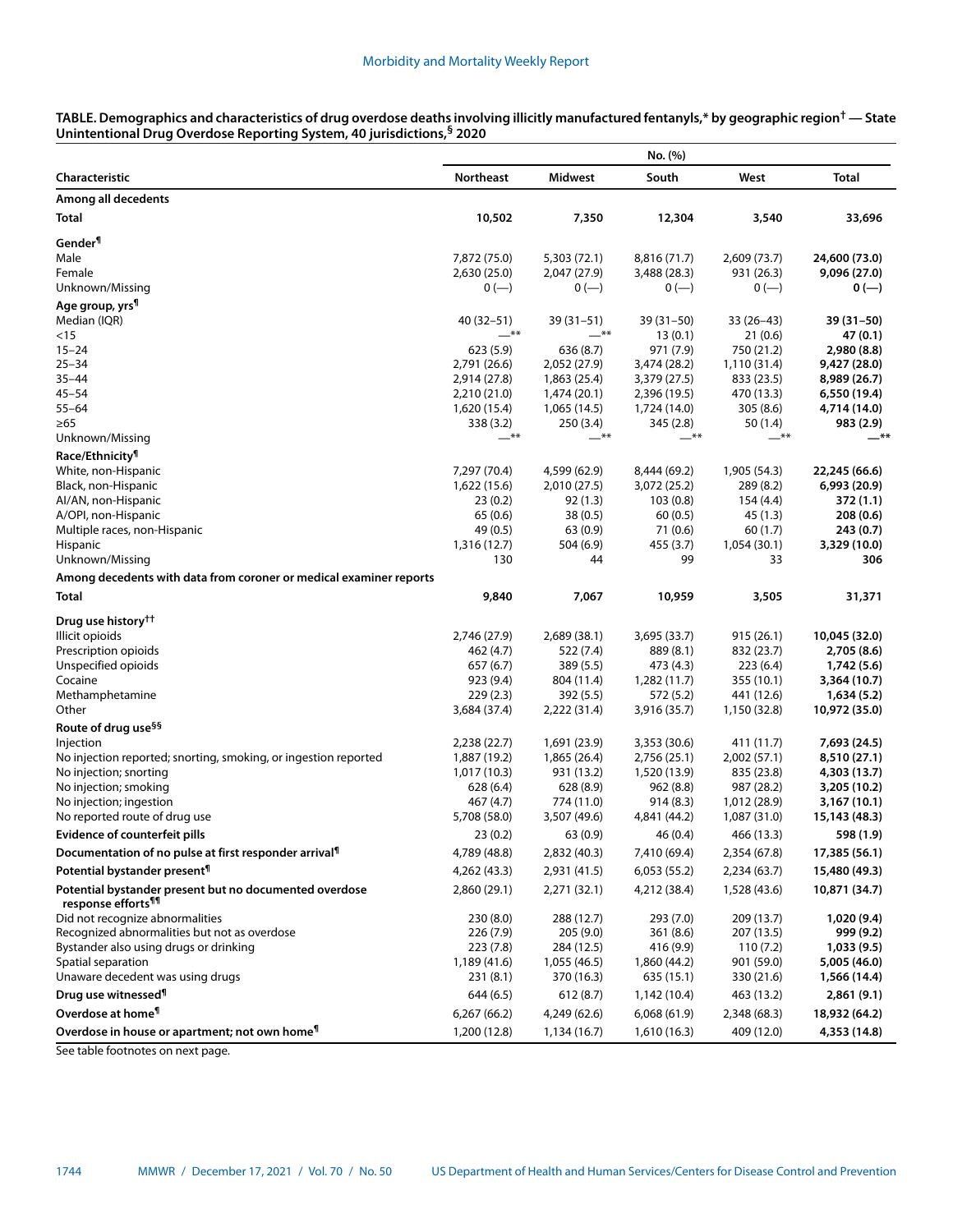#### **TABLE (***Continued***). Demographics and characteristics of drug overdose deaths involving illicitly manufactured fentanyls,**\* **by geographic region**† **— State Unintentional Drug Overdose Reporting System, 40 jurisdictions,**§ **2020**

Abbreviations: AI/AN = American Indian or Alaska Native; A/OPI = Asian or Other Pacific Islander; IMFs = illicitly manufactured fentanyls; SUDORS = State Unintentional Drug Overdose Reporting System.

- \* Includes illicitly manufactured fentanyl and fentanyl analogs.
- † *Northeast:* Connecticut, Maine, Massachusetts, New Hampshire, New Jersey, Pennsylvania, Rhode Island, and Vermont; *Midwest:* Illinois, Iowa, Kansas, Michigan, Minnesota, Missouri, Nebraska, Ohio, and South Dakota; *South:* Arkansas, Delaware, District of Columbia, Georgia, Kentucky, Louisiana, Maryland, Mississippi, North Carolina, Oklahoma, Tennessee, Virginia, and West Virginia; *West:* Alaska, Arizona, Colorado, Hawaii, Montana, Nevada, New Mexico, Oregon, Utah, and Washington.
- **§** Illinois, Louisiana, Missouri, Pennsylvania, and Washington reported deaths from counties that accounted for ≥75% of drug overdose deaths in the state in 2017, per SUDORS funding requirements; all other jurisdictions reported deaths from the full jurisdiction. Jurisdictions included if data were available for January–June or July–December 2020, or both. Data for July–December 2020 for one state (816 deaths) only included in section for all decedents, because the overall percentage of decedents with a medical examiner or coroner report was <75%, which is the cut-off used in SUDORS for inclusion in analyses of overdose circumstances.
- **¶** Missing values were excluded from calculations of percentages. Percentages might not sum to 100% because of rounding.
- \*\* Data suppressed because cell contained <10 deaths or to prevent calculation of another suppressed cell.
- <sup>††</sup> Drug use history categories are not mutually exclusive; a decedent could have a documented history of use or misuse of more than one type of drug. Illicit opioid use history includes history of use of IMFs or heroin. Other drug use history includes history of benzodiazepine misuse, history of cannabis use, history of unspecified drug use, and other drug use history (with specific drugs written in).
- §§ Route of drug use cannot be directly linked to specific drugs if more than one drug detected and more than one route reported (e.g., if there was evidence of injection and snorting, both would be documented; if more than one drug was detected, it cannot be determined which was injected and which was snorted). Percentages for all rows in this section calculated out of the region total. Categories for no injection/snorting, no injection/smoking, and no injection/ingestion are not mutually exclusive; a death could have evidence of more than one of these routes. Other routes of drug use (transdermal, suppository, sublingual, buccal) were each reported for <0.5% of deaths in each region so these routes were not included but account for why the totals for "injection," "no injection reported; snorting, smoking, or ingestion reported," and "no reported route of drug use" do not sum to the regional totals.
- **¶¶** Reasons for lack of bystander response are presented with percentages calculated out of deaths with evidence of a potential bystander present, but with no evidence that any bystander response was made (e.g., no naloxone administered and no cardiopulmonary resuscitation performed). Reasons for no response are not mutually exclusive; more than one reason could be reported per death.

appearance can be difficult, and testing of pills found at the scene is rarely done; documenting counterfeit pill evidence is therefore challenging. IMF availability in pill form is likely contributing to its increased use across the United States, especially in western drug markets where white powder heroin is uncommon (*9*). Coupled with local reports,†††† the finding of counterfeit pill evidence in IMF-involved deaths highlights the need for enhanced surveillance for overdoses involving counterfeit pills and education about counterfeit pills containing IMFs, as persons might be unaware that they contain IMFs or even opioids (e.g., if using counterfeit pills designed to look like nonopioid medications such as alprazolam). One western city reported a shift from injecting opioids to smoking IMFs (*9*); however, the extent to which this shift is occurring elsewhere is unknown. Investigating the higher proportion of IMF-involved deaths among young persons in the West and whether and how these deaths are linked to counterfeit pills and other routes of use is needed. Persons using IMFs by routes other than injection might not use traditional harm reduction services such as syringe services programs, or might be newer to drug use (*10*), and therefore might be harder to reach than persons injecting drugs. Expanding the focus of interventions within and beyond such traditional avenues to reach persons using IMFs by other routes, while enhancing existing efforts

## **Summary**

#### What is already known about this topic?

Synthetic opioids, including illicitly manufactured fentanyls (IMFs), were involved in 64% of >100,000 estimated U.S. drug overdose deaths during May 2020–April 2021.

#### What is added by this report?

During 2019–2020, IMF-involved overdose deaths increased sharply in midwestern, southern, and western jurisdictions. During 2020, approximately 40% of IMF-involved deaths also involved stimulants, and 56% of decedents had no pulse when first responders arrived. Injection drug use was reported in 25% of deaths, and noninjection routes of drug use in 27% of deaths.

### What are the implications for public health practice?

Adapting overdose prevention and response efforts to address risk factors associated with IMFs and using innovative approaches to address the endemic nature of IMFs, various routes of IMF use, and frequent polysubstance use could slow increases in IMF-involved deaths.

to address risks associated with injecting IMFs, could help prevent overdoses.

The findings in this report are subject to at least three limitations. First, the jurisdictions included (30 in trend analyses and 40 in descriptive analyses) are not nationally representative, and some jurisdictions report data from subsets of counties; therefore, these findings might not be able to be extrapolated to other areas. Second, death investigation differs across and within jurisdictions and might contribute to regional differences. Also, difficulties in obtaining overdose characteristic evidence for some deaths (e.g., those with no witnesses) can lead to underestimation (e.g., drug use route was unknown

<sup>††††</sup> Additional information is available from local reports: San Diego, California [\(https://www.dea.gov/press-releases/2020/08/06/alarming](https://www.dea.gov/press-releases/2020/08/06/alarming-spike-fentanyl-related-overdose-deaths-leads-officials-issue)[spike-fentanyl-related-overdose-deaths-leads-officials-issue\)](https://www.dea.gov/press-releases/2020/08/06/alarming-spike-fentanyl-related-overdose-deaths-leads-officials-issue); Multnomah County, Oregon ([https://www.multco.us/multnomah-county/news/health](https://www.multco.us/multnomah-county/news/health-officials-warn-rise-deaths-counterfeit-pills)[officials-warn-rise-deaths-counterfeit-pills](https://www.multco.us/multnomah-county/news/health-officials-warn-rise-deaths-counterfeit-pills)); Anchorage, Alaska [\(https://local.](https://local.nixle.com/alert/7943584/?sub_id) [nixle.com/alert/7943584/?sub\\_id](https://local.nixle.com/alert/7943584/?sub_id)); King County, Washington ([https://](https://publichealthinsider.com/2021/08/17/thirty-four-king-county-residents-died-from-fentanyl-drug-overdose-in-july-how-our-community-can-take-action/) [publichealthinsider.com/2021/08/17/thirty-four-king-county-residents-died](https://publichealthinsider.com/2021/08/17/thirty-four-king-county-residents-died-from-fentanyl-drug-overdose-in-july-how-our-community-can-take-action/)[from-fentanyl-drug-overdose-in-july-how-our-community-can-take-action/\)](https://publichealthinsider.com/2021/08/17/thirty-four-king-county-residents-died-from-fentanyl-drug-overdose-in-july-how-our-community-can-take-action/).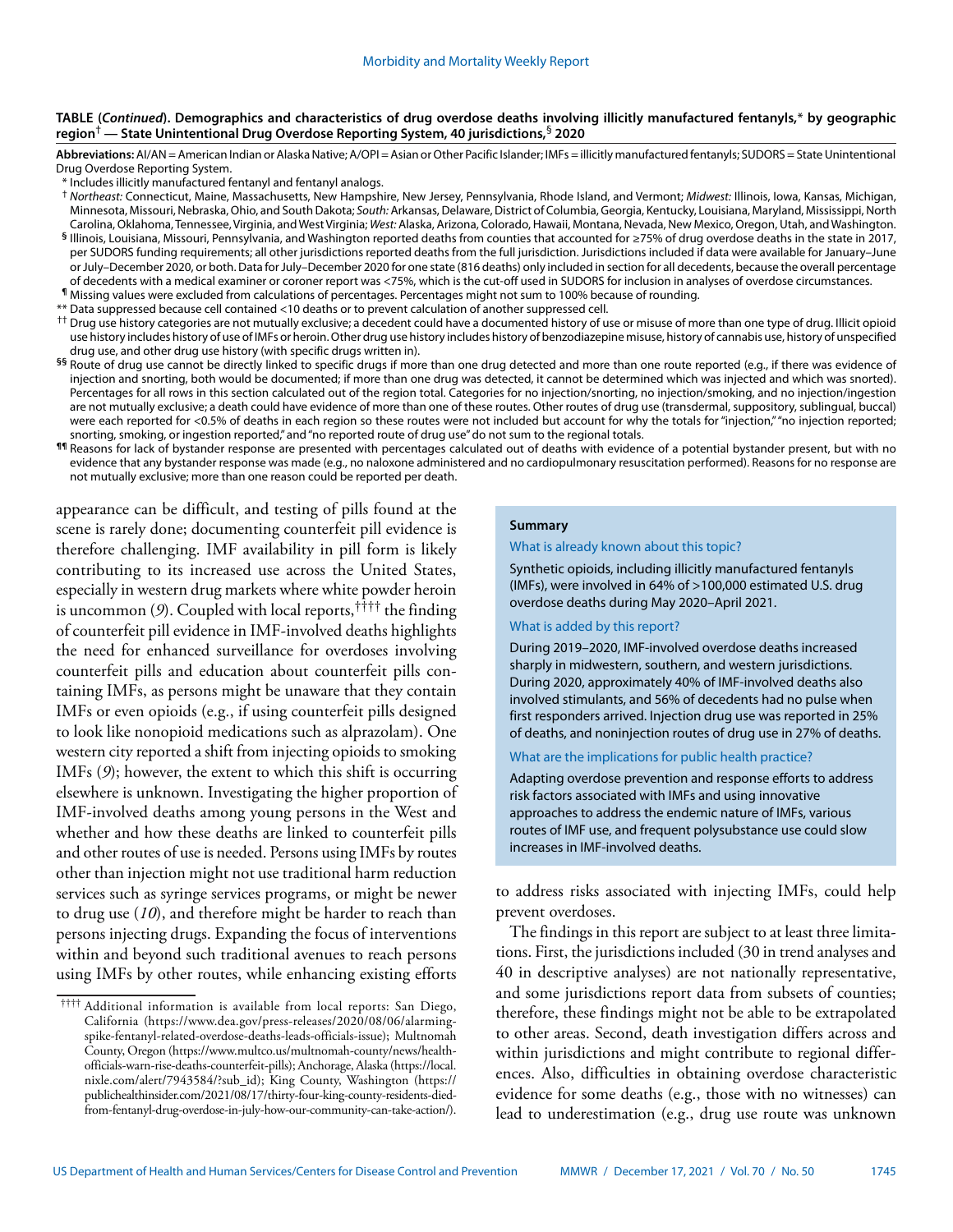for approximately one half of deaths). Finally, there is no standard for postmortem toxicology testing or drug involvement determination, potentially resulting in failure to detect IMFs or other drugs.

Urgent action is needed to slow and reverse rapid increases in drug overdose deaths involving IMFs and other drugs, including enhancing access to substance use disorder treatment (e.g., medications for opioid use disorder) and expanding harm reduction approaches that address risk factors associated with IMFs (e.g., improving and expanding distribution of naloxone to persons who use drugs and their friends and family,§§§§ distributing fentanyl test strips to test drug products for fentanyl, and increasing overdose education and access to comprehensive syringe services programs). Innovative approaches are needed to address the endemic nature of IMF-involved overdoses, noninjection routes of IMF use, and frequent polysubstance use, in particular, the rising use of opioids and stimulants.

# **Acknowledgments**

Jurisdictions participating in CDC's Overdose Data to Action (OD2A) program and providing data to the State Unintentional Drug Overdose Reporting System, including state and jurisdictional health departments, vital registrar offices, and coroner and medical examiner offices; CDC OD2A team, Division of Overdose Prevention, National Center for Injury Prevention and Control, CDC.

Corresponding author: Julie O'Donnell, [irh8@cdc.gov](mailto:irh8@cdc.gov), 404-409-5005.

All authors have completed and submitted the International Committee of Medical Journal Editors form for disclosure of potential conflicts of interest. No potential conflicts of interest were disclosed.

# **References**

- 1. Pardo B, Taylor J, Caulkins JP, Kilmer B, Reuter P, Stein BD. The future of fentanyl and other synthetic opioids. Santa Monica, CA: RAND Corporation; 2019. [https://www.rand.org/pubs/research\\_reports/](https://www.rand.org/pubs/research_reports/RR3117.html) [RR3117.html](https://www.rand.org/pubs/research_reports/RR3117.html)
- 2. Shover CL, Falasinnu TO, Dwyer CL, et al. Steep increases in fentanylrelated mortality west of the Mississippi River: recent evidence from county and state surveillance. Drug Alcohol Depend 2020;216:108314. [PMID:33038637](https://www.ncbi.nlm.nih.gov/entrez/query.fcgi?cmd=Retrieve&db=PubMed&list_uids=33038637&dopt=Abstract) <https://doi.org/10.1016/j.drugalcdep.2020.108314>
- 3. Gill H, Kelly E, Henderson G. How the complex pharmacology of the fentanyls contributes to their lethality. Addiction 2019;114:1524–5. [PMID:30883941](https://www.ncbi.nlm.nih.gov/entrez/query.fcgi?cmd=Retrieve&db=PubMed&list_uids=30883941&dopt=Abstract) <https://doi.org/10.1111/add.14614>
- 4. Jones CM, Bekheet F, Park JN, Alexander GC. The evolving overdose epidemic: synthetic opioids and rising stimulant-related harms. Epidemiol Rev 2020;42:154–66. [PMID:33511987](https://www.ncbi.nlm.nih.gov/entrez/query.fcgi?cmd=Retrieve&db=PubMed&list_uids=33511987&dopt=Abstract) [https://doi.](https://doi.org/10.1093/epirev/mxaa011) [org/10.1093/epirev/mxaa011](https://doi.org/10.1093/epirev/mxaa011)
- 5. Timko C, Han X, Woodhead E, Shelley A, Cucciare MA. Polysubstance use by stimulant users: health outcomes over three years. J Stud Alcohol Drugs 2018;79:799–807. [PMID:30422794](https://www.ncbi.nlm.nih.gov/entrez/query.fcgi?cmd=Retrieve&db=PubMed&list_uids=30422794&dopt=Abstract) [https://doi.org/10.15288/](https://doi.org/10.15288/jsad.2018.79.799) [jsad.2018.79.799](https://doi.org/10.15288/jsad.2018.79.799)
- 6. O'Donnell J, Gladden RM, Mattson CL, Hunter CT, Davis NL. Vital signs: characteristics of drug overdose deaths involving opioids and stimulants—24 states and the District of Columbia, January–June 2019. MMWR Morb Mortal Wkly Rep 2020;69:1189–97. [PMID:32881854](https://www.ncbi.nlm.nih.gov/entrez/query.fcgi?cmd=Retrieve&db=PubMed&list_uids=32881854&dopt=Abstract) <https://doi.org/10.15585/mmwr.mm6935a1>
- 7. O'Donnell J, Gladden RM, Kariisa M, Mattson CL. Using death scene and toxicology evidence to define involvement of heroin, pharmaceutical morphine, illicitly manufactured fentanyl, and pharmaceutical fentanyl in opioid overdose deaths, 38 states and the District of Columbia, January 2018–December 2019. Addiction 2021;add.15768 Epub Dec 9, 2021. [PMID:34882865](https://pubmed.ncbi.nlm.nih.gov/34882865/) <https://doi.org/10.1111/add.15768>
- 8. US Drug Enforcement Administration, Drug Enforcement Administration Diversion Control Division. NFLIS-Drug 2020 annual report. Springfield, VA: U.S. Drug Enforcement Administration, 2021. [https://www.nflis.deadiversion.usdoj.gov/nflisdata/docs/](https://www.nflis.deadiversion.usdoj.gov/nflisdata/docs/NFLISDrug2020AnnualReport.pdf) [NFLISDrug2020AnnualReport.pdf](https://www.nflis.deadiversion.usdoj.gov/nflisdata/docs/NFLISDrug2020AnnualReport.pdf)
- 9. Kral AH, Lambdin BH, Browne EN, et al. Transition from injecting opioids to smoking fentanyl in San Francisco, California. Drug Alcohol Depend 2021;227(Suppl 1):109003. [PMID:34482046](https://www.ncbi.nlm.nih.gov/entrez/query.fcgi?cmd=Retrieve&db=PubMed&list_uids=34482046&dopt=Abstract) [https://doi.](https://doi.org/10.1016/j.drugalcdep.2021.109003) [org/10.1016/j.drugalcdep.2021.109003](https://doi.org/10.1016/j.drugalcdep.2021.109003)
- 10. Liebling EJ, Green TC, Hadland SE, Marshall BDL. Injection drug use and overdose among young adults who use prescription opioids nonmedically. Addict Behav 2018;76:20–6 [https://doi.org/10.1016/j.](https://doi.org/10.1016/j.addbeh.2017.07.017) [addbeh.2017.07.017.](https://doi.org/10.1016/j.addbeh.2017.07.017) [PMID:28735037](https://www.ncbi.nlm.nih.gov/entrez/query.fcgi?cmd=Retrieve&db=PubMed&list_uids=28735037&dopt=Abstract)

1746 MMWR / December 17, 2021 / Vol. 70 / No. 50 US Department of Health and Human Services/Centers for Disease Control and Prevention

<sup>§§§§</sup> September 2021 Model Expanded Access to Emergency Opioid Antagonists Act: [https://legislativeanalysis.org/](https://legislativeanalysis.org/model-expanded-access-to-emergency-opioid-antagonists-act/) [model-expanded-access-to-emergency-opioid-antagonists-act/](https://legislativeanalysis.org/model-expanded-access-to-emergency-opioid-antagonists-act/)

<sup>&</sup>lt;sup>1</sup>Division of Overdose Prevention, National Center for Injury Prevention and Control, CDC; 2National Network of Public Health Institutes, New Orleans, Louisiana.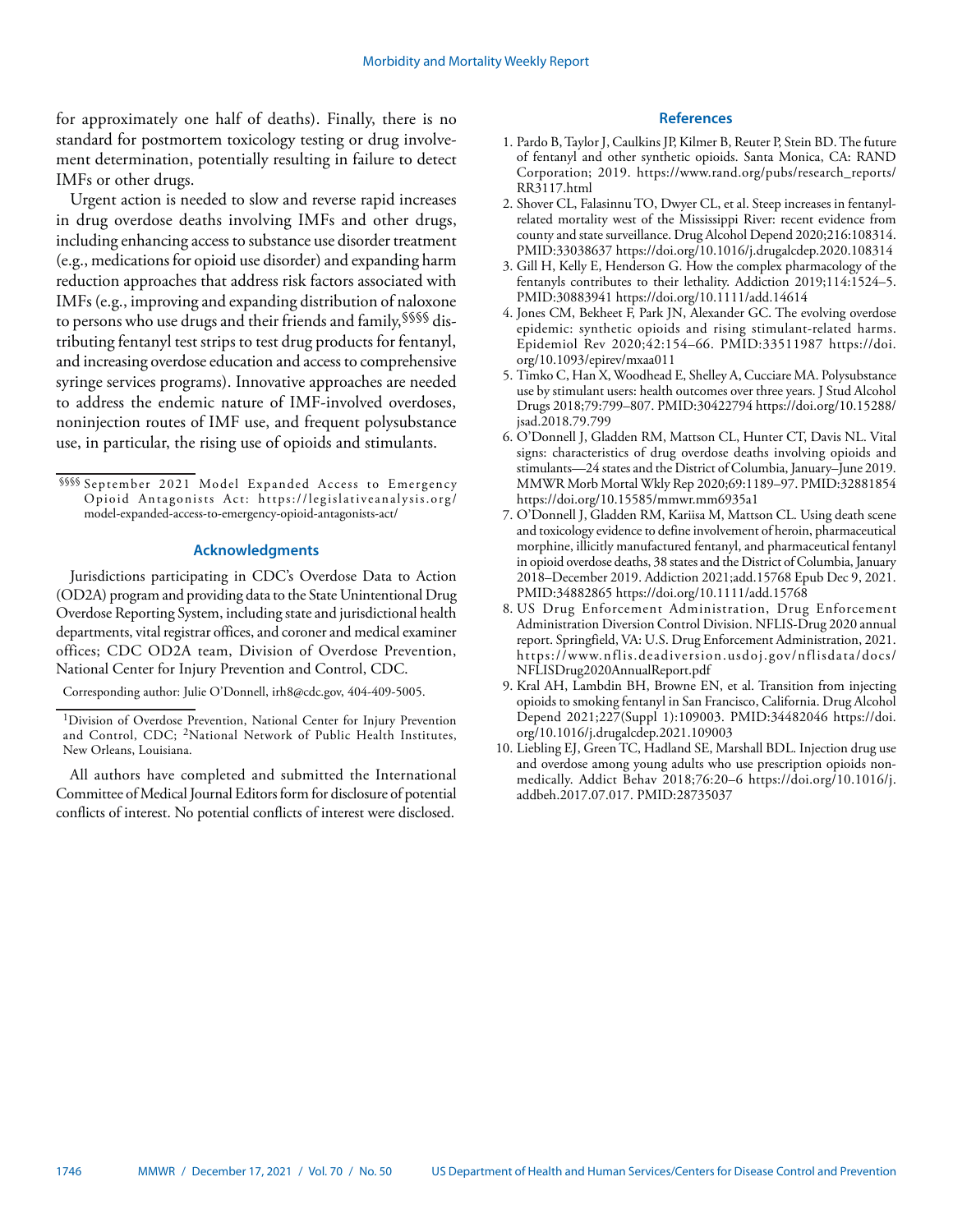# <span id="page-24-0"></span>*Notes from the Field*

# **Mucormycosis Cases During the COVID**-**19 Pandemic — Honduras, May–September 2021**

Homer Mejía-Santos<sup>1,\*</sup>; Sandra Montoya<sup>2,\*</sup>; Rafael Chacón-Fuentes<sup>3</sup>; Emily Zielinski-Gutierrez<sup>3</sup>; Beatriz Lopez<sup>3</sup>; Mariangeli F. Ning<sup>3</sup>; Nasim Farach<sup>3</sup>; Fany García-Coto<sup>4</sup>; David S. Rodríguez-Araujo<sup>4</sup>; Karla Rosales-Pavón<sup>1</sup>; Gustavo Urbina<sup>1</sup>; Ana Carolina Rivera<sup>1</sup>; Rodolfo Peña<sup>5</sup>; Amy Tovar<sup>5</sup>; Mitzi Castro Paz<sup>6</sup>; Roque Lopez<sup>6</sup>; Fabian Pardo-Cruz<sup>7</sup>; Carol Mendez<sup>7</sup>; Angel Flores<sup>7</sup>; Mirna Varela<sup>7</sup>; Tom Chiller<sup>8</sup>; Brendan R. Jackson<sup>8</sup>; Alexander Jordan<sup>8</sup>; Meghan Lyman<sup>8</sup>;

Mitsuru Toda<sup>8</sup>; Diego H. Caceres<sup>8,9,†</sup>; Jeremy A.W. Gold<sup>8,†</sup>

On July 15, 2021, the Secretary of Health of Honduras (SHH) was notified of an unexpected number of mucormycosis cases among COVID-19 patients. SHH partnered with the Honduras Field Epidemiology Training Program, the Executive Secretariat of the Council of Ministers of Health of Central America and the Dominican Republic (SE-COMISCA), Pan American Health Organization (PAHO), and CDC to investigate mucormycosis cases at four geographically distinct hospitals in Honduras.

Mucormycosis is a severe, often fatal disease caused by infection with angioinvasive molds belonging to the order Mucorales. Risk factors for mucormycosis include certain underlying medical conditions (e.g., hematologic malignancy, stem cell or solid organ transplantation, or uncontrolled diabetes) and the use of certain immunosuppressive medications (*1*). COVID-19 might increase mucormycosis risk because of COVID-19–induced immune dysregulation or associated medical treatments, such as systemic corticosteroids and other immunomodulatory drugs (e.g., tocilizumab), which impair the immune response against mold infections (*2*). In India, an apparent increase in mucormycosis cases (which was referred to by the misnomer "black fungus") was attributed to COVID-19 (*3*).

For this investigation, a mucormycosis case was defined as laboratory identification of Mucorales by direct microscopy, culture, or histopathology in a patient with a clinical diagnosis of mucormycosis.§ Cases were considered COVID-19–associated if the patient received a positive test result for SARS-CoV-2 (the virus that causes COVID-19) or a COVID-19 diagnosis¶ during the period 60 days before to 14 days after mucormycosis diagnosis. Investigators traveled to the four hospitals (three public, and one private) during August 30–September 10, 2021, to ascertain mucormycosis cases and abstract medical record data using a standardized Epi Info (version 7.2.3.1; CDC) case report form. This activity was reviewed by CDC and was conducted consistent with applicable federal law and CDC policy.\*\*

Seventeen persons received a diagnosis of mucormycosis during May 5–September 6, 2021; these included 11 persons with COVID-19–associated cases (Figure). Mucormycosis was confirmed by direct microscopy (16 cases), fungal culture (13 cases), or histopathology (three cases). The demographic features, underlying conditions, and mucormycosis clinical signs and symptoms were similar between patients with and without COVID-19. Most patients were male (nine); the median age was 54 years (IQR = 32–68 years). Diabetes was the most common underlying condition (12 patients), and two patients had hematologic malignancies; no other underlying immunosuppressive medical conditions were noted. During hospitalization, none of the patients with diabetes experienced diabetic ketoacidosis. The most frequent mucormycosis clinical signs and symptoms were rhino-orbital (12 patients) and cutaneous (four patients). The median interval between hospital admission and first positive test result for mucormycosis was 7 days (range =  $-8$  to 21 days). Among the 11 patients with COVID-19–associated mucormycosis cases, nine were unvaccinated against COVID-19; the median interval between COVID-19 diagnosis and the first positive test result for mucormycosis was 11 days (range = −12 to 58 days). Seven COVID-19 patients received supplemental oxygen therapy, nine received corticosteroids, and four received tocilizumab.

Ten of the 17 patients died during hospitalization, including eight of the 11 with COVID-19–associated mucormycosis; three patients remained hospitalized at the time of medical chart abstraction. Two of the seven surviving patients experienced major sequelae from mucormycosis, including facial disfiguration and limb loss.

<sup>\*</sup>These authors contributed equally to this report.

<sup>†</sup>These authors contributed equally to this report.

<sup>§</sup> Signs and symptoms of mucormycosis vary by the affected body site. Rhinoorbital-cerebral mucormycosis signs and symptoms frequently include unilateral facial swelling, headache, sinus congestion, and necrotic lesions of the nasal bridge or palate. Cutaneous mucormycosis signs and symptoms frequently include blisters or ulcers that become necrotic, and pain, erythema, or swelling around a wound. Pulmonary mucormycosis signs and symptoms frequently include cough, chest pain, and shortness of breath. [https://www.cdc.gov/fungal/](https://www.cdc.gov/fungal/diseases/mucormycosis/symptoms.html) [diseases/mucormycosis/symptoms.html](https://www.cdc.gov/fungal/diseases/mucormycosis/symptoms.html)

<sup>¶</sup> A COVID-19 case was defined as receipt of a positive SARS-CoV-2 reverse transcription–polymerase (RT-PCR) chain reaction or antigen test result, or a clinical diagnosis of COVID-19 in a patient who received a positive serologic test result (RT-PCR or antigen testing was not available in some areas).

<sup>\*\*</sup> 45 C.F.R. part 46.102(l)(2), 21 C.F.R. part 56; 42 U.S.C. Sect. 241(d); 5 U.S.C. Sect. 552a; 44 U.S.C. Sect. 3501 et seq.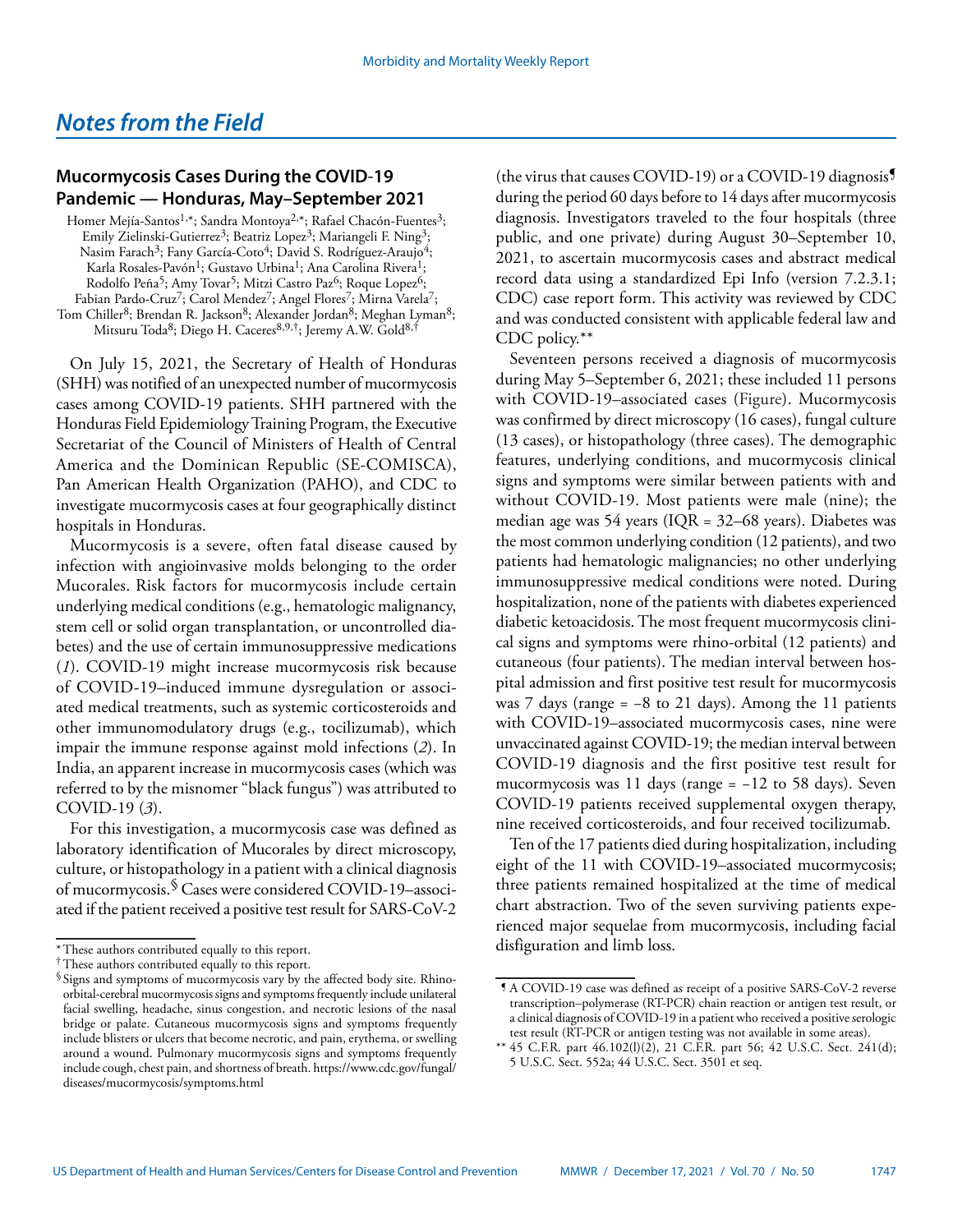

**FIGURE. Time line of diagnosis, treatment, and outcomes for patients hospitalized with mucormycosis (N = 17) — Honduras, May– September 2021\***

\* Additional patient information: patient A's COVID-19 diagnosis date (not included) occurred 58 days before the date of the first positive mucormycosis test result; patients B, F, and M remained hospitalized on the date of data abstraction; and patient K's date of first positive mucormycosis test result was unavailable.

The findings in this report are subject to at least two limitations. First, the actual extent of COVID-19–associated mucormycosis in Honduras is likely underrepresented because case investigations involved only four hospitals in the country. Second, because mucormycosis reporting is not required in Honduras, it is difficult to determine whether the cases described in this report represent an increase over the country's baseline mucormycosis incidence, which is unknown. The primary laboratory for mycology in Honduras (population approximately 9,900,000)†† usually identifies approximately two mucormycosis cases annually (S. Montoya, Hospital Escuela, personal communication, October 2021). By comparison, the 17 mucormycosis cases described in this report occurred during approximately 4 months (May 5–September 6, 2021), coinciding with Honduras's mid-year COVID-19 surge.<sup>§§, ¶</sup> This apparent increase in laboratory-identified mucormycosis cases might be related to the COVID-19 surge because of COVID-19–induced immune dysregulation or associated medical treatments (*2*). Alternatively, it might reflect the use of an active case-finding strategy during the investigation period. Increased case detection might also be

related to higher clinician awareness and testing for mucormycosis, prompted by educational webinars held by SHH, SE-COMISCA, PAHO, and CDC after the initial detection of COVID-19–associated mucormycosis cases in Honduras.

Given the severe outcomes associated with mucormycosis, clinicians should remain vigilant for this disease during the COVID-19 pandemic, including in immunocompetent patients. Early mucormycosis diagnosis is possible, even in resource-limited settings (*4*). Mucormycosis treatment guidelines recommend prompt antifungal therapy\*\*\* and surgical intervention to reduce mortality (*4*). Prevention of COVID-19 through vaccination, maintenance of glycemic control in patients with diabetes, and judicious use of steroids†††,§§§ for COVID-19 treatment might help decrease the risk for mucormycosis associated with COVID-19 (*2*). Because of these reported cases, SHH and partners are conducting clinician outreach and education to improve prevention, diagnosis, and treatment of mucormycosis.

<sup>††</sup> <https://population.un.org/wpp/Download/Standard/Population/>

<sup>§§</sup> <https://covid19.who.int/region/amro/country/hn> (Accessed December 9, 2021).

<sup>¶¶</sup> [http://covid19honduras.org/\(](http://covid19honduras.org/)Accessed December 9, 2021).

<sup>\*\*\*</sup> Antifungal drugs that are effective against mucormycosis include amphotericin B, posaconazole, and isavuconazole. Other antifungal drugs, including fluconazole, voriconazole, and echinocandins, are not effective for treating mucormycosis.

<sup>†††</sup> [https://www.who.int/publications/i/item/](https://www.who.int/publications/i/item/WHO-2019-nCoV-Corticosteroids-2020.1) [WHO-2019-nCoV-Corticosteroids-2020.1](https://www.who.int/publications/i/item/WHO-2019-nCoV-Corticosteroids-2020.1)

<sup>§§§</sup> [https://www.covid19treatmentguidelines.nih.gov/management/clinical](https://www.covid19treatmentguidelines.nih.gov/management/clinical-management/hospitalized-adults--therapeutic-management/)[management/hospitalized-adults--therapeutic-management/](https://www.covid19treatmentguidelines.nih.gov/management/clinical-management/hospitalized-adults--therapeutic-management/)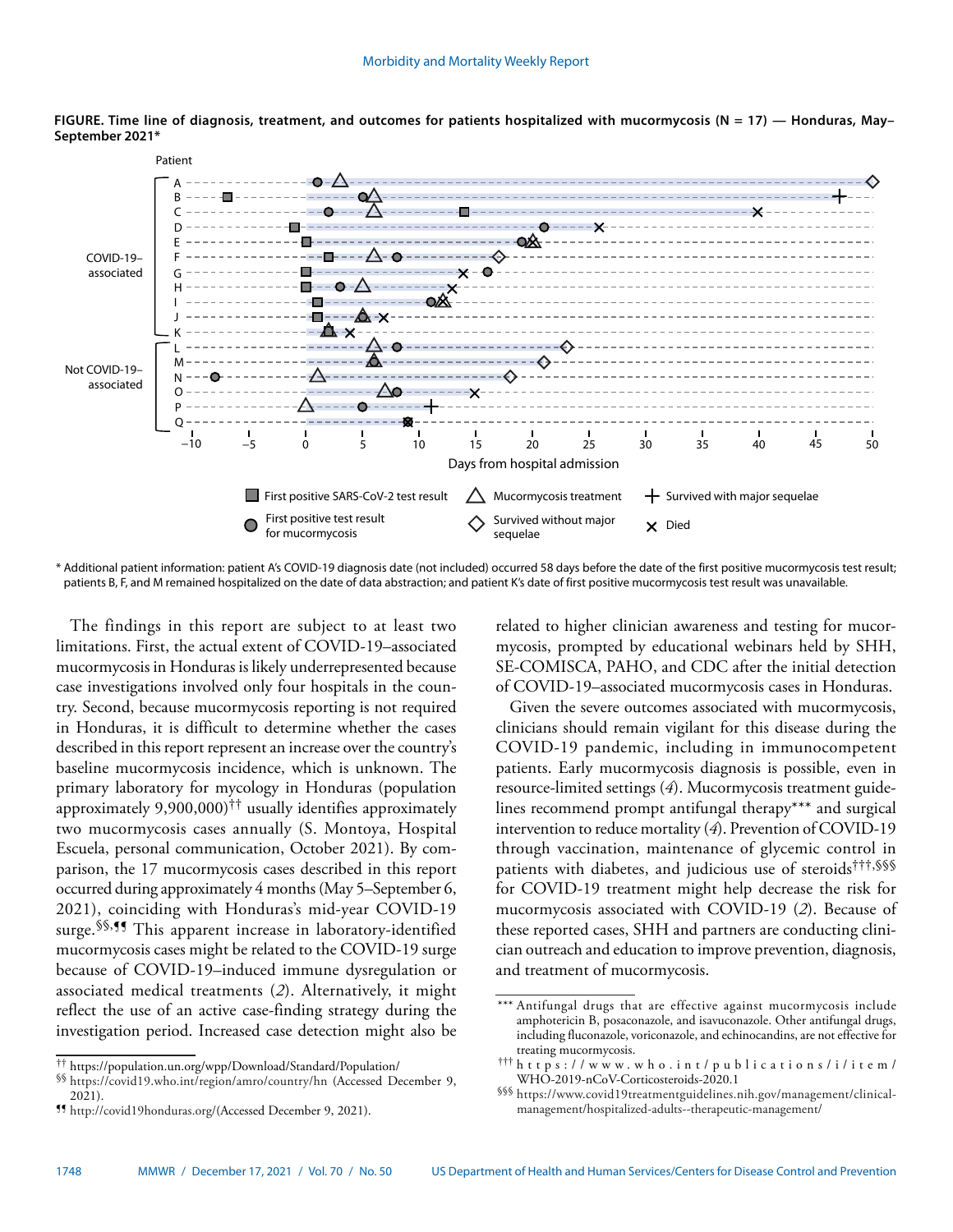# **Acknowledgments**

Diana Cassisi, Hospital Nacional Mario Catarino Rivas, San Pedro Sula, Honduras; Gustavo Avelar, Hospital General del Sur, Choluteca, Honduras; Saúl Soto, Hospital Escuela, Tegucigalpa, Honduras; Diana Varela, Hospital Escuela, Tegucigalpa, Honduras; Elsa Palou, Faculty of Medical Sciences, National Autonomous University of Honduras, Tegucigalpa, Honduras; CDC COVID-19 International Task Force.

Corresponding author**:** Jeremy A.W. Gold, [jgold@cdc.gov.](mailto:jgold@cdc.gov)

All authors have completed and submitted the International Committee of Medical Journal Editors form for disclosure of potential conflicts of interest. No potential conflicts of interest were disclosed.

### **References**

- 1. Ibrahim AS, Spellberg B, Walsh TJ, Kontoyiannis DP. Pathogenesis of mucormycosis. Clin Infect Dis 2012;54(Suppl 1):S16–22. [PMID:22247441](https://www.ncbi.nlm.nih.gov/entrez/query.fcgi?cmd=Retrieve&db=PubMed&list_uids=22247441&dopt=Abstract) <https://doi.org/10.1093/cid/cir865>
- 2. Narayanan S, Chua JV, Baddley JW. COVID-19 associated Mucormycosis (CAM): risk factors and mechanisms of disease. Clin Infect Dis 2021. Epub August 22, 2021. [PMID:34420052](https://pubmed.ncbi.nlm.nih.gov/34420052/) [https://doi.org/10.1093/cid/](https://doi.org/10.1093/cid/ciab726) [ciab726](https://doi.org/10.1093/cid/ciab726)
- 3. Patel A, Agarwal R, Rudramurthy SM, et al. MucoCovi Network3. Multicenter epidemiologic study of coronavirus disease-associated mucormycosis, India. Emerg Infect Dis 2021;27:2349–59. [PMID:34087089](https://www.ncbi.nlm.nih.gov/entrez/query.fcgi?cmd=Retrieve&db=PubMed&list_uids=34087089&dopt=Abstract) <https://doi.org/10.3201/eid2709.210934>
- 4. Cornely OA, Alastruey-Izquierdo A, Arenz D, et al. Mucormycosis ECMM MSG Global Guideline Writing Group. Global guideline for the diagnosis and management of mucormycosis: an initiative of the European Confederation of Medical Mycology in cooperation with the Mycoses Study Group Education and Research Consortium. Lancet Infect Dis 2019;19:e405–21. [PMID:31699664](https://www.ncbi.nlm.nih.gov/entrez/query.fcgi?cmd=Retrieve&db=PubMed&list_uids=31699664&dopt=Abstract) [https://doi.org/10.1016/](https://doi.org/10.1016/S1473-3099(19)30312-3) [S1473-3099\(19\)30312-3](https://doi.org/10.1016/S1473-3099(19)30312-3)

<sup>&</sup>lt;sup>1</sup>Health Surveillance Unit, Secretary of Health of Honduras, Tegucigalpa, Honduras; 2Department of Mycology, Hospital Escuela, Tegucigalpa, Honduras; <sup>3</sup>Central America Regional Office, CDC; <sup>4</sup>Council of Ministers of Health of Central America and the Dominican Republic, Tegucigalpa, Honduras; 5Honduras Country Office, Pan American Health Organization, Tegucigalpa, Honduras; 6National Public Health Laboratory, Secretary of Health of Honduras, Tegucigalpa, Honduras; 7Honduras Field Epidemiology Training Program, Tegucigalpa, Honduras; <sup>8</sup>Mycotic Diseases Branch, CDC; 9Department of Medical Microbiology, Radboud University Medical Center and Center of Expertise in Mycology Radboudumc/Canisius Wilhelmina Ziekenhuis, Nijmegen, The Netherlands.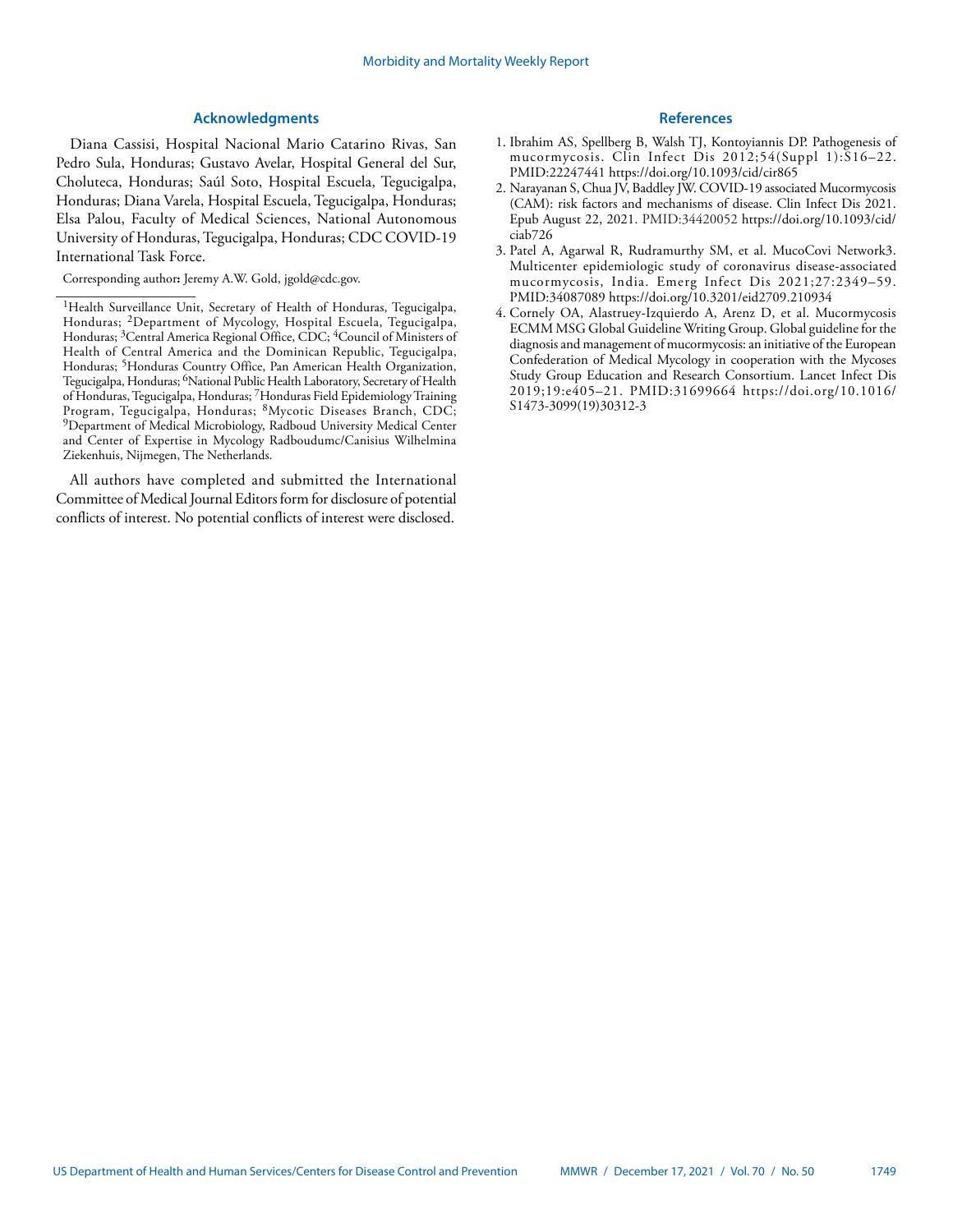# <span id="page-27-0"></span>**COVID-19–Associated Mucormycosis — Arkansas, July–September 2021**

Theresa M. Dulski, MD<sup>1,2</sup>; Megan DeLong, MPH<sup>2</sup>; Kelley Garner, MPH<sup>2</sup>; Naveen Patil, MD<sup>2,3</sup>; Michael J. Cima, PhD<sup>2</sup>; Laura Rothfeldt, DVM<sup>2</sup>; Trent Gulley, MPH<sup>2</sup>; Austin Porter, DrPH<sup>2,3</sup>; Keyur S. Vyas, MD<sup>3</sup>; Hazel K. Liverett, MD<sup>3</sup>; Mitsuru Toda, PhD<sup>4</sup>; Jeremy A.W. Gold, MD<sup>4,\*</sup>; Atul Kothari, MD<sup>2,3,\*</sup>

During September 17–24, 2021, three clinicians independently notified the Arkansas Department of Health (ADH) of multiple patients with mucormycosis after a recent diagnosis of COVID-19. To provide data to guide clinical and public health practice, ADH coordinated a statewide call on October 11, 2021 to infection preventionists for COVID-19–associated mucormycosis cases.

Mucormycosis is an uncommon but severe invasive fungal infection caused by molds in the order Mucorales. Mucormycosis typically affects persons with immunocompromising conditions such as a hematologic malignancy, stem cell or solid organ transplantation, or uncontrolled diabetes (*1*). The emergence of COVID-19–associated mucormycosis has been described in other parts of the world, particularly in India, but has been infrequently reported in the United States (*2*–*4*). COVID-19 might increase mucormycosis risk because of COVID-19–induced immune dysregulation or associated treatments such as corticosteroids and immunomodulatory drugs (e.g., tocilizumab or baricitinib) that impair host defenses against molds (*5*).

A case of mucormycosis was defined as laboratory identification of Mucorales by culture, histopathology, or polymerase chain reaction in a patient with a clinical diagnosis of invasive mucormycosis.† Cases were considered COVID-19–associated if the patient received a positive reverse transcription–polymerase chain reaction or antigen test result for SARS-CoV-2 (the virus that causes COVID-19) during the 60 days preceding the mucormycosis diagnosis. Cases were reported to ADH using a standardized case report form, medical records, or oral report. Data were stored using Research Electronic Data Capture software (version 10.6.18; Vanderbilt University) (*6*) and linked to state vital records and state immunization and COVID-19 registries. Patient demographic characteristics, underlying conditions, clinical course, treatment, and clinical outcomes were examined. This activity was reviewed by CDC and was conducted consistent with applicable federal law and CDC policy.<sup>§</sup>

Ten COVID-19–associated mucormycosis cases that occurred during July 12–September 28, 2021, were reported to ADH by six hospitals.¶ Nine patients lived in Arkansas, with patients representing each of the state's five public health unit regions; one patient lived in a bordering state. Among all 10 patients, the median age was 57 years (range = 17–78 years), all patients were non-Hispanic White persons, seven were male, one had a history of solid organ transplantation, and one had a history of recent traumatic injury at the body site where mucormycosis later developed. Eight patients had diabetes; among these, the median hemoglobin A1c was 8.6% (range = 6.0%–14.3% [normal <5.7%]).\*\* During hospitalization, three patients with diabetes experienced diabetic ketoacidosis. Mucormycosis clinical signs and symptoms included those that were rhino-orbital (four patients, including three with cerebral involvement), pulmonary (three), disseminated (two), and gastrointestinal (one).

The median interval from COVID-19 diagnosis to the first positive test result for mucormycosis was 18.5 days (range = 6–52 days). None of the patients had been vaccinated against COVID-19. COVID-19 treatment included supplemental oxygen therapy (eight patients), invasive mechanical ventilation (five), corticosteroids (nine), tocilizumab (two), and baricitinib (two). Five patients received surgical treatment to excise mucormycosis-affected tissue. Six of the 10 patients died during hospitalization or within 1 week of discharge.

The findings in this report are subject to at least two limitations. First, cases were identified using passive reporting, which could have missed some mucormycosis cases. Second, the definition of COVID-19–associated cases was limited to positive tests within 60 days preceding mucormycosis diagnosis, which could have missed some cases occurring outside this period.

<sup>\*</sup>These authors contributed equally to this report.

<sup>†</sup> Signs and symptoms of mucormycosis vary by the affected body site. Rhinoorbital-cerebral mucormycosis signs and symptoms frequently include fever, unilateral facial swelling, headache, sinus congestion, vision loss, proptosis, and necrotic lesions of the nasal bridge or palate. Cutaneous mucormycosis signs and symptoms frequently include fever, blisters or ulcers that become necrotic, and pain, erythema, or swelling around the wound. Pulmonary mucormycosis signs and symptoms frequently include fever, cough, chest pain, and shortness of breath. Gastrointestinal mucormycosis signs and symptoms frequently include fever, abdominal pain, nausea, vomiting, and gastrointestinal bleeding. <https://www.cdc.gov/fungal/diseases/mucormycosis/symptoms.html>

<sup>§</sup> 45 C.F.R. part 46.102(l)(2), 21 C.F.R. part 56; 42 U.S.C. Sect. 241(d); 5 U.S.C. Sect. 552a; 44 U.S.C. Sect. 3501 et seq.

<sup>¶</sup> Three additional potential cases were reported to ADH but were excluded from this report, two because the patients lacked clinical evidence of invasive mucormycosis and the other because the interval from COVID-19 diagnosis and mucormycosis diagnosis exceeded 60 days.

<sup>\*\*</sup> One patient did not have a recent hemoglobin A1c result available. [https://](https://www.cdc.gov/diabetes/managing/managing-blood-sugar/a1c.html) [www.cdc.gov/diabetes/managing/managing-blood-sugar/a1c.html](https://www.cdc.gov/diabetes/managing/managing-blood-sugar/a1c.html)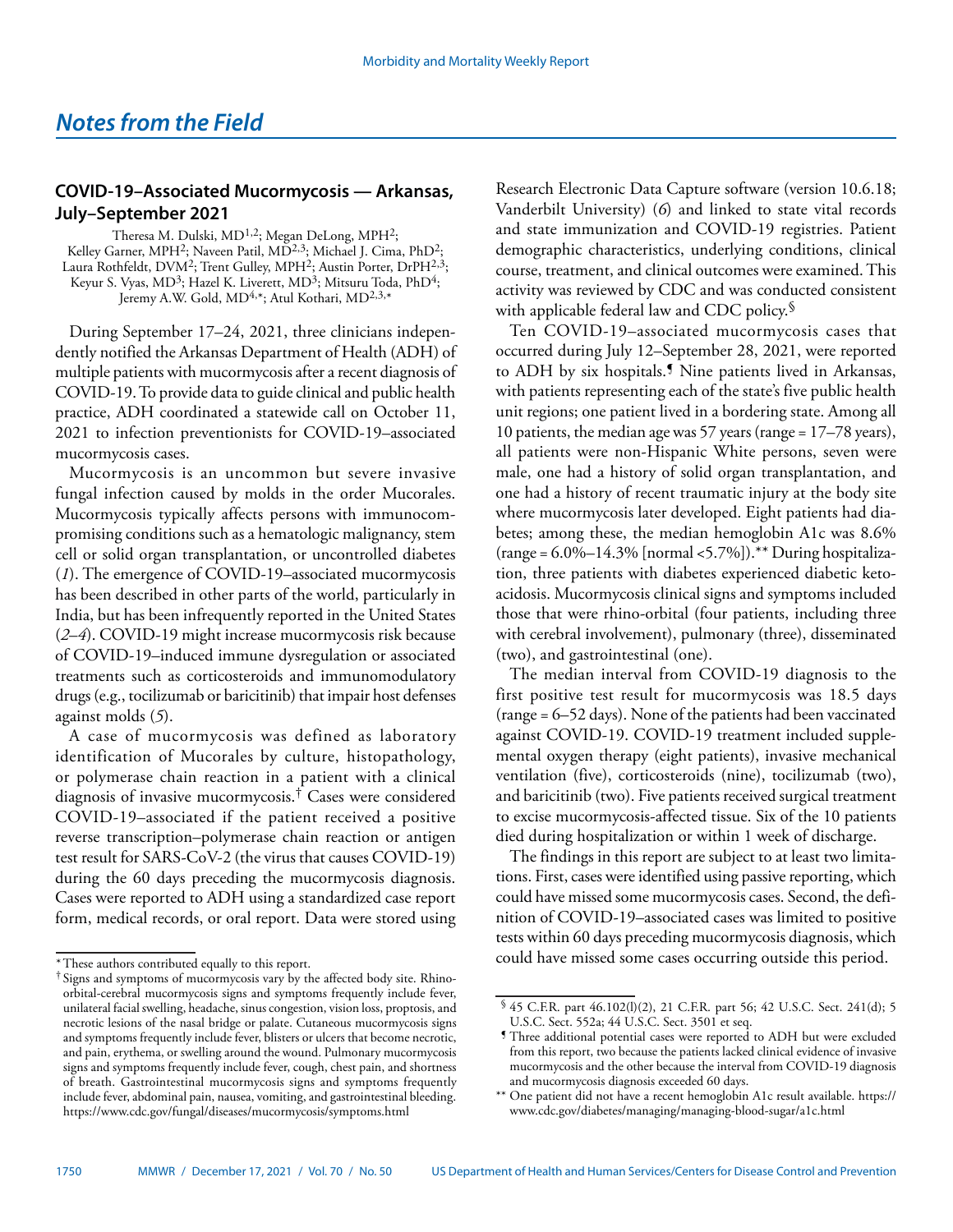The 10 reported COVID-19–associated mucormycosis cases occurred during a 79-day period (July 12–September 28, 2021) coinciding with a statewide surge in COVID-19 cases caused by the highly transmissible SARS-CoV-2 B.1.617.2 (Delta) variant.†† By comparison, nine mucormycosis cases per year might be expected in Arkansas (population approximately  $3,000,000$ <sup>§§</sup> based on the estimated U.S. incidence of mucormycosis hospitalizations (approximately three per 1,000,000 persons annually) (*7*). The reported COVID-19– associated mucormycosis cases might have occurred because of COVID-19–induced immune dysregulation or medical treatments (*5*).

Because of the severity of mucormycosis, it is important that clinicians maintain a high index of suspicion for COVID-19– associated mucormycosis, including in patients without severe immunocompromising conditions. Mucormycosis treatment guidelines recommend prompt antifungal therapy<sup>99</sup> and surgical intervention to improve outcomes (*8*). Maintenance of glycemic control in patients with diabetes, guideline-based use of corticosteroids for COVID-19 treatment,\*\*\* and vaccination against COVID-19 should be encouraged. As a result of these reported cases, ADH sent an update on the statewide Health Alert Network (October 21, 2021) and nationwide Epi-X listserv (October 22, 2021) to improve mucormycosis prevention, diagnosis, and treatment. COVID-19–associated mucormycosis surveillance and case investigations are ongoing.

#### **Acknowledgments**

Robert Bradsher, Ada Sochanska, Priyenka Thapa, Mike Armstrong, Noelle Bradley, Kelley Crowder, Jeffery Crowson, Jennifer Daves, Stephanie Free, Jared Heiles, Matthew A. Helms, Jamie Huneycutt, Timber L. Keys, Elizabeth Marrero, Michelle Roberts, Carol Ruscin, Doreatha Toney, Amy Wilson, Frankie Wolfe, Caitlyn Wright, Suzanne Beavers, State, Tribal, Local, and Territorial Support Task Force, CDC.

Corresponding author: Jeremy A.W. Gold, [jgold@cdc.gov](mailto:jgold@cdc.gov).

All authors have completed and submitted the International Committee of Medical Journal Editors form for disclosure of potential conflicts of interest. Keyur S. Vyas reports consulting fees from the American Association of Hip and Knee Surgeons. Theresa M. Dulski reports that her spouse receives restricted stock units as part of his compensation at a cancer diagnostics company that also does COVID-19 testing. No other potential conflicts of interest were disclosed.

#### **References**

- 1. Ibrahim AS, Spellberg B, Walsh TJ, Kontoyiannis DP. Pathogenesis of mucormycosis. Clin Infect Dis 2012;54(Suppl 1):S16–22. [PMID:22247441](https://www.ncbi.nlm.nih.gov/entrez/query.fcgi?cmd=Retrieve&db=PubMed&list_uids=22247441&dopt=Abstract) <https://doi.org/10.1093/cid/cir865>
- 2. Pal R, Singh B, Bhadada SK, et al. COVID-19-associated mucormycosis: an updated systematic review of literature. Mycoses 2021;64:1452–9. [PMID:34133798](https://www.ncbi.nlm.nih.gov/entrez/query.fcgi?cmd=Retrieve&db=PubMed&list_uids=34133798&dopt=Abstract) <https://doi.org/10.1111/myc.13338>
- 3. Patel A, Agarwal R, Rudramurthy SM, et al.; MucoCovi Network3. Multicenter epidemiologic study of coronavirus disease-associated mucormycosis, India. Emerg Infect Dis 2021;27:2349–59. [PMID:34087089](https://www.ncbi.nlm.nih.gov/entrez/query.fcgi?cmd=Retrieve&db=PubMed&list_uids=34087089&dopt=Abstract) <https://doi.org/10.3201/eid2709.210934>
- 4. Mejía-Santos H, Montoya S, Chacón-Fuentes R, et al. Mucormycosis cases during the COVID-19 pandemic—Honduras, May–September 2021. MMWR Morb Mortal Wkly Rep 2021;70:1747–9.
- 5. Narayanan S, Chua JV, Baddley JW. COVID-19 associated mucormycosis (CAM): risk factors and mechanisms of disease. Clin Infect Dis 2021. Epub August 21, 2021. [PMID:34420052](https://pubmed.ncbi.nlm.nih.gov/34420052/) <https://doi.org/10.1093/cid/ciab726>
- 6. Harris PA, Taylor R, Minor BL, et al.; REDCap Consortium. The REDCap consortium: building an international community of software platform partners. J Biomed Inform 2019;95:103208. [PMID:31078660](https://www.ncbi.nlm.nih.gov/entrez/query.fcgi?cmd=Retrieve&db=PubMed&list_uids=31078660&dopt=Abstract) <https://doi.org/10.1016/j.jbi.2019.103208>
- 7. Vallabhaneni S, Benedict K, Derado G, Mody RK. Trends in hospitalizations related to invasive aspergillosis and mucormycosis in the United States, 2000–2013. Open Forum Infect Dis 2017;4:ofw268. [PMID:28480260](https://www.ncbi.nlm.nih.gov/entrez/query.fcgi?cmd=Retrieve&db=PubMed&list_uids=28480260&dopt=Abstract) <https://doi.org/10.1093/ofid/ofw268>
- 8. Cornely OA, Alastruey-Izquierdo A, Arenz D, et al.; Mucormycosis ECMM MSG Global Guideline Writing Group. Global guideline for the diagnosis and management of mucormycosis: an initiative of the European Confederation of Medical Mycology in cooperation with the Mycoses Study Group Education and Research Consortium. Lancet Infect Dis 2019;19:e405–21. [PMID:31699664](https://www.ncbi.nlm.nih.gov/entrez/query.fcgi?cmd=Retrieve&db=PubMed&list_uids=31699664&dopt=Abstract) [https://doi.org/10.1016/](https://doi.org/10.1016/S1473-3099(19)30312-3) [S1473-3099\(19\)30312-3](https://doi.org/10.1016/S1473-3099(19)30312-3)

<sup>††</sup> [https://www.healthy.arkansas.gov/programs-services/topics/](https://www.healthy.arkansas.gov/programs-services/topics/novel-coronavirus) [novel-coronavirus](https://www.healthy.arkansas.gov/programs-services/topics/novel-coronavirus)

<sup>§§</sup> <https://www.census.gov/quickfacts/AR>

<sup>¶¶</sup> Antifungal drugs that are effective against mucormycosis include amphotericin B, posaconazole, and isavuconazole. Other antifungal drugs, including fluconazole, voriconazole, and echinocandins, are not effective for treating mucormycosis. [https://www.cdc.gov/fungal/diseases/mucormycosis/](https://www.cdc.gov/fungal/diseases/mucormycosis/treatment.html) [treatment.html](https://www.cdc.gov/fungal/diseases/mucormycosis/treatment.html)

<sup>\*\*\*</sup> [https://www.covid19treatmentguidelines.nih.gov/management/clinical](https://www.covid19treatmentguidelines.nih.gov/management/clinical-management/hospitalized-adults--therapeutic-management/)[management/hospitalized-adults--therapeutic-management/](https://www.covid19treatmentguidelines.nih.gov/management/clinical-management/hospitalized-adults--therapeutic-management/)

<sup>&</sup>lt;sup>1</sup>Epidemic Intelligence Service, CDC; <sup>2</sup>Arkansas Department of Health; <sup>3</sup>University of Arkansas for Medical Sciences, Little Rock, Arkansas; <sup>4</sup>Mycotic Diseases Branch, Division of Foodborne, Waterborne, and Environmental Diseases, National Center for Emerging and Zoonotic Infectious Diseases, CDC.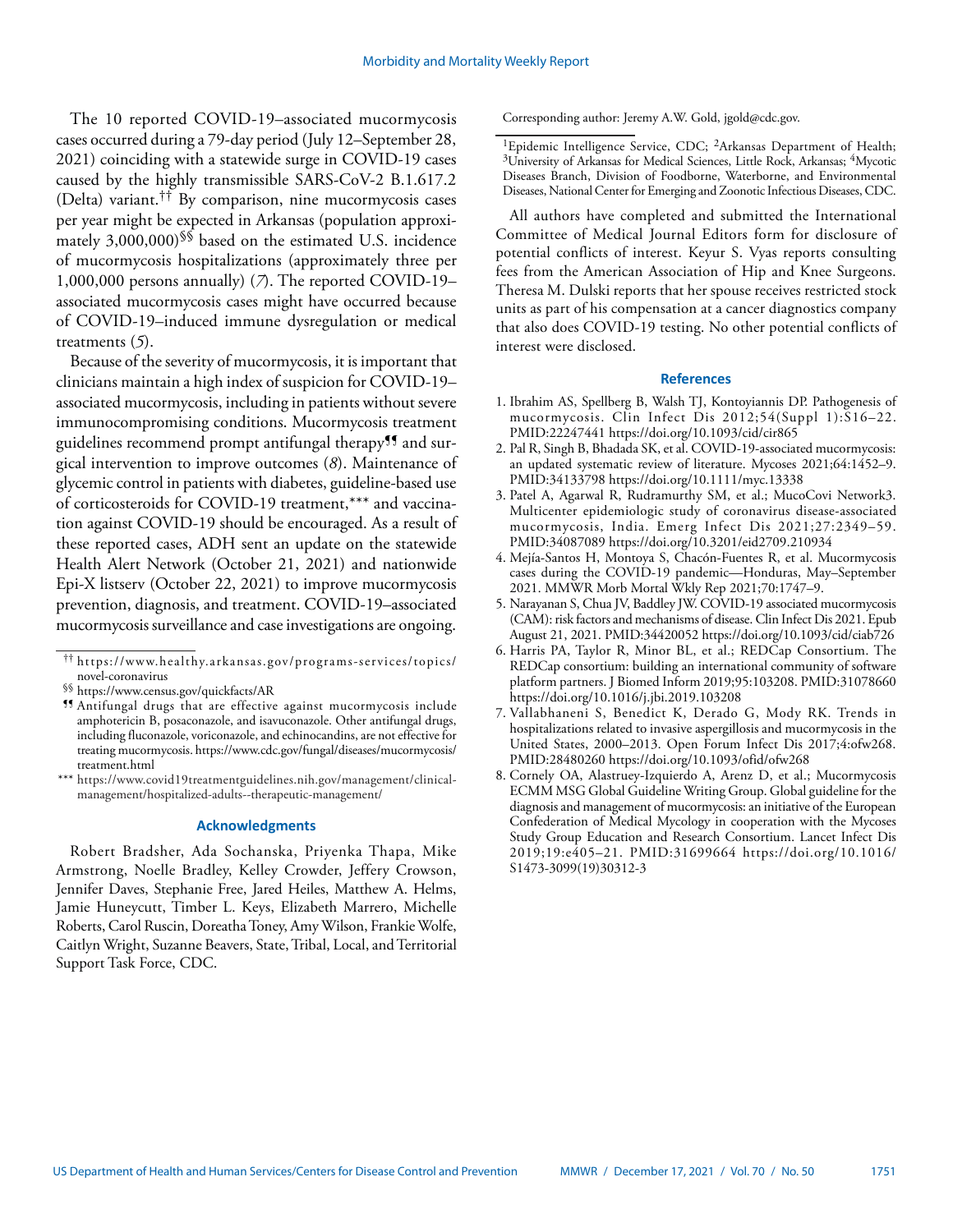## FROM THE NATIONAL CENTER FOR HEALTH STATISTICS

# <span id="page-29-0"></span>**Distribution\* of Hours per Day That Office-Based Primary Care and Specialist Care Physicians Spent Outside Normal Office Hours Documenting Clinical Care in Their Medical Record System† — United States, 2019**



\* With 95% CIs indicated with error bars.



In 2019, 91.0% of office-based physicians spent time outside normal office hours documenting clinical care: 17.0% spent <1 hour, 41.4% spent 1–2 hours, 24.0% spent >2 hours–4 hours, and 8.6% spent >4 hours per day. The percentage of primary care physicians who spent no hours per day documenting clinical care (5.3%) was lower than the percentage of specialist care physicians (12.3%) who spent no hours per day documenting clinical care. In other time categories, there was no statistically significant difference between primary care and specialist care physicians.

**Source:** National Center for Health Statistics, National Electronic Health Records Survey, 2019. National Electronic Health Records Survey public use file national weighted estimates, 2019.<https://www.cdc.gov/nchs/data/nehrs/2019NEHRS-PUF-weighted-estimates-508.pdf> **Reported by:** Kelly L. Myrick, PhD, [kmyrick@cdc.gov](mailto:kmyrick@cdc.gov), 301-458-4498; Malikah McNeal, MPH.